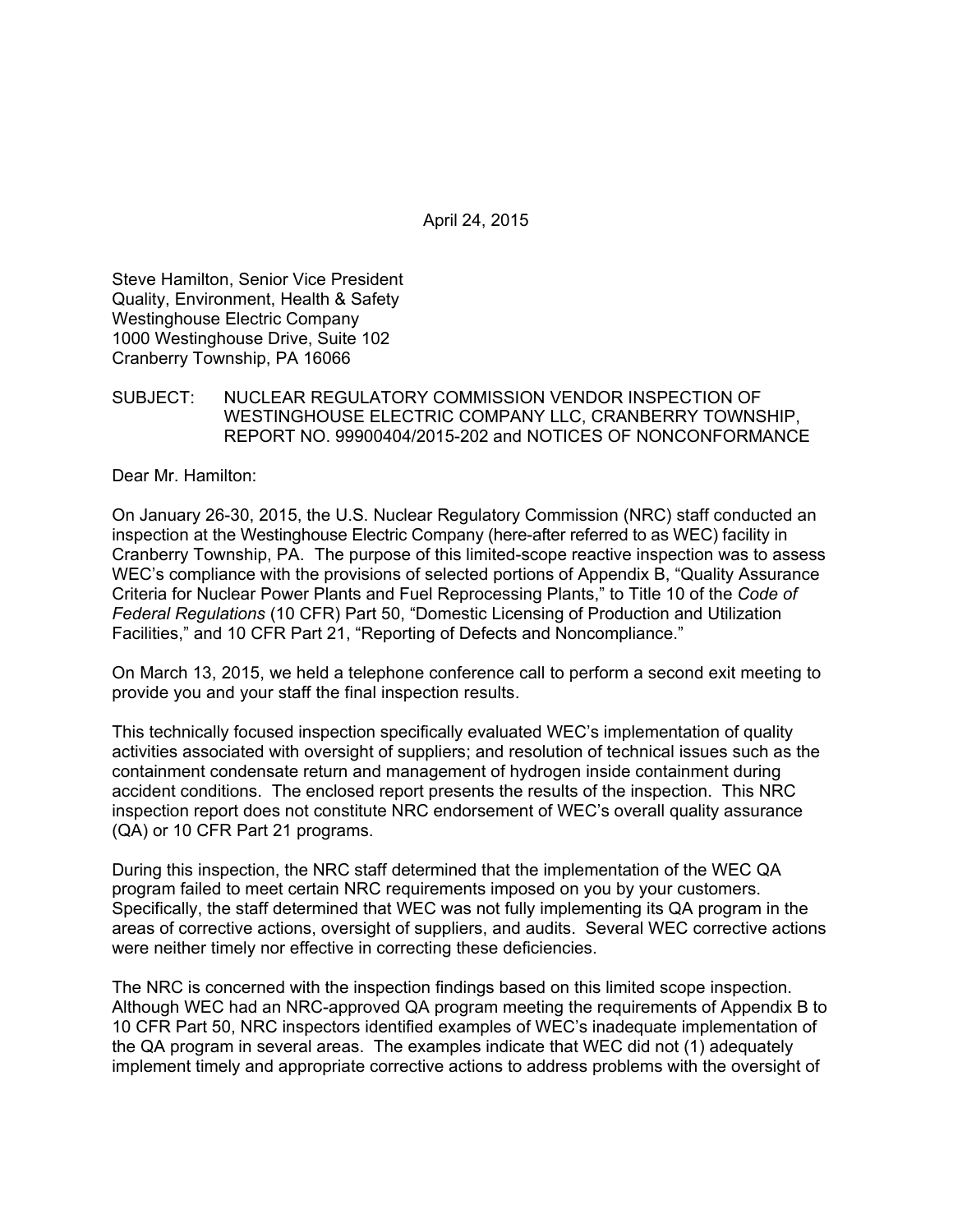#### S. Hamilton **- 2 -**

suppliers and the use of the qualified supplier list, (2) ensure that suppliers had measures in place to assure that purchased material, equipment and services conformed to procurement documents. The enclosed Notices of Nonconformance (NON) cite these nonconformances, and the enclosed report describes the circumstances surrounding them.

Please provide a written statement or explanation within 30 days from the date of this letter in accordance with the instructions specified in the enclosed Notice of Nonconformance. If you have additional information that you believe the NRC should consider, you may provide it in your response to the Notice. The NRC review of your response to the Notice will also determine whether further enforcement action is necessary to ensure compliance with regulatory requirements. We request that in your response to the NONs, WEC documents the extent of condition on the implementation of your QA program and ensure all issues are identified and adequately addressed in your corrective action programs. The NRC will consider extending the response time if you show good cause to do so.

In accordance with 10 CFR 2.390 of the NRC's "Rules of Practice," a copy of this letter, its enclosure(s), and your response will be made available electronically for public inspection in the NRC Public Document Room or from the NRC's document system (ADAMS), accessible at http://www.nrc.gov/reading-rm/adams.html. To the extent possible, your response, (if applicable), should not include any personal privacy, proprietary, or safeguards information so that it can be made available to the Public without redaction. If personal privacy or proprietary information is necessary to provide an acceptable response, then please provide a bracketed copy of your response that identifies the information that should be protected and a redacted copy of your response that deletes such information. If you request that such material is withheld from public disclosure, you must specifically identify the portions of your response that you seek to have withheld and provide in detail the bases for your claim (e.g., explain why the disclosure of information will create an unwarranted invasion of personal privacy or provide the information required by 10 CFR 2.390(b) to support a request for withholding confidential commercial or financial information).

Sincerely,

*/RA/* (RMcIntyre for)

Edward Roach, Chief Mechanical Vendor Inspection Branch Division of Construction Inspection & Operational Programs Office of New Reactors

Docket No.: 99900404

Enclosures:

- 1. Notice of Nonconformance
- 2. Inspection Report No. 99900404/2015-202 and Attachment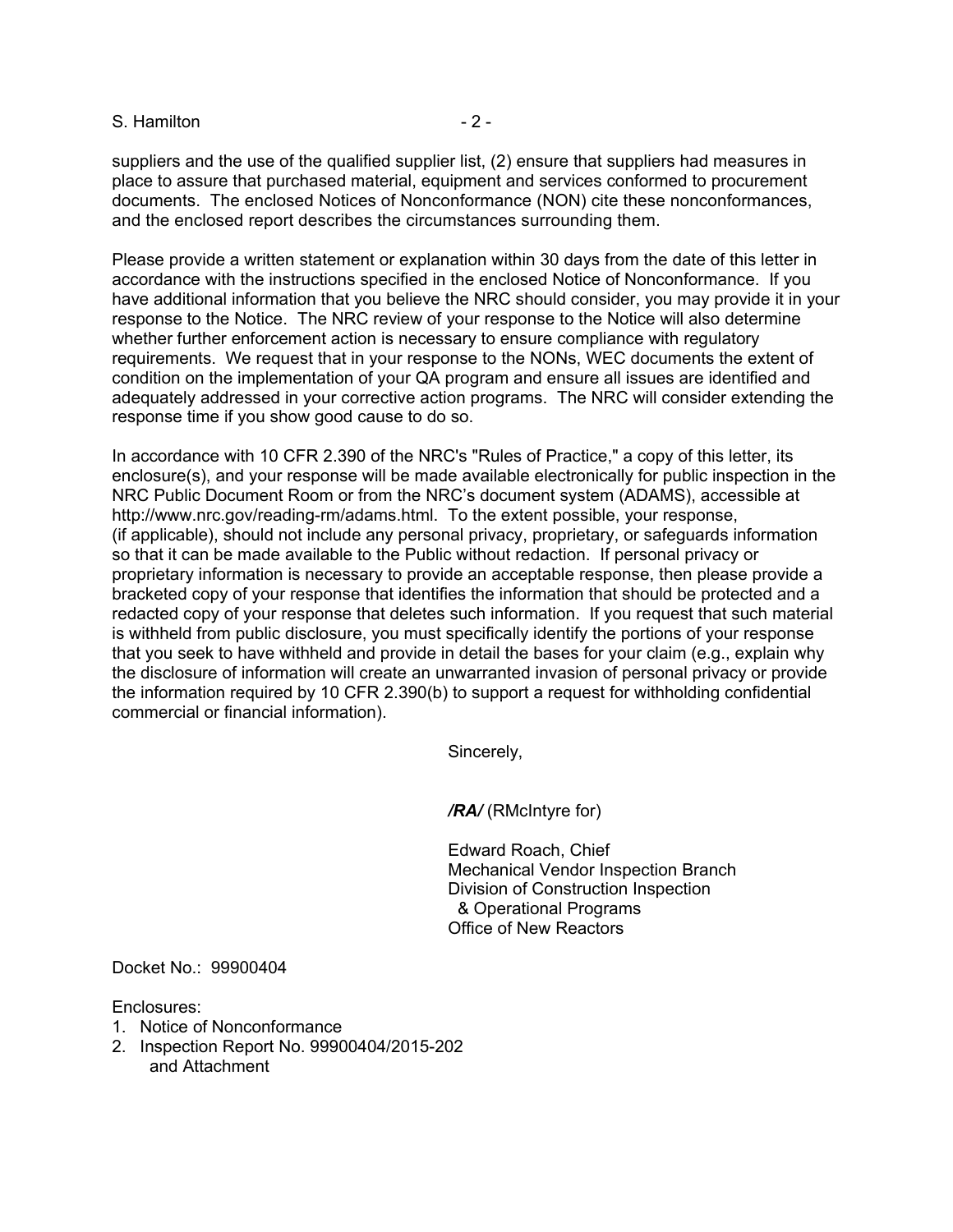suppliers and the use of the qualified supplier list, (2) ensure that suppliers had measures in place to assure that purchased material, equipment and services conformed to procurement documents. The enclosed Notices of Nonconformance (NON) cite these nonconformances, and the enclosed report describes the circumstances surrounding them.

Please provide a written statement or explanation within 30 days from the date of this letter in accordance with the instructions specified in the enclosed Notice of Nonconformance. If you have additional information that you believe the NRC should consider, you may provide it in your response to the Notice. The NRC review of your response to the Notice will also determine whether further enforcement action is necessary to ensure compliance with regulatory requirements. We request that in your response to the NONs, WEC documents the extent of condition on the implementation of your QA program and ensure all issues are identified and adequately addressed in your corrective action programs. The NRC will consider extending the response time if you show good cause to do so.

In accordance with 10 CFR 2.390 of the NRC's "Rules of Practice," a copy of this letter, its enclosure(s), and your response will be made available electronically for public inspection in the NRC Public Document Room or from the NRC's document system (ADAMS), accessible at http://www.nrc.gov/readingrm/adams.html. To the extent possible, your response, (if applicable), should not include any personal privacy, proprietary, or safeguards information so that it can be made available to the Public without redaction. If personal privacy or proprietary information is necessary to provide an acceptable response, then please provide a bracketed copy of your response that identifies the information that should be protected and a redacted copy of your response that deletes such information. If you request that such material is withheld from public disclosure, you must specifically identify the portions of your response that you seek to have withheld and provide in detail the bases for your claim (e.g., explain why the disclosure of information will create an unwarranted invasion of personal privacy or provide the information required by 10 CFR 2.390(b) to support a request for withholding confidential commercial or financial information).

Sincerely,

*/RA/* (RMcIntyre for)

Edward Roach, Chief Mechanical Vendor Inspection Branch Division of Construction Inspection & Operational Programs Office of New Reactors

Docket No.: 99900404

Enclosures:

- 1. Notice of Nonconformance
- 2. Inspection Report No. 99900404/2015-202 and Attachment

#### DISTRIBUTION:

See next page.

| <b>ADAMS Accession No: ML15070A213</b> |                 | *Concurred via e-mail | <b>NRO-002</b> |                 |
|----------------------------------------|-----------------|-----------------------|----------------|-----------------|
| <b>OFC</b>                             | NRO/DCIP/MVIB   | NRO/DCIP/QVIB         | NRO/DCIP/MVIB  | NRO/DCIP/QVIB   |
| <b>NAME</b>                            | JOrtega-Luciano | RLaura                | <b>BClarke</b> | <b>TKendzia</b> |
| <b>DATE</b>                            | 03/31/15        | 03/31/15              | 03/31/15       | 03/31/15        |
| <b>OFC</b>                             | NRO/DCIP/QVIB   | NRO/DCIP/QVIB         | NRO/DSRA/SCVB  | NRO/DSRA/SRSB   |
| <b>NAME</b>                            | AThomas         | VHuckabay*            | AGrady*        | CVanWert*       |
| <b>DATE</b>                            | 03/31/15        | 04/07/15              | 03/18/15       | 04/09/15        |
| <b>OFC</b>                             | NRO/DCIP        | NRO/DCIP/MVIB         |                |                 |
| <b>NAME</b>                            | TFrye           | ERoach                |                |                 |
| <b>DATE</b>                            | 03/31/15        | 04/24/15              |                |                 |

#### **OFFICIAL RECORD COPY**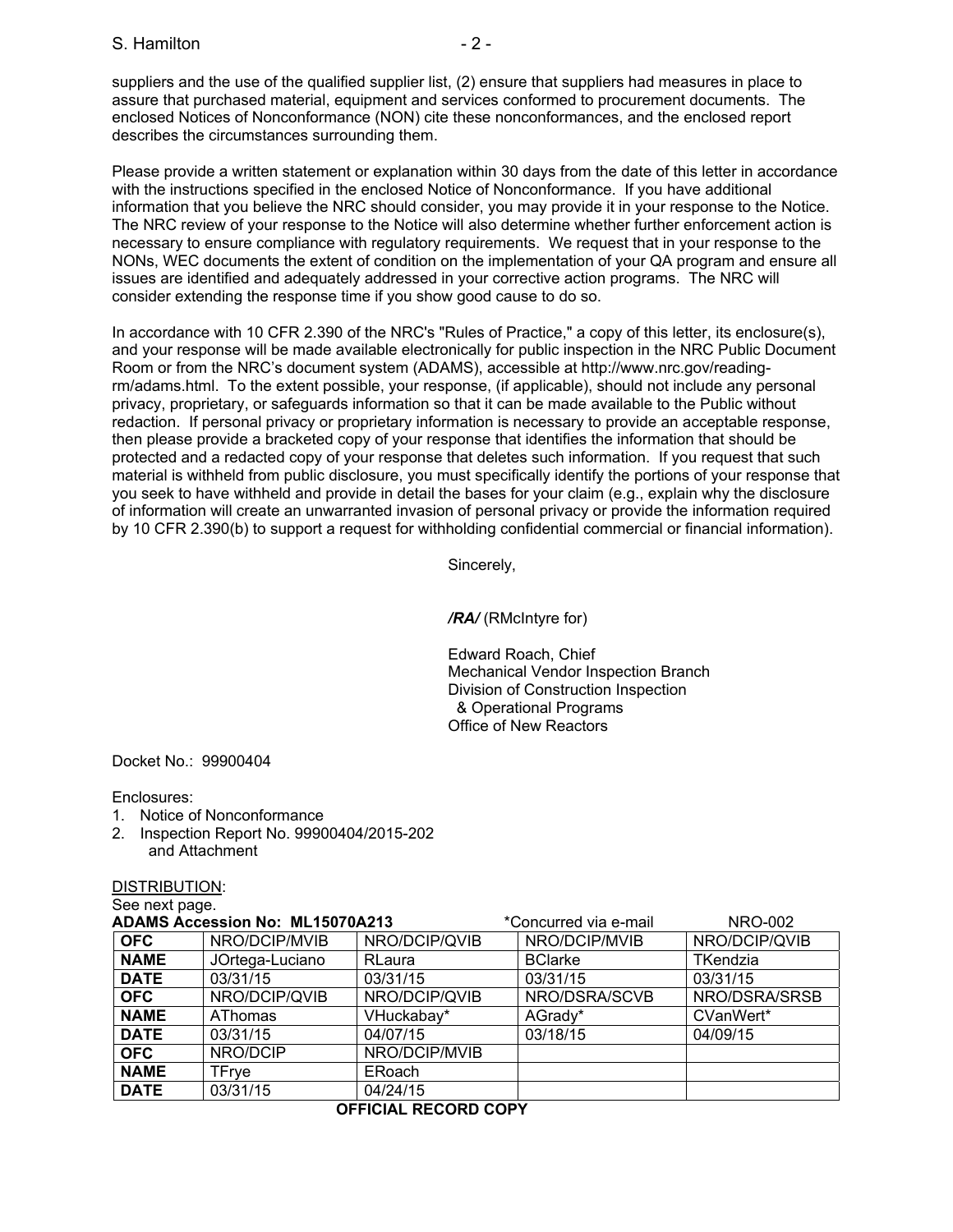# Letter to Steve Hamilton from Edward Roach dated April 24, 2015

### SUBJECT: NUCLEAR REGULATORY COMMISSION VENDOR INSPECTION OF WESTINGHOUSE ELECTRIC COMPANY LLC, CRANBERRY TOWNSHIP, REPORT NO. 99900404/2015-202 and NOTICES OF NONCONFORMANCE

DISTRIBUTION: ASakadales RRasmussen KKavanagh hamiltsk@westinghouse.com wesselrp@westinghouse.com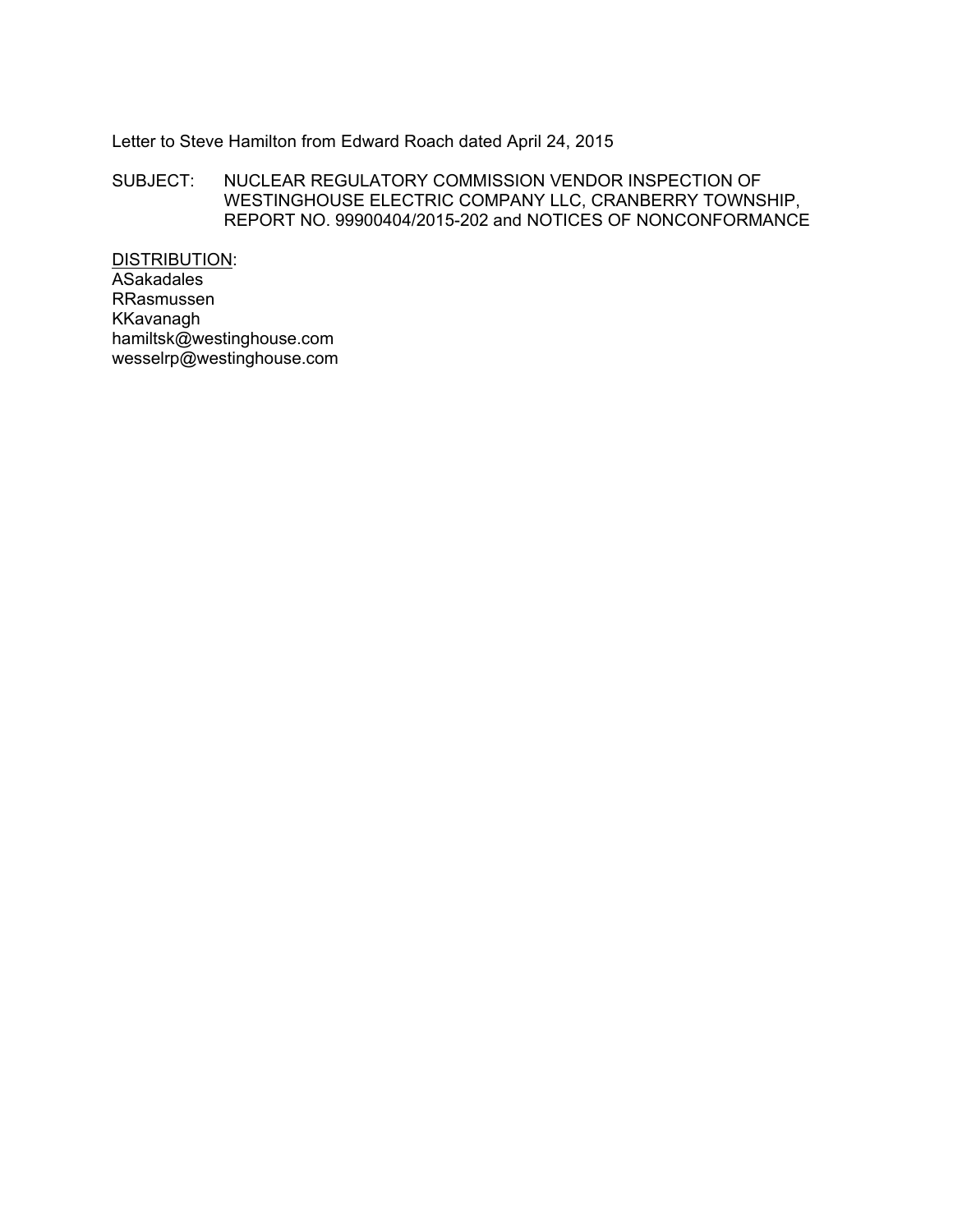### **NOTICE OF NONCONFORMANCE**

Westinghouse Electric Company Docket No. 99900404 Cranberry, PA

Based on the results of a Nuclear Regulatory Commission (NRC) inspection conducted at Westinghouse Electric Company (WEC) located in Cranberry Township, PA on January 26 through January 30, 2015, certain activities were not conducted in accordance with NRC requirements which were contractually imposed on WEC by NRC licensees.

A. Criterion I, "Organization," of Appendix B to Title 10 of the *Code of Federal Regulations* (10 CFR) Part 50 states, in part, that "The quality assurance functions are those of (1) assuring that an appropriate quality assurance program is established and effectively executed; and (2) verifying, such as by checking, auditing, and inspecting, that activities affecting the safety-related functions have been correctly performed."

Section 2.3.1, WEC Quality Management System (QMS), Revision 7, dated October 1, 2013, states, in part, that "Senior management establishes overall expectations for effective implementation of the QA program and is responsible for obtaining the desired end result." It further states that "The Senior Vice Presidents have overall responsibility and are accountable for the effective implementation of the QMS for applicable activities."

Contrary to the above, as of January 30, 2015, WEC failed to ensure that portions of the QA program were effectively executed, and verify that activities affecting safety-related functions have been correctly performed. Specifically, WEC failed to take timely and effective corrective actions to address significant conditions adverse to quality. This included the oversight of suppliers and the proper use of the qualified supplier list. Additionally, WEC failed to verify that its suppliers had measures in place to assure that purchased material, equipment, and services conformed to the procurement documents. These examples occurred dating back to January, 2010, which indicated WEC did not effectively implement portions of their NRC-approved QA program.

These issues have been identified as Nonconformance 99900404/2015-202-01.

B. Criterion XVI, "Corrective Action," of Appendix B, to 10 CFR Part 50 states, in part, that, "Measures shall be established to assure that conditions adverse to quality, such as failures, malfunctions, deficiencies, deviations, defective material and equipment, and nonconformances are promptly identified and corrected. In the case of significant conditions adverse to quality, the measures shall assure that the cause of the condition is determined and corrective action taken to preclude repetition."

Section 5.5.1 of the WEC QMS, Revision 7, dated October 1, 2013, states that "Conditions adverse to quality of items and services are identified, documented, analyzed, and corrected in accordance with established procedures. For significant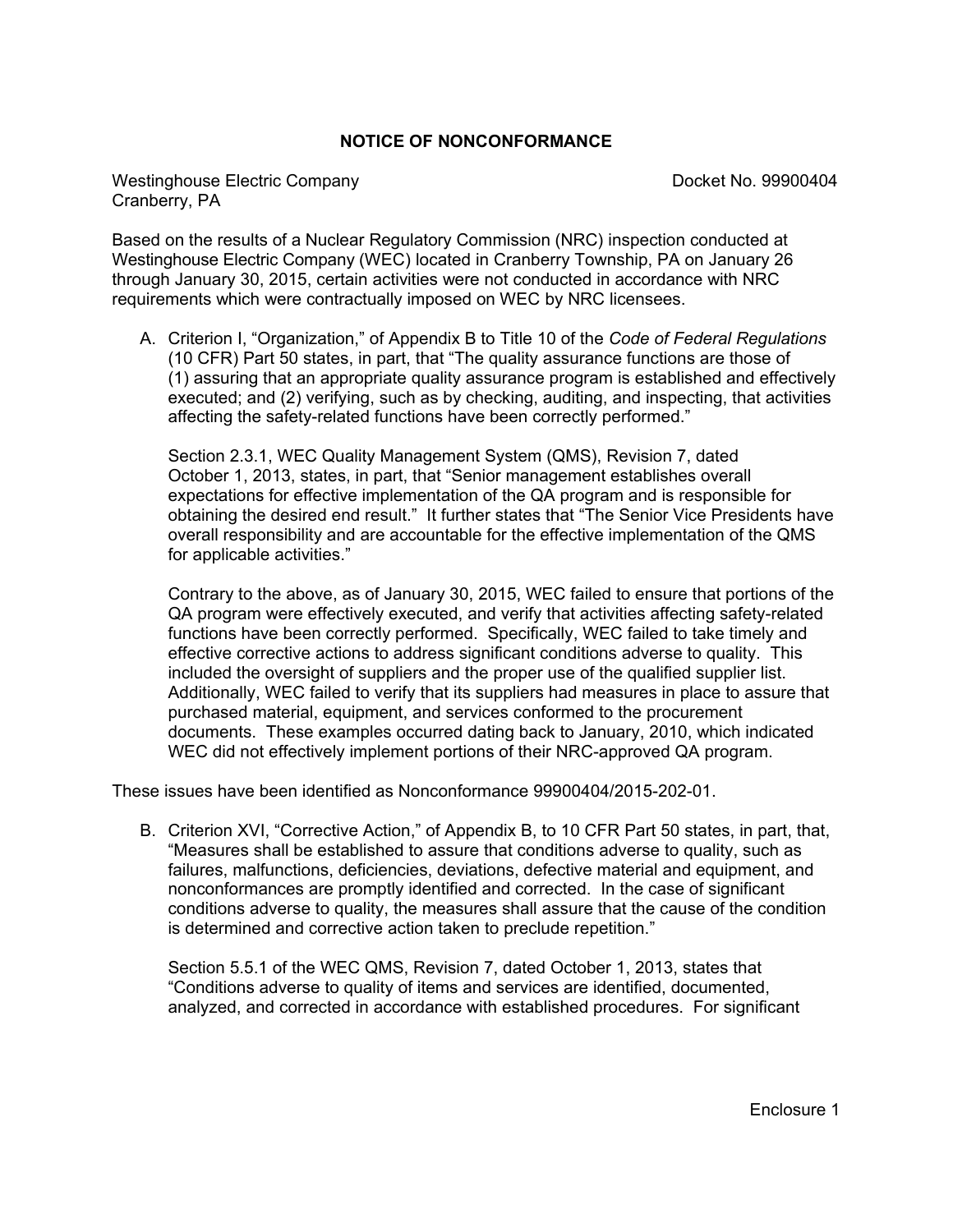conditions adverse to quality, these procedures provide for identification; assignment of responsibility for corrective action; documentation of the cause and corrective action taken, implementation, evaluation, and verification of corrective action to prevent recurrence; and reporting to the appropriate levels of management."

Section 7.5.1 of WEC Procedure 16.2, "Westinghouse Corrective Action Program," Revision 7.0, dated April 3, 2012, states, in part, that "A Corrective Action plan shall be developed for each issue commensurate with its consequences, complexity and Significance level, and in a manner that ensures all conditions adverse to quality are effectively addressed."

WEC Procedure 16.11, "Issue Review Committee," Revision 1.0, dated August 20, 2014, Appendix A, "Guidance For Classifying Conditions Adverse to Quality," includes the following example for significant condition adverse to quality (SCAQ), "A repetitive problem indicating a programmatic failure or a precursor of a major technical deficiency."

Contrary to the above, as of January 30, 2015, WEC failed to establish measures to assure that conditions adverse to quality were promptly corrected, and for significant conditions adverse to quality, corrective actions were taken to preclude repetition. Specific examples include:

- 1. WEC failed to promptly correct or prevent recurrence of a significant condition adverse to quality associated with safety-related purchase orders placed to suppliers not on the Qualified Supplier List (QSL) or without restrictions required by the QSL. Specifically, Corrective Action Process (CAPs) Issue Report 10-014-W012, issued in January 2010, "Purchase Requisition/Purchase Order Processing Violates Numerous WEC-7.5 Requirements," remained open for approximately 56 months, had been ineffective in resolving the significant condition adverse to quality, and was closed to Corrective Action, Prevention, and Learning System (CAPAL) Issue ID 100000472. CAPAL 100000472 documented that CAPs 10-014-W012 had not been effective and that from January 2011 to August 2013 there were over 50 CAPS issue reports, including four high level issues that documented problems with supplier control issues. CAPAL 100000472 was initiated in May 2013 and remains open as of January 30, 2015. The recurrent issue of significant condition adverse to quality associated with safety-related purchase orders placed to suppliers not on the QSL or without restrictions required by the QSL was documented in January 2010 and has not been resolved.
- 2. WEC failed to promptly correct or prevent recurrence of a significant condition adverse to quality associated with the root cause for CAPs 12-045-C037, "Root Cause Analysis for Nonconforming Fuel Assembly Shipped to Indian Point 2." Specifically, the root cause for CAPs 12-045-C037 was identified as management failed to reinforce established standards, which resulted in an incomplete supplier audit checklist, acceptance of finding responses without objective evidence and not issuing a Stop Work Order in compliance with WEC 15.5, "Stop Work," Revision 5.0 dated December 12, 2014. The corrective actions provided for retraining of the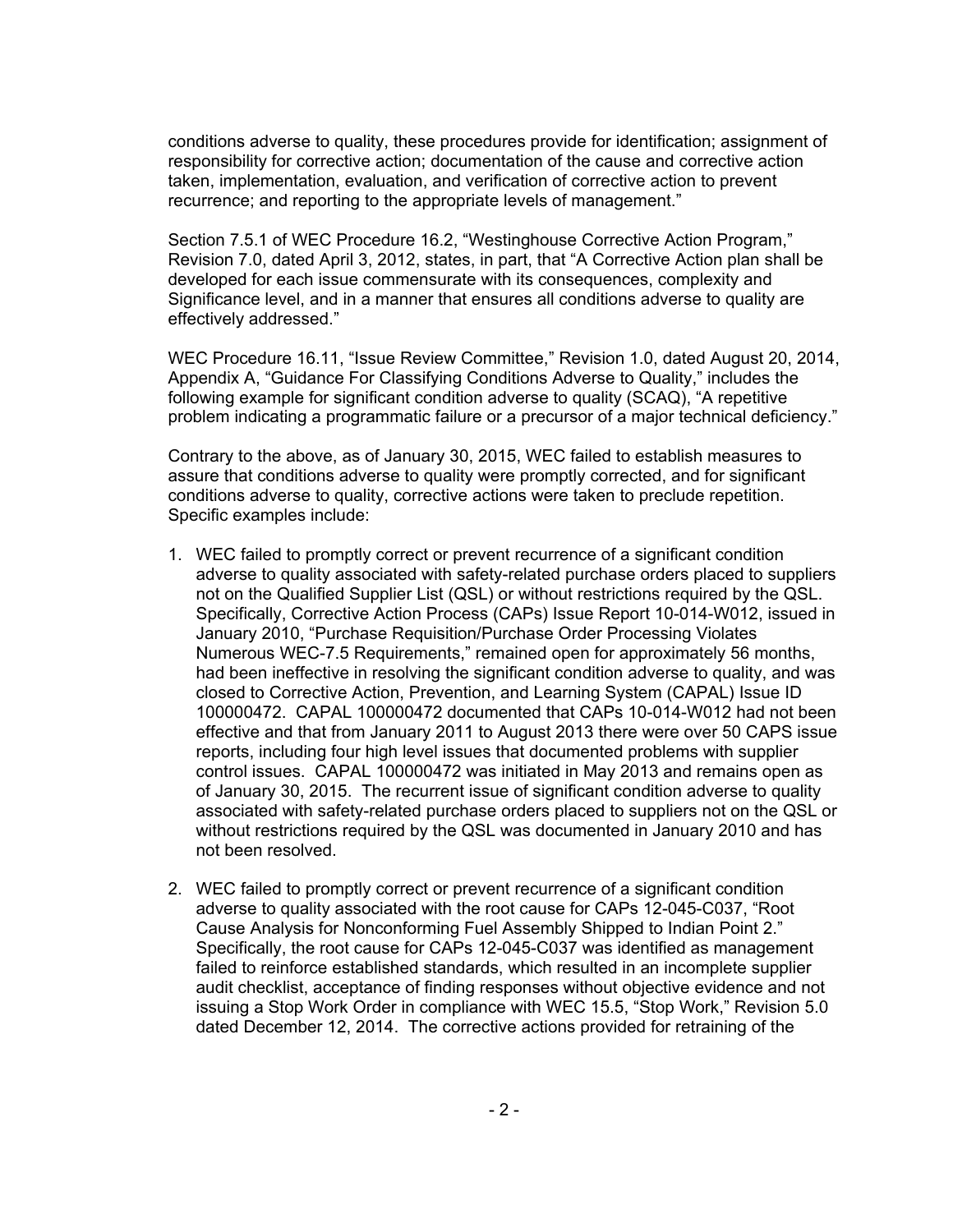Auditors, but did not specifically address the management aspect of enforcing established standards and program requirements. WEC identified in the final effectiveness review for the root cause that the corrective action was ineffective and similar problems continued to occur. WEC closed CAPs 12-045-C037 to CAPAL 100026711 to resolve the issues. The recurrent issue of the significant condition adverse to quality associated with management failing to reinforce established standards for supplier audits was identified in January 2013 in the root cause for CAPs 12-045-C037 and has not been resolved. WEC also failed to initiate CAPAL or document action to address why this root cause corrective action was not effective.

- 3. WEC failed to promptly correct and prevent recurrence of a SCAQ associated with the internal audit program. Specifically, WEC identified repetitive issues with significant weaknesses in the internal audit program, which indicate a programmatic failure that, in accordance with guidance in WEC 16.11, "Issue Review Committee," Revision 1.0 dated August 20, 2014, should have been classified as a SCAQ, to ensure that there was an adequate and effective corrective action. CAPAL 100016265 was issued on March 19, 2014, and identified concerns with the internal audit program, including planning, scheduling, coordinating, scope definition and depth. WEC did not consider these issues to be a SQAC and closed the CAPAL on August 26, 2014. On October 17, 2014, WEC initiated CAPAL 100052988 which identified significant weaknesses in the conduct of internal audits, missed audits, audit frequency mismatch, inadequate audit scope, inadequate audit objective evidence, and inadequate audit plan. WEC did not consider this CAPAL a SCAQ and corrective actions were still open. In addition, the programmatic failure in the WEC internal audit program resulted in a failure to identify and correct issues, with the consequence of WEC being in non-compliance with regulatory requirements. The 2013 internal audit of Newington, WEC 13-35: Westinghouse Newington, identified a procedural issue with commercial grade dedication, but did not identify any issues with implementation of commercial grade dedication at Newington. The 2013 internal audit of NuCrane, WEC 13-40: Westinghouse Par Nuclear - NuCrane, did not identify any issues related to measuring and test equipment (M&TE). However, the NRC inspections of Newington in October 2014, documented in Inspection Report No. 99901392/2014-201, and Westinghouse Fuel Handling Equipment and Crane Manufacturing (NuCrane Manufacturing) in October 2014, documented in Inspection Report No. 99901452/2014-201, resulted in the issuance of Notices of Nonconformance related to programmatic issues with inadequate commercial grade dedication and not implementing part of the M&TE program, respectively.
- 4. WEC failed to promptly initiate an issue report for a SCAQ that adversely impacted the AP1000 design containment condensate return portion of the Passive Core Cooling System needed to maintain the reactor in a safe shutdown condition. Specifically, an invalid design assumption was identified in 2010; and WEC did not initiate an issue report until July 9, 2012. Also, once initiated, CAPS Issue Report 12-191-M015 was not treated as a SCAQ. Additionally, WEC failed to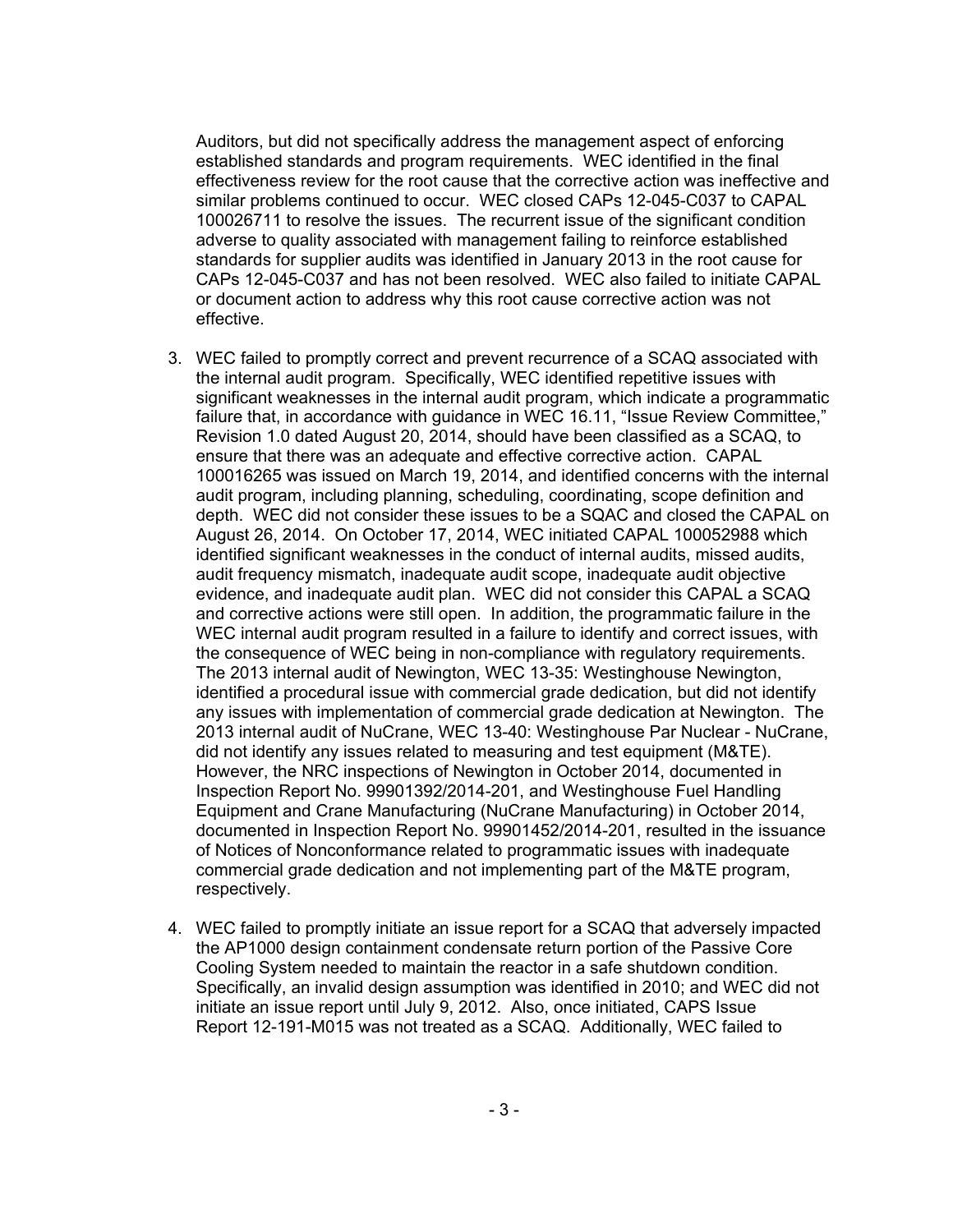perform an adequate extent-of-condition review for other possible incorrect design assumptions because their evaluation only focused on potential process issues rather than sampling other similar design assumptions.

These issues have been identified as Nonconformance 99900404/2015-202-02.

C. Criterion VII, "Control of Purchased Material, Equipment, and Services" of Appendix B, to 10 CFR Part 50, states, in part, that "Measures shall be established to assure that purchased material, equipment, and services, whether purchased directly or through contractors and subcontractors, conform to the procurement documents. These measures shall include provisions, as appropriate, for source evaluation and selection, objective evidence of quality furnished by the contractor or subcontractor, inspection at the contractor or subcontractor source, and examination of products upon delivery. The effectiveness of the control of quality by contractors and subcontractors shall be assessed by the applicant or designee at intervals consistent with the importance, complexity, and quantity of the product or services."

Section 4.3.2, "Supplier Selection," of WEC QMS, Revision 7, dated October 1, 2013, states, in part, that "The purchasing organization is responsible for placing orders only with suppliers that have been found acceptable in accordance with established procedures." Section 4.3.2 further states that "Suppliers of safety-related items and services are evaluated and selected prior to their designation as a qualified supplier. These methods include one or more of the following: (a) evaluation of the supplier's history (including current CAPs ability) of providing the same or similar item in accordance with specified requirements; (b) review of the supplier's current quality records supported by documented qualitative and quantitative information which can be objectively evaluated; and/or (c) the supplier's technical and quality CAPs ability determined by a source evaluation of their facilities, personnel interviews, and the content and implementation of their quality program. Suppliers of safety-related items and services for nuclear power plants not subject to NRC regulations are evaluated and qualified in accordance with the requirements of the governing regulatory agency or customer contract."

Contrary to the above, as of January 30, 2015, WEC failed to verify that their suppliers had measures in place to assure that purchased material, equipment, and services conform to the procurement documents. Specific examples include:

1. WEC failed to perform an adequate evaluation of L&S Machine Company LLC (L&S) to verify L&S's qualifications to perform dedication and special processes such as welding, nondestructive examination (NDE), and heat treatment and plating, which was required for the procurement of reactor fuel assembly top and bottom nozzles, top nozzle spring clamps and spiders. The Supplier Audit Evaluation Summary (SAES) completed by WEC for L&S indicated that L&S was qualified to perform machining services. Purchase orders issued to L&S from WEC required L&S to perform dedication, welding, NDE, heat treatment and plating which is outside of the approved scope of work identified in the SAES. This discrepancy in qualification resulted in products manufactured by L&S being in an indeterminate status relative to quality standards.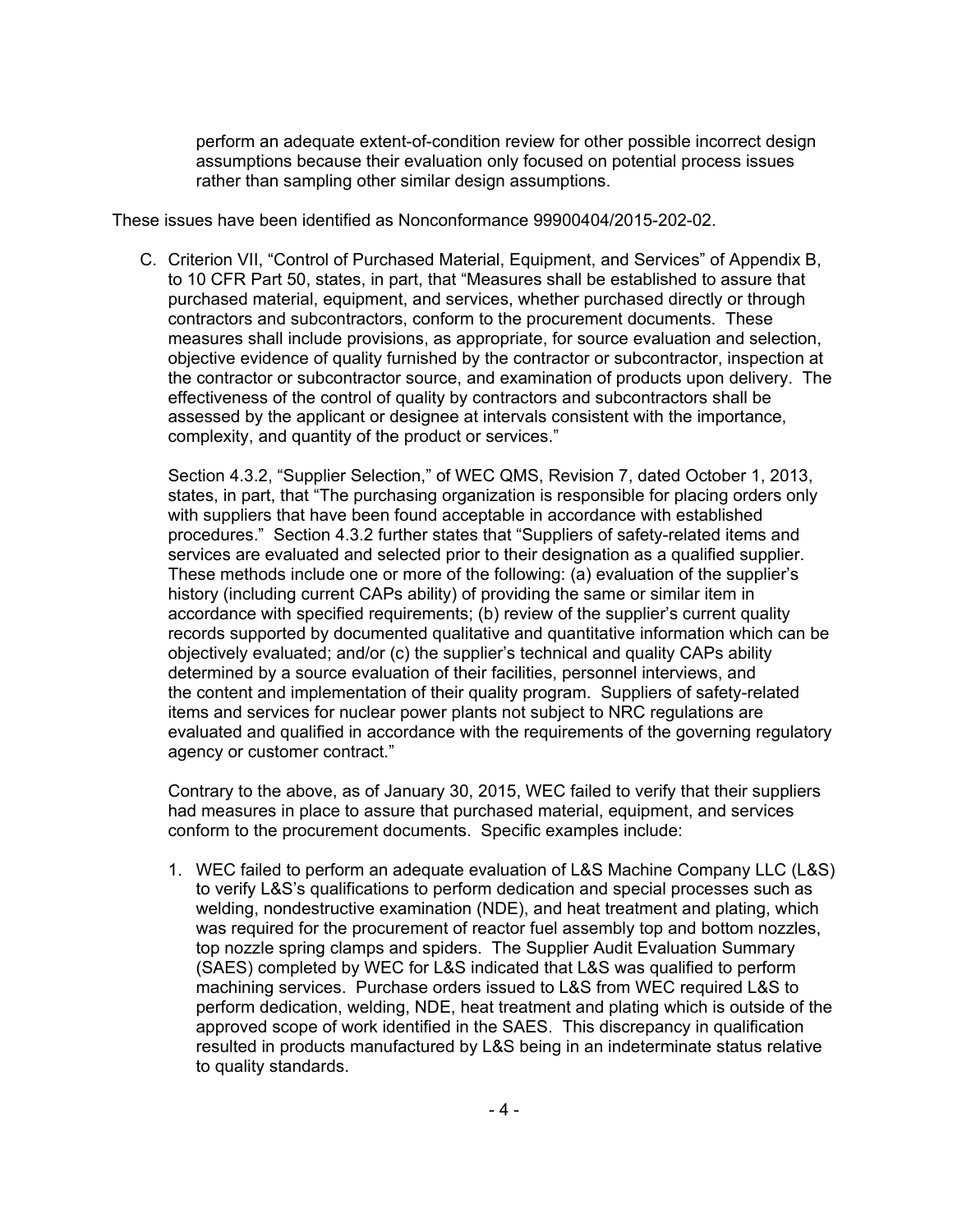2. WEC failed to perform an adequate evaluation of Peerless Manufacturing Company (PMC), prior to issuing a safety-related purchase order (PO) 4500429292. Also, after changing PMC's supplier status on the QSL to indicate that PMC was a supplier of non-safety related items and services, WEC failed to re-evaluate PMC's QA program, to verify that it was adequate for the existing procurement under PO 4500429292. Further, WEC failed to maintain the supplier in qualified status throughout the duration of the purchase order. As a result, products shipped from PMC are considered to be in an indeterminate status relative to quality standards.

These issues have been identified as Nonconformance 99900404/2015-202-03.

Please provide a written statement or explanation to the U.S. Nuclear Regulatory Commission, ATTN: Document Control Desk, Washington, DC 20555-0001 with a copy to the Chief, Mechanical Vendor Inspection Branch, Division of Construction, Inspection and Operational Programs, Office of New Reactors, within 30 days of the date of the letter transmitting this Notice of Nonconformance. This reply should be clearly marked as a "Reply to a Notice of Nonconformance" and should include for each noncompliance: (1) the reason for the noncompliance, or if contested, the basis for disputing the noncompliance; (2) the corrective steps that have been taken and the results achieved; (3) the corrective steps that will be taken to avoid noncompliances; and (4) the date when your corrective action will be completed. Where good cause is shown, consideration will be given to extending the response time.

Because your response will be made available electronically for public inspection in the NRC Public Document Room or from the NRC's document system (ADAMS), accessible from the NRC Web site at http://www.nrc.gov/reading-rm/adams.html, to the extent possible, it should not include any personal privacy, proprietary, or safeguards information so that it can be made available to the public without redaction. If personal privacy or proprietary information is necessary to provide an acceptable response, then please provide a bracketed copy of your response that identifies the information that should be protected and a redacted copy of your response that deletes such information.

If you request withholding of such material, you must specifically identify the portions of your response that you seek to have withheld and provide in detail the bases for your claim of withholding (e.g., explain why the disclosure of information will create an unwarranted invasion of personal privacy or provide the information required by 10 CFR 2.390(b) to support a request for withholding confidential commercial or financial information). If safeguards information is necessary to provide an acceptable response, please provide the level of protection described in 10 CFR 73.21.

If you choose to respond, your response will be made available electronically for public inspection in the NRC Public Document Room or from ADAMS, accessible from the NRC Web site at http://www.nrc.gov/reading-rm/adams.html. To the extent possible, it should not include any personal privacy, proprietary, or safeguards information so that it can be made available to the public without redaction. If personal privacy or proprietary information is necessary to provide an acceptable response, then please provide a bracketed copy of your response that identifies the information that should be protected and a redacted copy of your response that deletes such information. If you request withholding of such material, you must specifically identify the portions of your response that you seek to have withheld and provide in detail the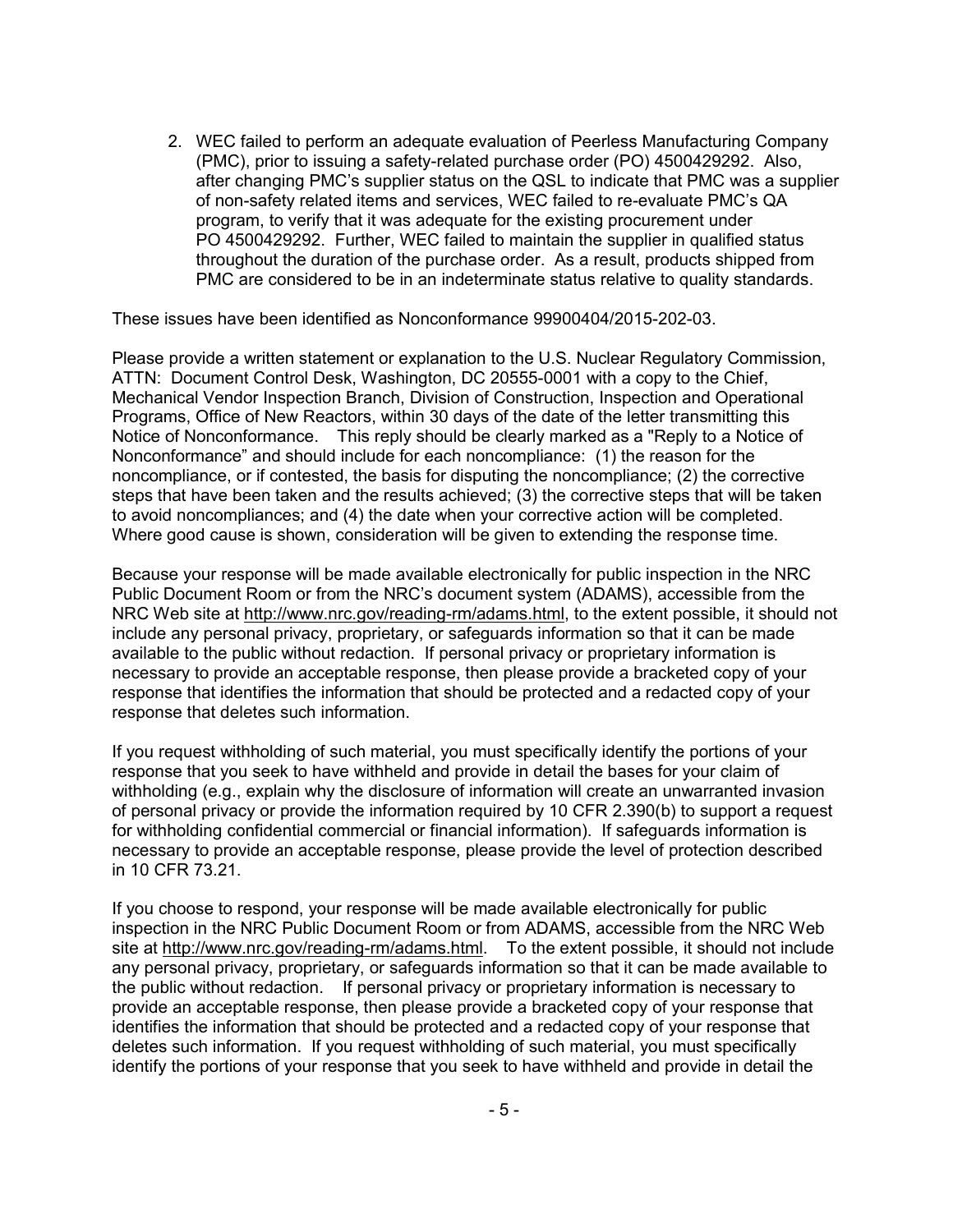bases for your claim of withholding (e.g., explain why the disclosure of information will create an unwarranted invasion of personal privacy or provide the information required by 10 CFR 2.390(b) to support a request for withholding confidential commercial or financial information). If safeguards information is necessary to provide an acceptable response, please provide the level of protection described in 10 CFR 73.21."]

Dated this 24th day of April 2015.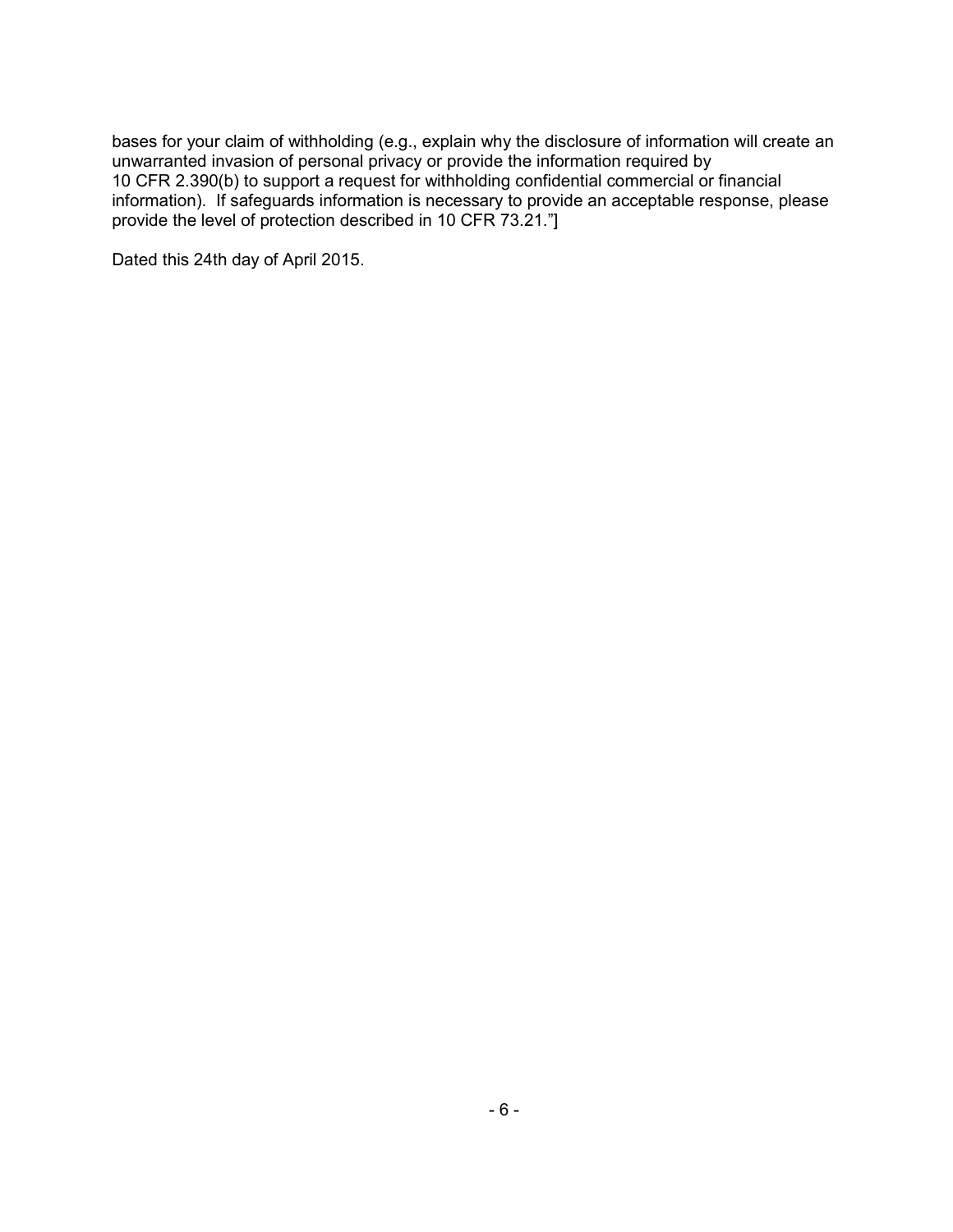### **U.S. NUCLEAR REGULATORY COMMISSION OFFICE OF NEW REACTORS DIVISION OF CONSTRUCTION INSPECTION & OPERATIONAL PROGRAMS VENDOR IMPLEMENTATION INSPECTION REPORT**

| Docket No.:                       | 99900404                                                                                                                                                                                                                                                                                                                                                                                                                                                                                                                                                    |
|-----------------------------------|-------------------------------------------------------------------------------------------------------------------------------------------------------------------------------------------------------------------------------------------------------------------------------------------------------------------------------------------------------------------------------------------------------------------------------------------------------------------------------------------------------------------------------------------------------------|
| Report No.:                       | 99900404/2015-202                                                                                                                                                                                                                                                                                                                                                                                                                                                                                                                                           |
| Vendor:                           | <b>Westinghouse Electric Company</b><br>Cranberry Township, PA                                                                                                                                                                                                                                                                                                                                                                                                                                                                                              |
| Vendor Contact:                   | Mr. Ronald Wessel<br>wesselrp@westinghouse.com<br>412-374-4023                                                                                                                                                                                                                                                                                                                                                                                                                                                                                              |
| <b>Nuclear Industry Activity:</b> | Westinghouse Electric Company (WEC) holds a design certificate<br>for the AP1000 and is responsible for detailed design and testing<br>of safety-related components to be used in AP1000 plants. These<br>qualification and functional tests are associated with and may<br>directly affect closure of Inspections, Tests, Analyses, and<br>Acceptance Criteria (ITAAC) from Revision 19 of the certified<br>AP1000 design. Currently, these ITAAC are incorporated into the<br>combined licenses of Vogtle Units 3 and 4 and V.C. Summer<br>Units 2 and 3. |
| <b>Inspection Dates:</b>          | January 26 - 30, 2015                                                                                                                                                                                                                                                                                                                                                                                                                                                                                                                                       |
| Inspectors:                       | Jonathan Ortega-Luciano, Team Leader, NRO/DCIP/MVIB<br>Richard Laura, Assistant Team Leader, NRO/DCIP/QVIB<br>Brent Clarke, NRO/DCIP/MVIB<br>Thomas Kendzia, NRO/DCIP/QVIB<br>Ashley Thomas, NRO/DCIP/QVIB<br>Victoria Huckabay, NRO/DCIP/QVIB<br>Anne-Marie Grady, NRO/DSRA/SCVB<br>Christopher Van Wert, NRO/DSRA/SRSB                                                                                                                                                                                                                                    |
| Approved by:                      | Edward Roach, Branch Chief<br><b>Mechanical Vendor Inspection Branch</b><br>Division of Construction Inspection<br>& Operational Programs<br><b>Office of New Reactors</b>                                                                                                                                                                                                                                                                                                                                                                                  |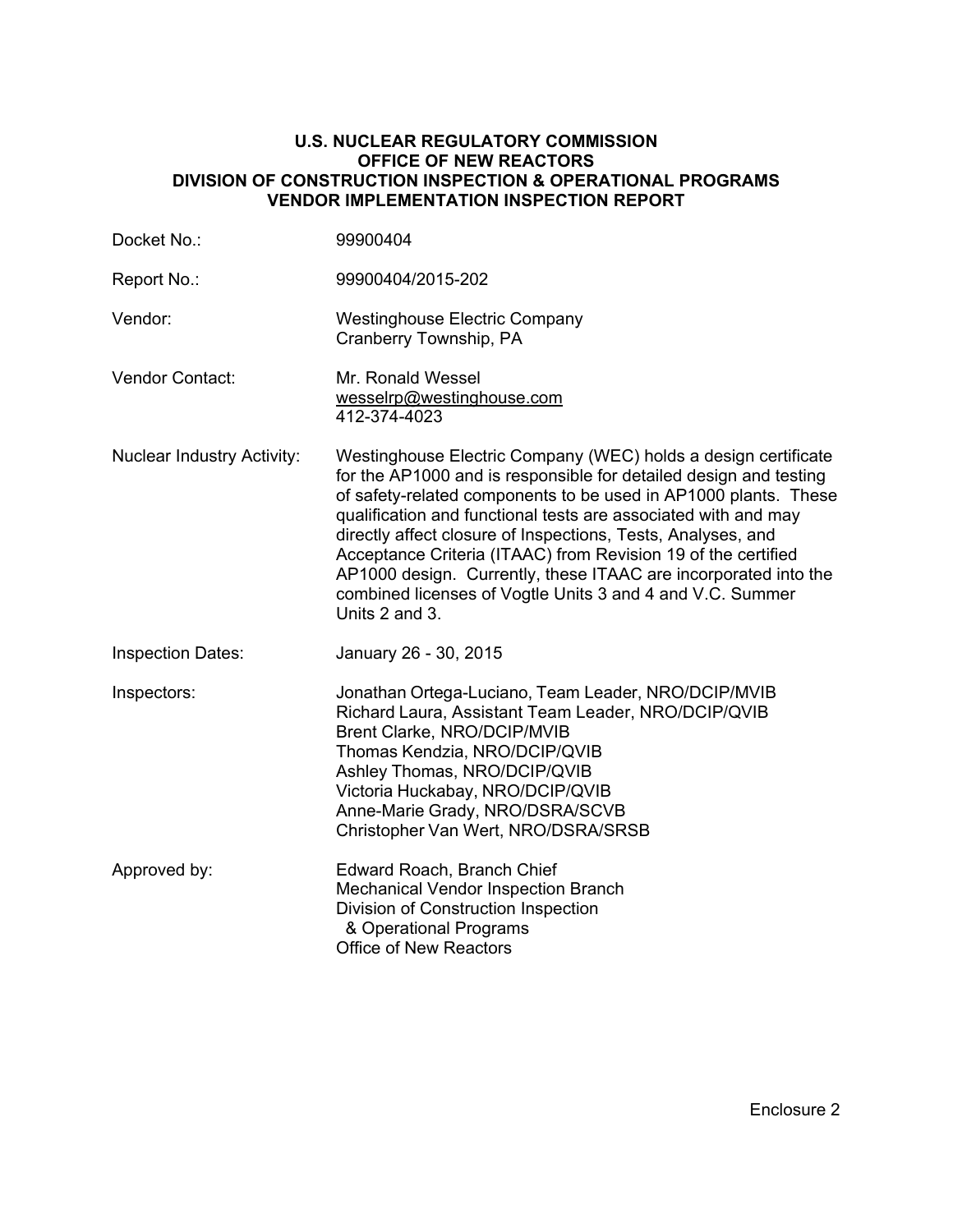# **EXECUTIVE SUMMARY**

### Westinghouse Electric Company Inspection Report No. 99900404/2015-202

The U.S. Nuclear Regulatory Commission (NRC) staff conducted an announced, reactive inspection at Westinghouse Electric Company (WEC), in Cranberry, Township, PA, from January 26-30, 2015. The purpose of the inspection was to review the implementation of the WEC Quality Assurance (QA) program pursuant to Appendix B, "Quality Assurance Criteria for Nuclear Power Plants and Fuel Reprocessing Plants," to Title 10 of the *Code of Federal Regulations* (10 CFR) Part 50, "Domestic Licensing of Production and Utilization Facilities," and 10 CFR Part 21, "Reporting of Defects and Noncompliance."

This technically focused inspection specifically evaluated WEC's implementation of quality activities associated with oversight of suppliers; and resolution of significant technical issues such as the containment condensate return and management of hydrogen inside containment during accident conditions.

The following regulations serve as the bases for the NRC inspection:

- Appendix B to 10 CFR Part 50
- 10 CFR Part 21

During conduct of this reactive inspection, the NRC inspection team implemented inspection procedure (IP) 43003, "Reactive Inspections of Nuclear Vendors," supplemented by IP 36100, "Inspection of 10 CFR Part 21 and Programs for Reporting Defects and Noncompliance, and IP 43004, "Inspection of Commercial-Grade Dedication Programs."

The NRC's last two vendor inspections at WEC in Cranberry Township, PA included inspection of safety related code and software (NRC Inspection Report No. 99900404/2013-202 dated June 6, 2013), and also inspection of design changes and root cause analyses (NRC Inspection Report No. 99900404/2013-201 dated March 27, 2013).

The NRC inspection team determined that, in general, WEC implemented the QA program providing oversight of safety related activities during the resolution of technical issues such as the AP1000 issue of managing hydrogen in containment. The NRC inspection team identified examples of WEC's inadequate implementation of the QA program in several areas. These examples indicate that WEC 1) did not provide adequate oversight of suppliers and properly maintain the qualified supplier list, 2) and did not take timely and effective corrective actions for significant conditions adverse to quality. This includes the containment condensate return issue, issues associated with the implementation of procurement program requirements, conducting effective audits, and the failure of management to reinforce established standards for supplier audits which was previously identified in January 2013 and has not been resolved.

The results of the inspection are summarized below: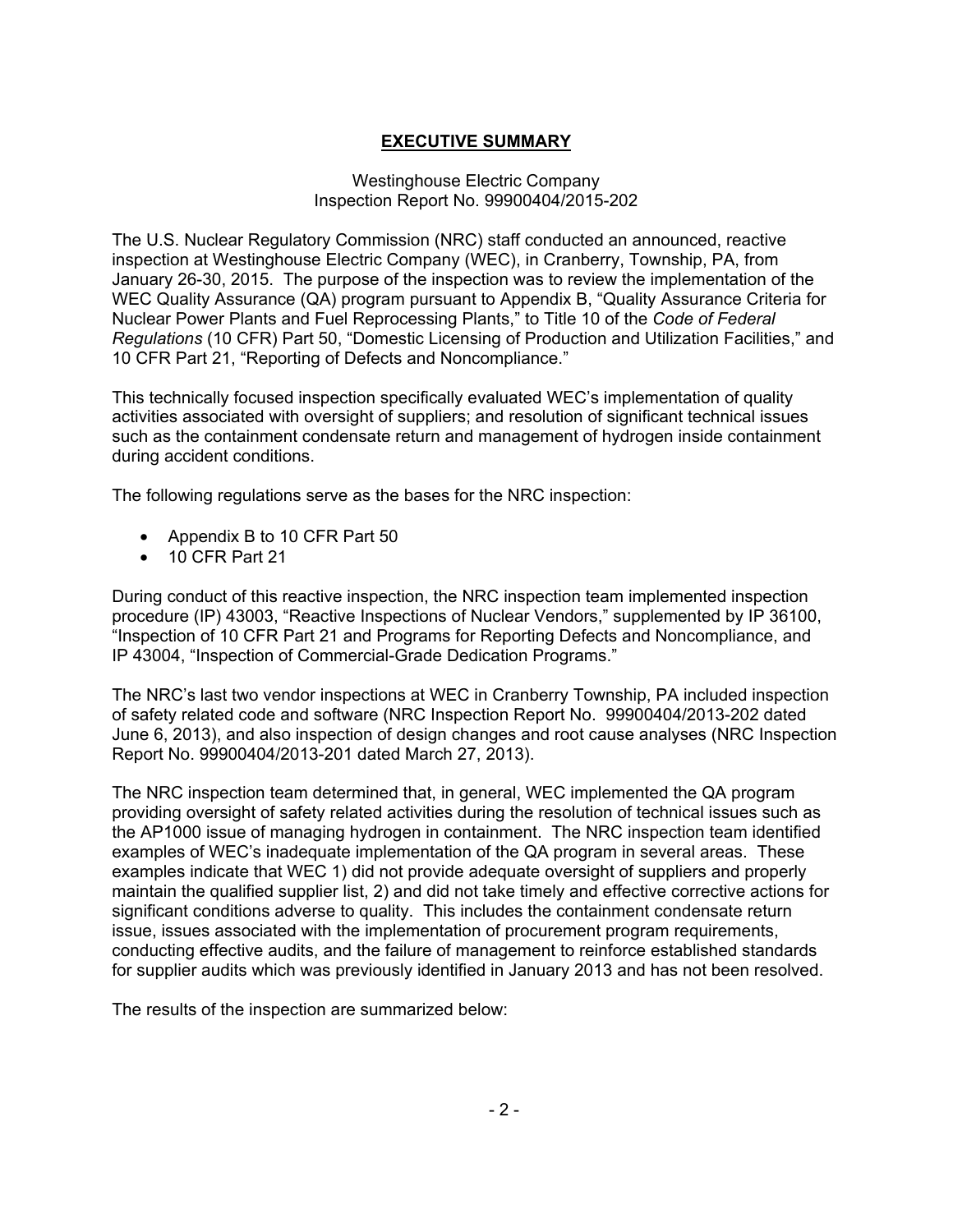# **Organization**

The NRC inspection team determined that WEC did not adequately implement the requirements of Criterion I, "Organization," of Appendix B to 10 CFR Part 50. The NRC inspection team issued Nonconformance 99900404/2015-202-01 in association with WEC's failure to ensure that an appropriate QA program was established and effectively executed; and verifying, such as by checking, auditing, and inspecting, that activities affecting safety-related functions were correctly performed. Specifically, WEC failed to take timely and effective corrective actions to address significant conditions adverse to quality. This includes the oversight of suppliers and the proper use of the qualified supplier list. Additionally, WEC failed to verify that its suppliers had measures in place to assure that purchased material, equipment, and services conformed to the procurement documents. These examples occurred dating back to January, 2010, which indicated WEC did not effectively implement portions of their NRC-approved QA program.

# **Corrective Action**

The NRC inspection team determined that WEC did not adequately implement the requirements of Criterion XVI, "Corrective Action," of Appendix B to 10 CFR Part 50. The NRC inspection team issued Nonconformance 99900404/2015-202-02 in association with WEC's failure to take appropriate measures to ensure that, for significant conditions adverse to quality, the cause of the condition was determined and the appropriate corrective actions were taken. Specifically, WEC failed to promptly correct the significant condition adverse to quality identified in Corrective Action, Prevention, and Learning System (CAPAL) Issue ID 100000472, which identified recurrent issues with Purchase Orders (POs) issued to suppliers not on the QSL or for orders placed incorrectly to suppliers with restrictions. WEC also failed to take adequate corrective action for the significant condition adverse to quality identified in CAPs Issue Report 12-045-C037, which identified as the root cause that management failed to reinforce the established standards for performing supplier audits.

## Internal Audits

The NRC inspection team determined that WEC did not adequately implement the requirements of the internal audit program. WEC self-identified problems with performance of audits but did not consider the problems to be significant conditions adverse to quality. Subsequently, there were no apparent cause analyses or root cause analyses conducted for the CAPALs that documented issues with implementation of the internal audit program. The corrective actions for these CAPALs were still in progress and therefore were not evaluated for effectiveness by the NRC inspection team. The NRC inspection team identified the issues associated with the internal audit program as an example of Nonconformance 99900404/2015-202-02, which was issued for WEC's failure to promptly correct or prevent recurrence of significant conditions adverse to quality.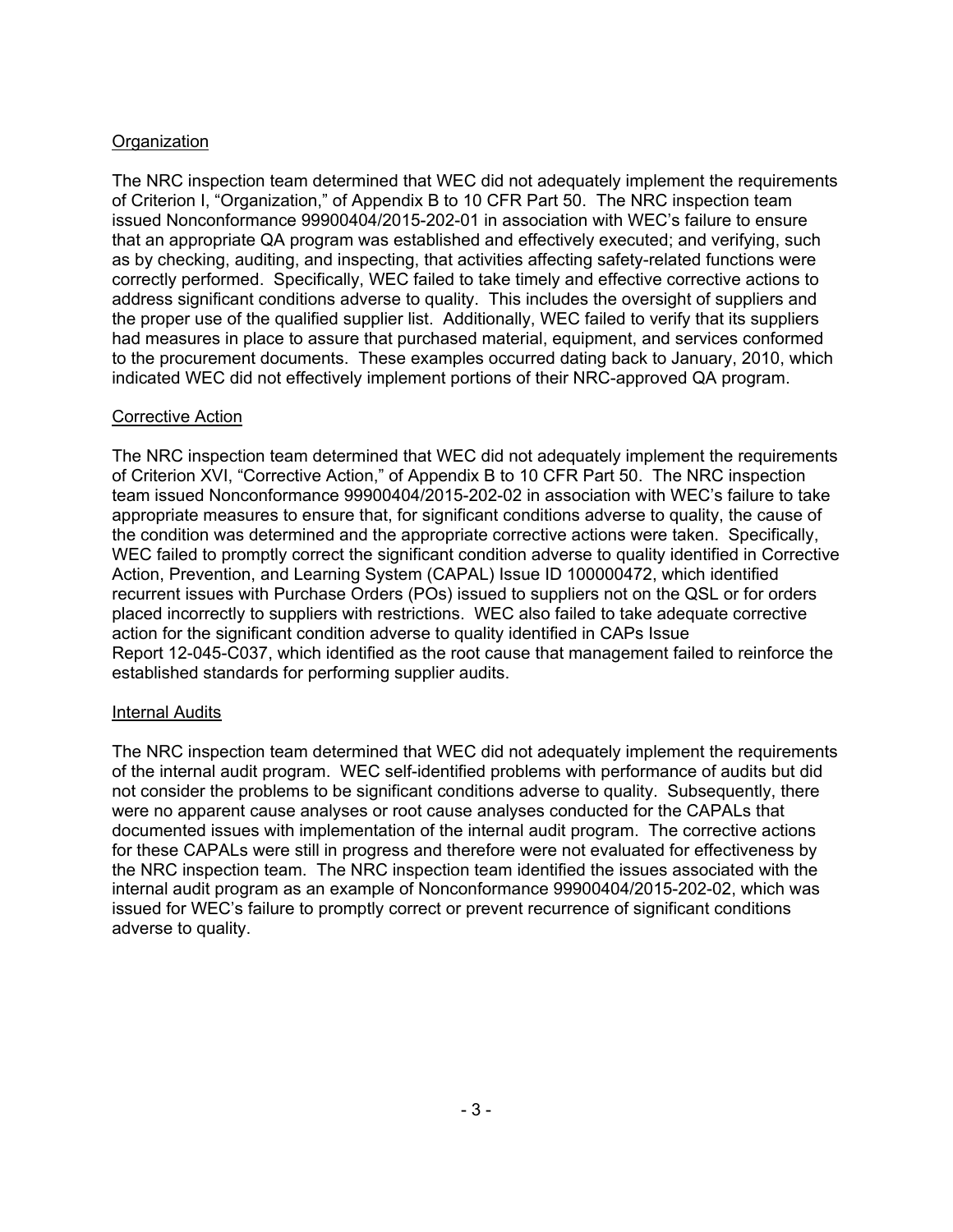# Oversight of Suppliers

The NRC inspection team determined that WEC did not adequately implement the requirements of Criterion VII, "Control of Purchased Material, Equipment, and Services" of Appendix B to 10 CFR Part 50. The NRC inspection team issued Nonconformance 99900404/2015-202-03 for WEC's failure to verify that their suppliers had measures in place to assure that purchased material, equipment, and services conformed to the procurement documents. Specifically, WEC failed to: (1) evaluate L&S Machine Company's, LLC (L&S's) qualifications to perform dedication and special processes such as nondestructive examination (NDE), welding, heat treatment and plating services, which were required for the procurement of top and bottom nozzles, and (2) provide objective evidence that an adequate evaluation of Peerless Manufacturing Company (PMC) was performed prior to issuing a safety-related purchase order. Also, after changing PMC's supplier status on the QSL to indicate that PMC was a supplier of non-safety related items and services, WEC failed to reevaluate PMC's QA program, to verify that it was adequate for the existing procurement under PO 4500429292. Further, WEC failed to maintain the supplier in a qualified status throughout the duration of the purchase order.

## Design Control

Potential Hydrogen Generation and Management During Beyond Design Basis Accidents

The NRC inspection team reviewed the WEC methodology and analysis for implementing combustible gas control for the AP1000 design, including requests for pending design changes, for consistency with the requirements of 10 CFR 50.44 "Combustible gas control for nuclear power reactors" (c), "Requirements for future water cooled applicants and licensees." Based on the limited sample of documents reviewed and personnel interviewed, the NRC inspection team determined that WEC is meeting the regulatory requirements of Criterion III, "Design Control," for combustible gas control for the AP1000. No findings of significance were identified.

# Containment Condensate Return

The NRC inspection team determined that WEC did not adequately implement the requirements of Criterion XVI, "Corrective Actions" of Appendix B to 10 CFR Part 50. The NRC inspection team issued Nonconformance 99900404/2015-202-02 for WEC's failure to take prompt and effective corrective actions associated with an incorrect design assumption for the containment condensate return which is necessary to maintain the reactor in a safe shutdown condition. The issue was not entered into the corrective action process in a timely manner, was not treated as a significant condition adverse to quality, and the extent-of-condition review was inadequate.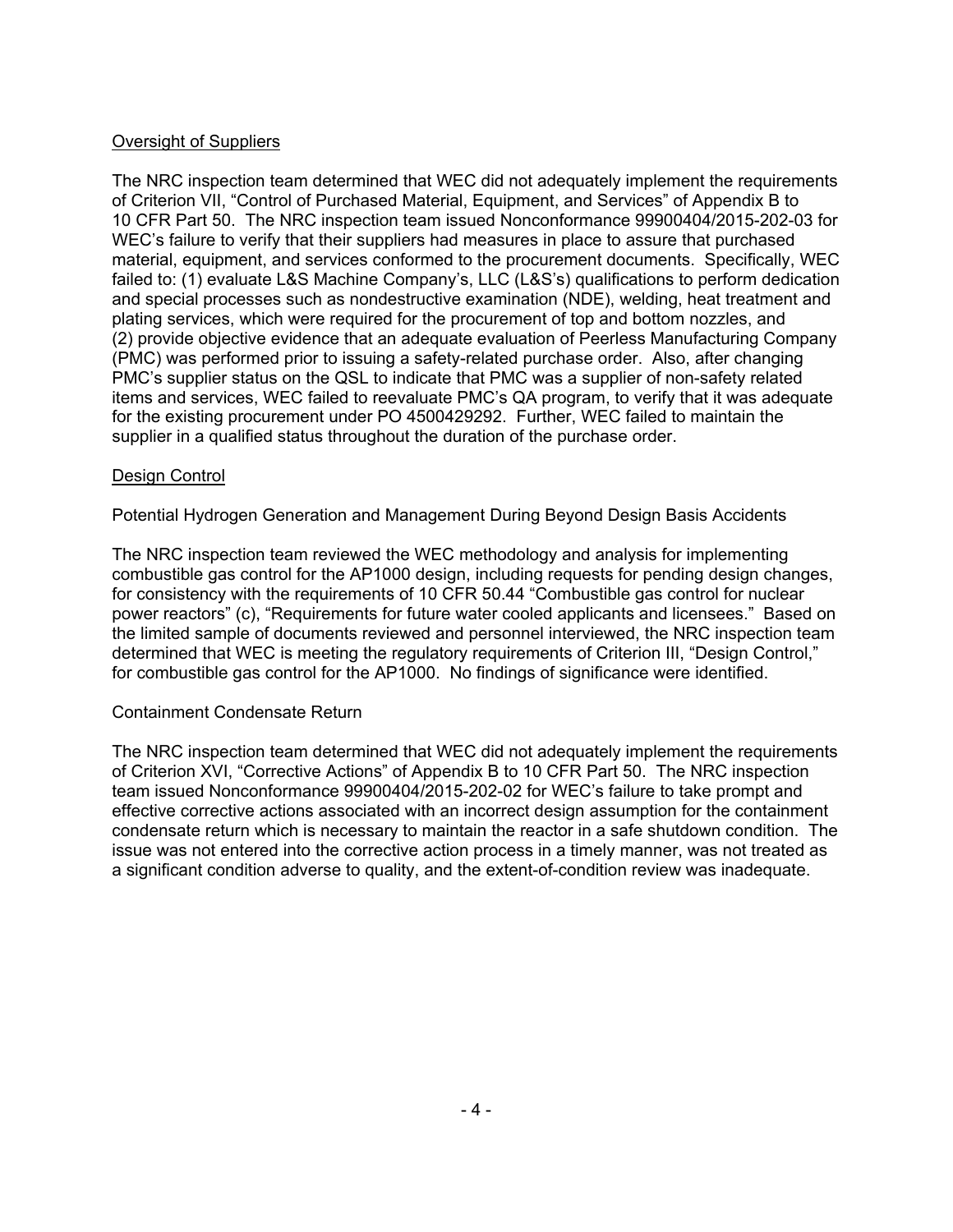# **REPORT DETAILS**

## 1. 10 CFR Part 21 Program

### a. Inspection Scope

The NRC inspection team reviewed the policies and implementing procedures that govern WEC's implementation of 10 CFR Part 21, "Reporting of Defects and Noncompliance" program. The NRC inspection team reviewed a sample of WEC's 10 CFR Part 21 evaluations from the last two years to verify compliance with the requirements of 10 CFR 21.21, "Notification of Failure to Comply or Existence of a Defect and its Evaluation." Additionally, the team reviewed a sample of Purchase Orders (POs) issued by WEC for the purchase of safety related materials, services and equipment to verify compliance with the requirements of 10 CFR 21.31, "Procurement Documents." The inspectors also reviewed WEC's procedures that govern corrective action and nonconforming conditions to verify adequate implementation of the regulatory requirements to identify and correct conditions adverse to quality.

The attachment to this inspection report lists the documents reviewed by the NRC inspection team.

### b. Observations and Findings

No findings of significance were identified.

c. Conclusions

Based on the review of WEC's 10 CFR Part 21 program, implementing procedures, and a sample of 10 CFR Part 21 evaluations, the NRC inspection team determined that WEC's process met regulatory requirements. No findings of significance were identified.

2. Design Control

### a. Inspection Scope

### Potential Hydrogen Generation and Management during Beyond Design Basis Accidents

The NRC inspection team reviewed design basis documents associated with the potential generation and management of hydrogen during a beyond design basis event (hereafter called combustible gas control) for the AP1000 design, to verify that the design, including requests for pending design changes, is consistent with the requirements of 10 CFR Part 50.44 "Combustible Gas Control for Nuclear Power Reactors," Section (c), "Requirements for future water cooled applicants and licensees." The NRC inspection team reviewed the re-analysis for combustible gas control for the AP1000, focusing on the In-containment Refueling Water Storage Tank (IRWST), and the Core Makeup Tank (CMT) compartments. The NRC inspection team reviewed a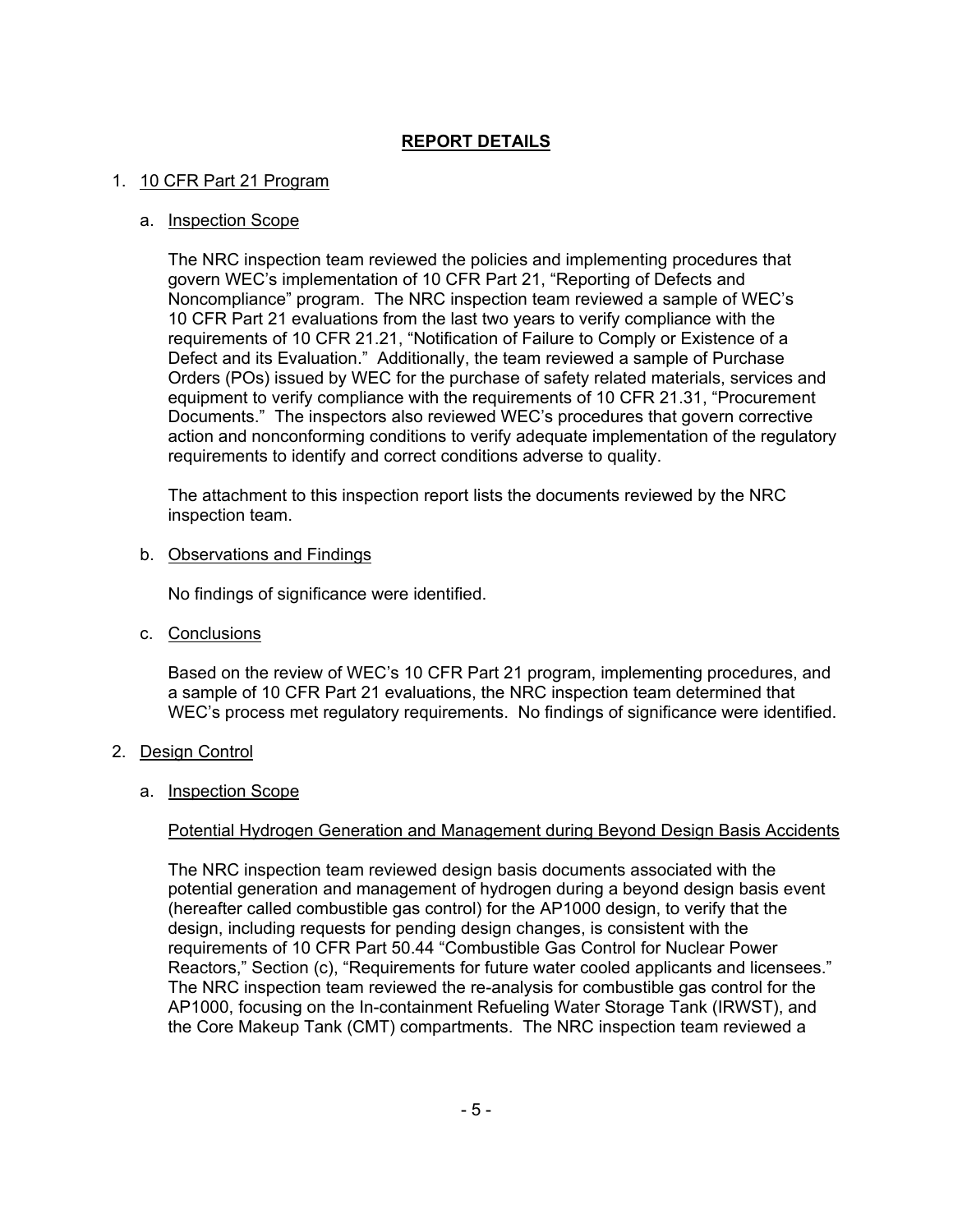sample of associated WEC calculations, to ensure that they met the requirements of Criterion III, "Design Control" of Appendix B to 10 CFR Part 50.

The NRC inspection team reviewed a sample of design documents, including requests for pending design changes, for the AP1000 Containment Hydrogen Control System (VLS), IRWST, and the CMT compartments, to ensure that the VLS system would meet the Design Control Document (DCD) requirements. The NRC inspection team observed a demonstration of a WEC 3-D electronic model, focusing on the containment, the IRWST, and the CMT compartments. The NRC inspection team also reviewed a sample of corrective action documents associated with combustible gas control and the VLS to ensure that the regulatory requirements were met.

The NRC inspection team interviewed WEC employees to assess their understanding of the requirements for combustible gas control, and how the AP1000 design meets these requirements. The interviews included technical experts, and the questions focused on how the analysis was implemented by the design.

#### Containment Condensate Return

The NRC inspection team reviewed a sample of the design and corrective action documents related to the containment condensate return portion of the passive residual heat removal heat exchanger (PRHR-HX) which removes heat from the reactor during an event and transfers the heat to the IRWST. A significant technical and licensing issue was the resolution of an inadequate design input for containment condensate return. During licensing review activities in the United Kingdom in 2010, WEC received a Technical Question requesting a basis for the 90 percent condensate return rate used to support the Emergency Core Cooling System (ECCS) performance analysis. WEC formed a test team in spring 2011 to develop a basis for the previously unsubstantiated input assumption. Initial test results quickly indicated that the 90 percent return rate was inaccurate. Subsequent tests with various test conditions were completed by Summer 2012.

The attachments to the inspection report lists the individuals interviewed and documents reviewed.

#### b. Observations and Findings

No findings of significance were identified regarding potential hydrogen generation and management during beyond design basis accidents.

WEC initiated testing and various hardware modifications to increase the amount of condensate return flow. The initial return flow of 90 percent was not conservative and resulted in degraded performance of the PRHR-HX. The hardware modifications included: adding dams to the top of the polar crane girder, adding dams to control the flow of condensate on an equipment hatch near the gutters, plugging holes that could provide a loss path for the condensate, adding flow diverters, adding splash guards,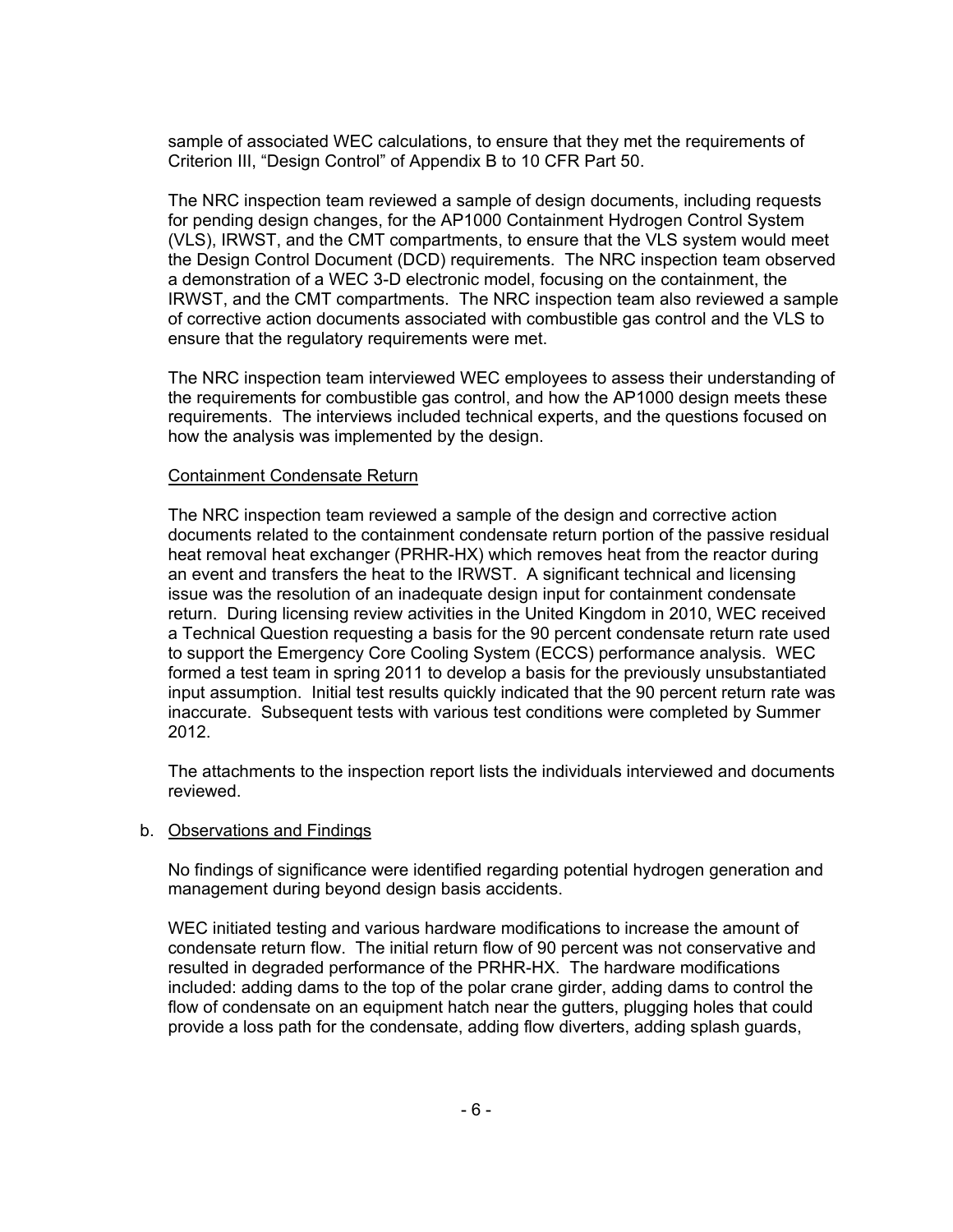modifying the gutter for optimum performance, and placing restrictions to new attachments on the containment wall.

The NRC inspection team reviewed various corrective action documents on the condensate return issue dating back to 2012. Additionally, the NRC inspection team interviewed WEC personnel who identified the problem and were involved in developing corrective actions. A Part 21 evaluation was also performed which concluded that a substantial safety hazard did not exist because there was no total loss of the safety function. The NRC inspection team determined this Part 21 evaluation to be adequate.

The first corrective action item for this issue was CAPS Issue Report #12-191-M015, dated July 9, 2012, approximately one year after WEC determined that the 90 percent rate was not supported by test results. The suggested priority was "Medium" which was then confirmed by the WEC Issue Review Board. As a "Medium" level issue, an Apparent Cause Analysis (ACA) and Extent of Condition (EOC) were required per the WEC corrective action program, "WEC 16.2, "Westinghouse Corrective Action Program," Revision 7 dated March 31, 2014. The ACA identified four apparent causes including:

- 1. input design calculation was missing, causing invalid and insufficient inputs;
- 2. systems group made an assumption based on verbal conversation;
- 3. functional requirement was not properly captured and not communicated to the containment vessel group; and
- 4. containment vessel group did not question what specific requirements needed to be met.

The NRC inspection team determined that the apparent cause review and findings were adequate. However, the NRC inspection team identified three concerns related to the lack of prompt identification, evaluation, and implementation of corrective actions to prevent recurrence.

The NRC inspection team determined that the EOC was not adequate because it only referred to an ongoing commitment related to a different CAPAL item covering design interface communication deficiencies. This design interface communication improvement effort did not search for similar design inputs as the condensate return issue that involved the lack of a formal basis such as calculations and test results. The EOC performed only investigated the process related issues, which did not address all four of the identified apparent causes. Specifically, AC-1, "Input to design calculation is missing, causing invalid and insufficient inputs" was not adequately addressed by the stated EOC analysis. Additionally, prior to this inspection, the NRC staff identified this concern regarding the potential for additional unsupported input assumptions during a phone call in early December 2014. WEC opened a new CAPAL (#100068146) regarding the NRC staff concerns about the EOC evaluation.

The NRC inspection team also identified that CAPs Issue Report No. 12-191-M0-15 was not initiated until approximately two years after it was discovered that there was no technical basis for the 90 percent return rate assumption. This was several months after WEC testing proved that the 90 percent return rate assumption was incorrect. Lastly,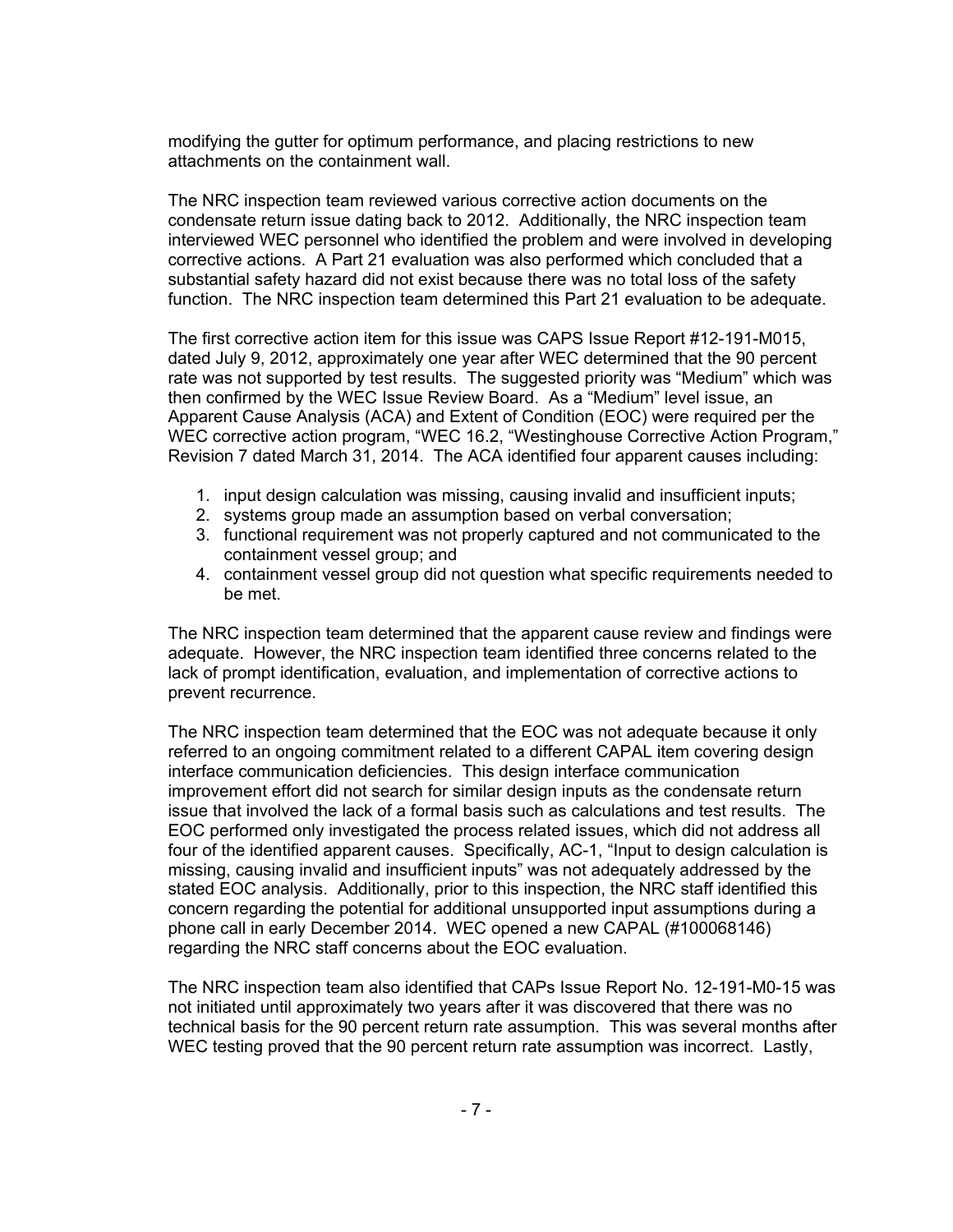the NRC inspection team identified that CAPs Issue Report # 2-191-M0-15 should have been opened as a high level priority 1 or 2, to ensure that the issue was treated as a significant condition adverse to quality (SCAQ). Appendix A, "Additional Guidance for Conditions Adverse to Quality," of WEC 16.2, Revision 7, provides guidance on how to determine the significance for an identified condition adverse to quality. The NRC inspection team determined that the reduced condensate return rate for the Safe Shutdown Calculations should be considered a SCAQ since it potentially could affect the ECCS ability to maintain the reactor in a safe shutdown condition. Appendix A gives examples of SCAQs including "Deviations from performance specifications that require major evaluations, redesign, or repair to establish the adequacy of the structure, system, or component to perform its intended function."

Collectively, these concerns identified by the NRC inspection team represent an example of WEC's failure to implement Criterion XVI, "Corrective Actions," of Appendix B to 10 CFR Part 50. Specifically, for the inadequate design assumption of the containment condensate return issue, WEC failed to promptly initiate a corrective action document, the corrective action document was assigned the wrong significance level, and the extent of condition review was determined to be inadequate. The NRC inspection team was concerned that a proper extent of condition review had not been performed. These issues have been identified as an example of Nonconformance 99900404/2015-202-02.

### c. Conclusions

The NRC inspection team reviewed the WEC methodology and analysis for implementing combustible gas control for the AP1000 design, including requests for pending design changes, for consistency with the requirements of 10 CFR 50.44 "Combustible gas control for nuclear power reactors" (c), "Requirements for future water cooled applicants and licensees." Based on the limited sample of documents reviewed and personnel interviewed the NRC inspection team also determined that WEC is meeting the regulatory requirements of Criterion III, "Design Control" and Criterion XVI, "Corrective Action," for combustible gas control for the AP1000. No findings of significance were identified.

The NRC inspection team determined that WEC did not adequately implement the requirements of Criterion XVI, "Corrective Action," of Appendix B to 10 CFR Part 50. The NRC inspection team issued Nonconformance 99900404/2015-202-02 for WEC's failure to take prompt and effective corrective actions associated with an incorrect design assumption for the containment condensate return which is necessary to maintain the reactor in a safe shutdown condition. The issue was not entered into the corrective action process in a timely manner, was not treated as a significant condition adverse to quality, and the extent-of-condition review was inadequate.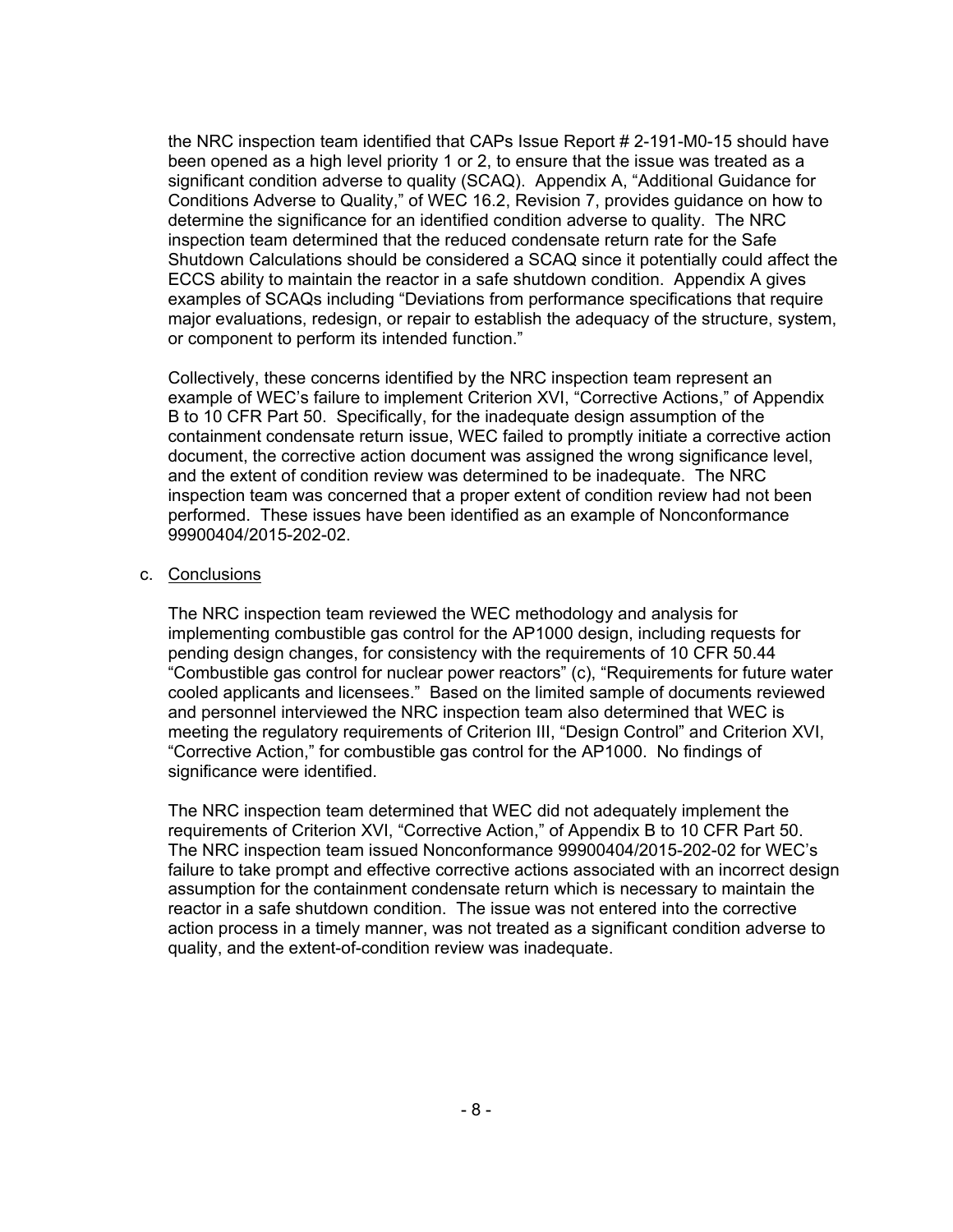# 3. Oversight of Suppliers

## a. Inspection Scope

The NRC inspection team reviewed WEC's policies and implementing procedures that govern its oversight of contracted activities, to verify compliance with the requirements of Criterion VII, "Control of Purchased Material, Equipment, and Services," of Appendix B to 10 CFR Part 50.

The NRC inspection team reviewed a sample of supplier (external) audits, surveillances, and assessments, to determine the adequacy of WEC's performance of supplier oversight activities. The NRC inspection team also reviewed the disposition of audit and surveillance findings for adequacy.

The NRC inspection team reviewed a sample of procurement documents issued by WEC for the purchase of safety-related and augmented quality items and services, to verify that the qualifications and restrictions identified on the WEC QSL were imposed in the applicable procurement documents. Also, the NRC inspection team verified that the implementation of WEC's Supplier Audit/Evaluation Summary (SAES), which was required to be updated with supplier qualification data per the results of each audit or assessment, was completed in accordance with WEC 7.1, "Supplier QA Program Qualification and Assessment." The SAES reflects the current qualifications and restrictions imposed on the supplier by the QSL. The NRC inspection team verified that the qualifications and restrictions identified in the SAES match the restrictions that WEC imposed in the applicable procurement documents.

The NRC inspection team discussed the control of purchased material, equipment, and services with WEC's management and technical staff. The attachment to this inspection report lists the documents reviewed by the NRC inspection team.

## b. Observations and Findings

The NRC inspection team reviewed the audits of L&S Machine Company conducted by WEC over the last four years.

During the review of WEC audit WES-2011-186, the NRC inspection team noted that Section 10 of the audit checklist pertaining to dedication and unqualified source material had not been evaluated by the auditor. The auditor, under the note comment section, included a statement that there had not been any evidence that L&S performed commercial grade dedication. Section 8 of the audit checklist contradicts the note comment from Section 10 stating that L&S performed commercial grade dedication for calibration services. Further, the NRC inspection team noted that the scope of the audit did not evaluate L&S's engineering capabilities to perform commercial grade dedication. During the review of a supplemental audit to WES-2011-186, the NRC inspection team noted that WEC issued Supplier Corrective Action Request (SCAR) 12-130-M042 for L&S's lack of any reference to a commercial-grade dedication process in their Quality Assurance Manual (QAM) and lack of details pursuant to the technical evaluation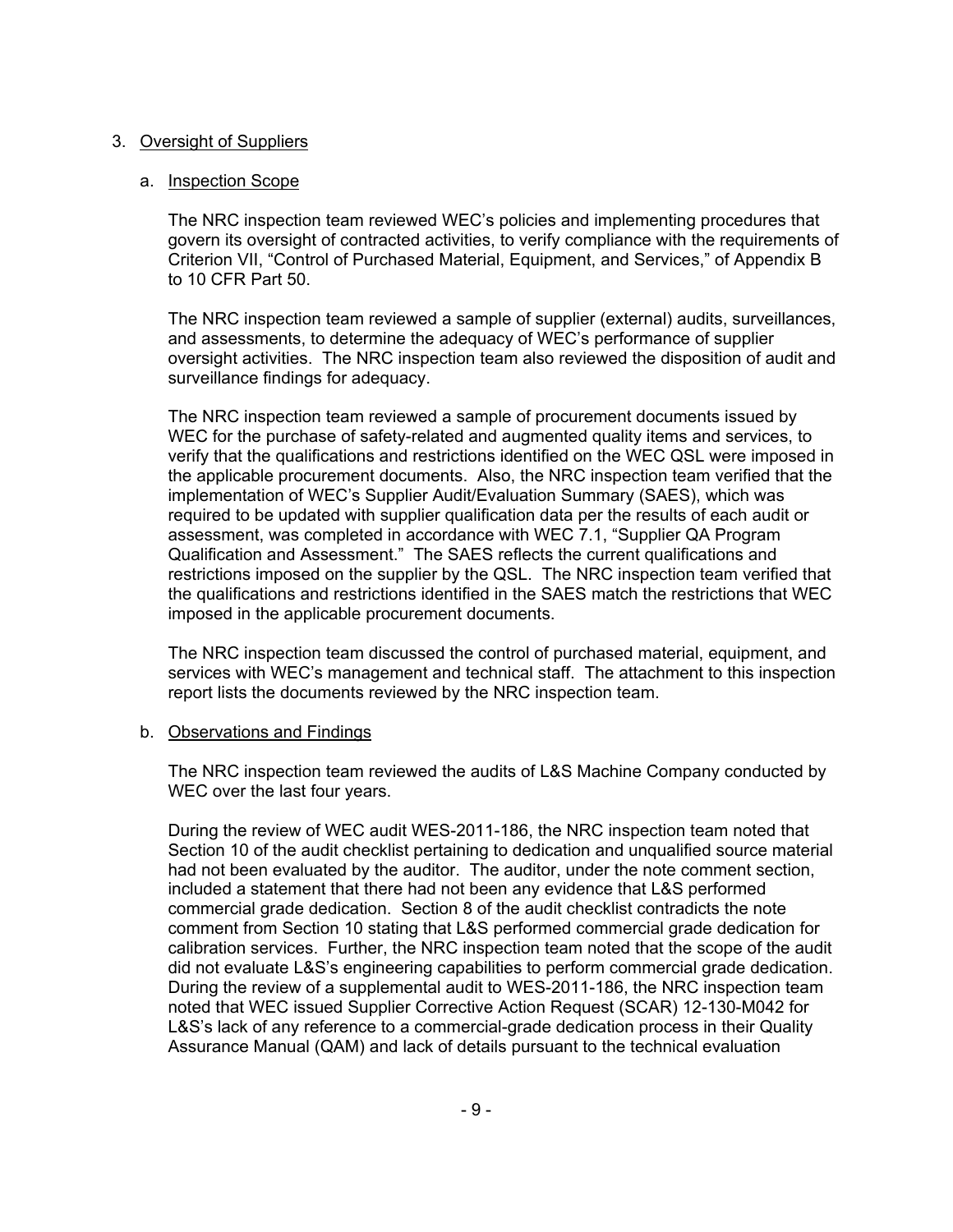required by engineering for identification of critical characteristics and acceptance methods in their procedure for commercial dedication of materials or services. This SCAR led to WEC adding a restriction to the L&S SAES, on May 17, 2012, to prohibit L&S from performing commercial grade dedication until the SCAR was evaluated and closed. WEC continued to issue POs that required L&S to perform commercial grade dedication services. On September 13, 2012, WEC determined that L&S's response to SCAR 12-130-M042 was adequate and closed the SCAR. The restriction on commercial grade dedication was removed from the L&S SAES. The NRC inspection team reviewed the L&S QAM, and noted that at the time of the inspection, L&S did not have an engineering function to perform commercial grade dedication. The NRC inspection team also reviewed L&S's response to SCAR 12-130-M042 and determined that the response was inadequate. The NRC inspection team concluded that WEC failed to adequately evaluate L&S to verify they had the capabilities to perform commercial grade dedication under their current QAM. Also, WEC issued POs that required L&S to perform commercial grade dedication which was an activity outside of the approved scope of work for L&S. These issues have been identified as an example of Nonconformance 99900404/2015-202-03.

Additionally, during the review of audit WES-2011-186, the NRC inspection team noted that L&S was performing special processes such as welding, non-destructive examination (NDE), heat treatment, and plating. The NRC inspection team reviewed the audit checklist and SAES corresponding to audit WES-2011-186 and noted that neither document provided objective evidence to demonstrate that the WEC audit team evaluated if L&S program had the necessary measures in place that qualified them to perform NDE qualifications, NDE tests, weld qualifications, or any of the special processes included in the procurement documents from WEC to L&S. Also, the NRC inspection team reviewed audits WES-2012-105, WES-2012-106, and WES-2013-065-R, to determine if WEC had evaluated L&S's welding procedures and qualifications. Audits WES-2012-105 and WES-2012-106 did not evaluate the performance of welding activities at L&S. Audit WES-2013-065-R stated that qualification of welders was performed in accordance with Section IX, "Welding and Brazing Qualifications," of the Association of Mechanical Engineers (ASME) Code. The NRC inspection team noted that the checklist from audits WES 2012-105, WES-2012-106, and WES-2013-065-R did not provide objective evidence that L&S had the necessary engineering function in place to have a welding program. Also, the L&S QAM did not include engineering roles and responsibilities to implement a welding program in accordance with ASME code. During the review of the QAM and audit reports, the NRC inspection team was unable to confirm how the L&S welders were qualified and how these qualifications were maintained. The NRC inspection team met with the WEC Supplier Quality Oversight team to discuss WEC's evaluation of L&S's welding capabilities. The WEC Supplier Quality Oversight team was unable to provide objective evidence that demonstrated that WEC approved L&S to perform welding activities. The NRC inspection team concluded that WEC failed to adequately evaluate L&S to verify they had the capabilities to perform welding activities under their current QAM. Also, WEC issued POs that required L&S to perform welding activities, which were outside of the approved scope of work of L&S. This issue has been identified as example of Nonconformance 99900404/2015-202-03.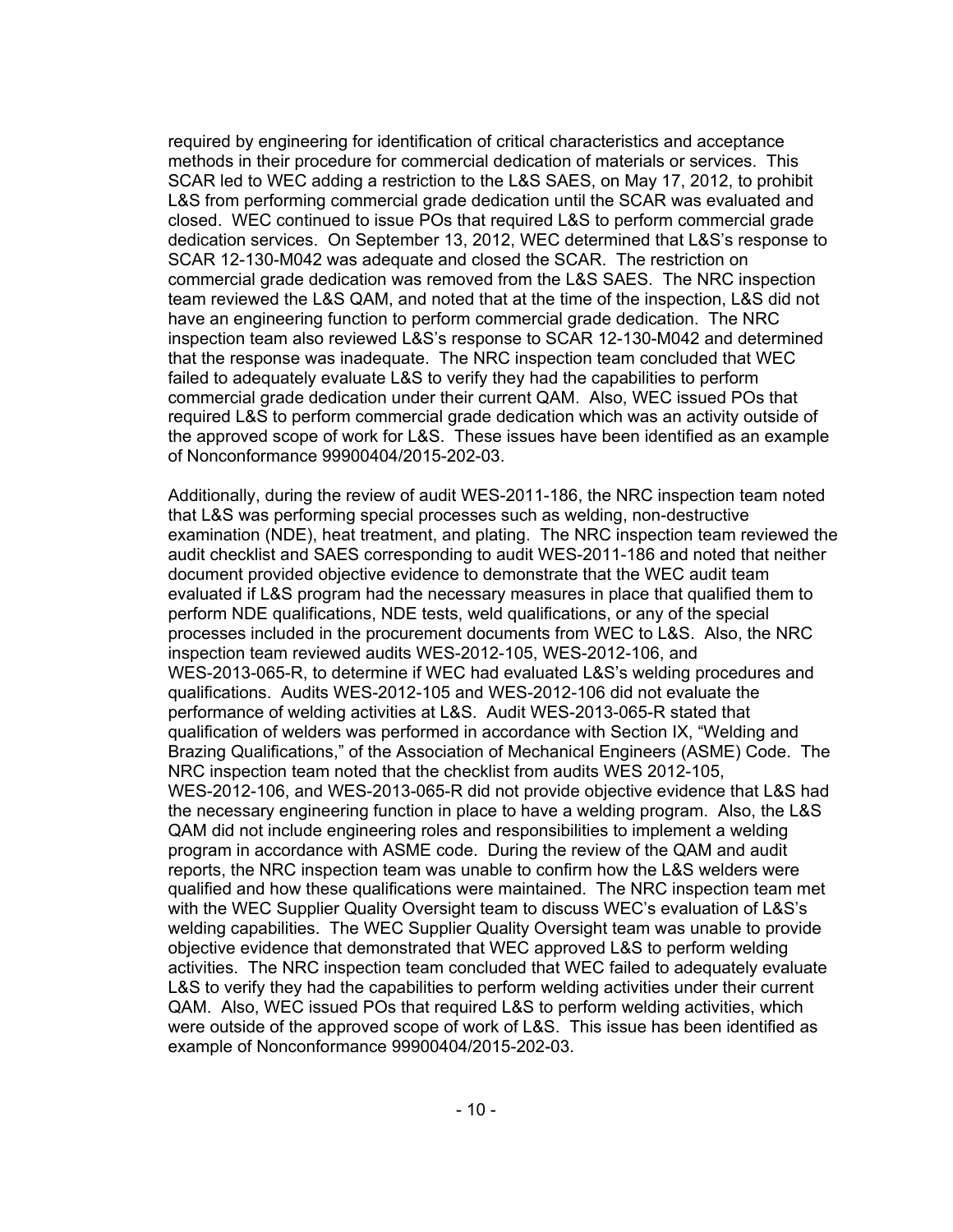The NRC inspection team reviewed three of the most recent POs issued by WEC to L&S, to ensure that material, equipment and services being purchased conformed to the procurement documents. POs 4500449276, 4500402277, and 4500601734 were issued for the procurement of top and bottom nozzle piece parts. During the review of the POs, the NRC inspection team found that additional restrictions and technical requirements were being imposed in the PO beyond what was imposed per the SAES. For example, PO 4500449276 included a statement prohibiting L&S from performing welding. Also, PO 4500601734 included non-destructive test results as a requirement for the QA hardware data package. In addition, PO 4500402277 invoked the requirements stated in Supplier Quality Assurance Requirements SQAR\_1030 Revision 250. SQAR\_1030 was issued for the procurement of top and bottom nozzles, top nozzle spring clamps, and spiders. SQAR\_1030 states: "Any 'special process' by the supplier or their sub-supplier, the results of which are highly dependent on the control of the process or the skill of the operator or both, and in which the specified quality cannot be readily determined by inspection or test of the product shall be controlled by written procedures that have been approved by WEC. Special processes include, but are not limited to: welding, brazing, annealing, age hardening and nondestructive test method (radiography, ultrasonic, eddy current, etc.)."

The NRC inspection team noted that SQAR\_1030 included the following submittals as the minimum requirements for top and bottom nozzles: (1) Heat treatment, weld procedure(s) and welder qualifications; (2) Chrome plating or other surfaces treatment procedures; and (3) Non-destructive testing procedures used in lieu of WEC procedures required in a specification or on a drawing. The NRC inspection team met with the WEC Supplier Quality Oversight team to discuss the flow of requirements from the SAES to the POs and those additional requirements listed in SQAR\_1030. The WEC Supplier Quality Oversight team was unable to provide the origin or justification for the additional requirements included in the POs that were not identified in the SAES.

The NRC inspection team reviewed audits WES-2012-105, WES-2012-106, and WES-2013-065-R and their respective checklists and concluded that there was no objective evidence in those reports that qualified L&S to perform NDE and special process activities. The NRC inspection team concluded that WEC failed to adequately evaluate L&S, to verify if they had the capabilities to perform NDE and special processes under their current QAM. Also, WEC issued POs that referenced SQAR\_1030 which required L&S to perform NDE and special processes which were activities outside of the approved scope of work of L&S. This issue has been identified as an example of Nonconformance 99900404/2015-202-03.

The NRC inspection team reviewed the audits and assessments of Peerless Manufacturing Company (PMC) that were conducted by WEC in the last four years.

The NRC inspection team reviewed Assessment Report WEC-2011-012 of PMC conducted in January of 2011. The Assessment Report stated that WEC-2011-012 was planned by WEC to be conducted as an audit, to verify compliance of PMC's QA program and its implementation in accordance with the requirements of Appendix B to 10 CFR Part 50 and 10 CFR Part 21. Assessment Report WEC-2011-012 further stated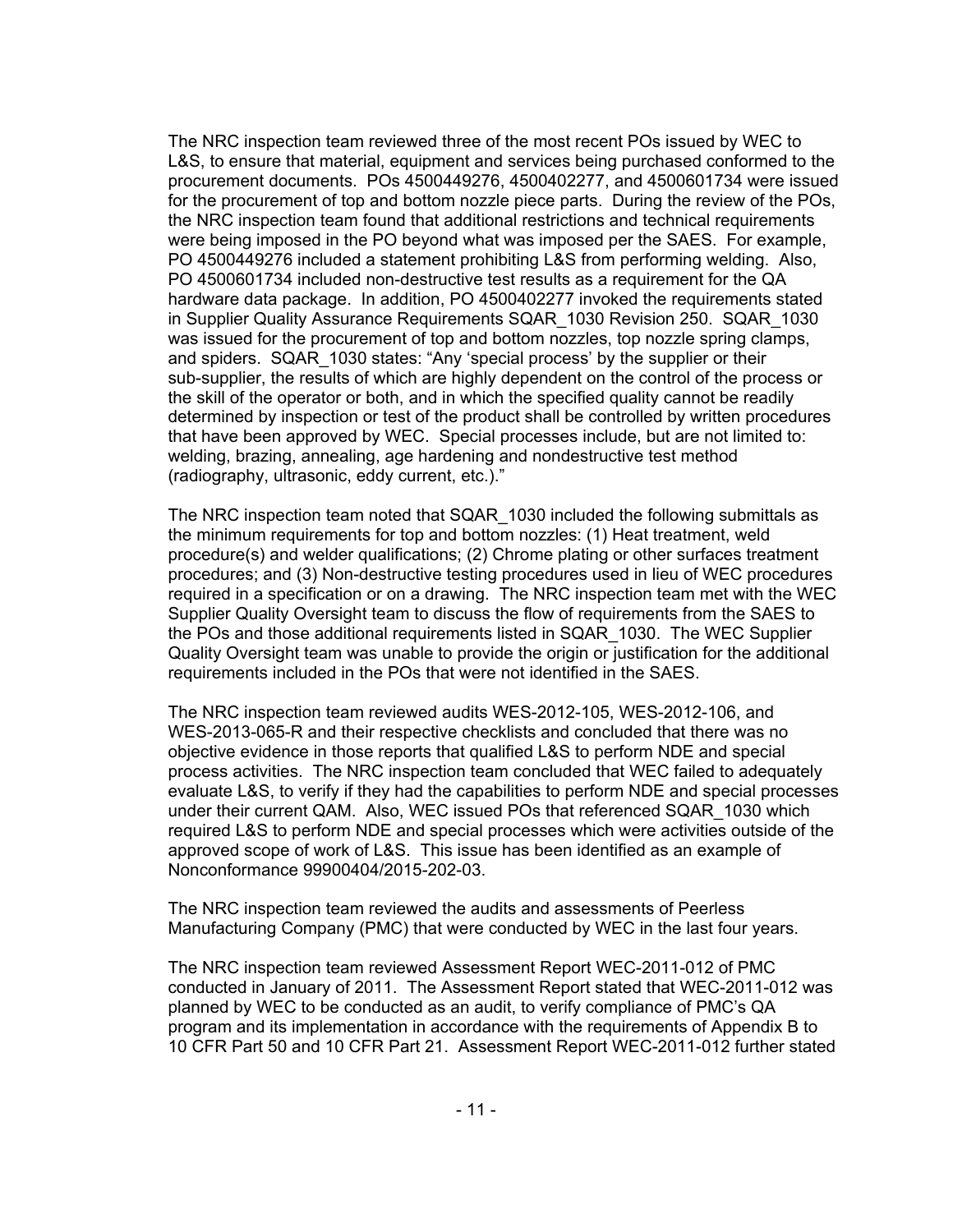that, "It was determined that the quality program did not meet the full requirements of a 'Safety-Related' quality program. As a result, the audit was terminated and an assessment was performed to document the controls that were in place at PMC."

The NRC inspection team observed that Assessment Report WEC-2011-012 determined that PMC's Audit, Training/Certification, and Records programs were unsatisfactory. In addition, the QA program element for Design was found to be unsatisfactory, although the implementation was determined by WEC to be satisfactory. The Assessment Report did not document any SCARs that were issued to PMC for those areas that were found to be unsatisfactory. The NRC inspection team also observed that Assessment Report WEC-2011-012 stated the following procurement restriction: "Westinghouse shall not issue any safety-related purchase orders to Peerless Manufacturing Company"; however, there were no other restrictions identified based on WEC's determination that several areas were found to be unsatisfactory.

The NRC inspection team reviewed SAES ID 16782 dated September 9, 2011, for PMC. The SAES indicated that based on Assessment WES-2011-012, PMC was in the "qualified" status on the QSL, with QA program requirements meeting Appendix B to 10 CFR Part 50, and the following QA program elements marked as "Acceptable": Organization; QA Program; Design Control; Instructions, Procedures, and Drawings; Document Control; and Quality Assurance Records. All other QA program elements were marked as "Not Applicable." SAES 16782 also included a restriction stating: "The responsibility for 10 CFR Part 21 shall be retained by Westinghouse." SAES 16782 did not include the procurement restriction identified in Assessment Report WES-2011-012.

The NRC inspection team further reviewed SAES ID 15693 dated March 8, 2012 for PMC. The NRC inspection team observed that SAES ID 15683 changed the QSL supplier status for PMC by deleting references to Appendix B from the "QA Program Requirements" field. However, the SAES further stated, "The supplier's QA program is required to meet the requirements of 10 CFR Part 50 Appendix B as specified by the WEC purchase order. The supplier will be maintained on the Westinghouse QSL as a non-safety-related supplier."

The NRC inspection team also reviewed SAES ID 17296 dated March 12, 2012, and SAES ID 17301 dated March 13, 2012. The changes documented in SAES IDs 17296 and 17301 were mostly administrative. SAES ID 17301 was issued to document the results of the Annual Evaluation that was performed to assess the continued capability of PMC to supply acceptable items and services. SAES ID 17301 noted a change in the PMC QA Manual revision, and all status indications for PMC as a WEC qualified supplier remained the same.

The NRC inspection team met with the WEC Supplier Quality Oversight personnel to discuss the changes made to the QSL supplier status for PMC and the bases for those changes, as documented in audits and assessments of PMC. They were unable to provide the origin or justification for the changes made to the QSL supplier status for PMC documented in the SAES.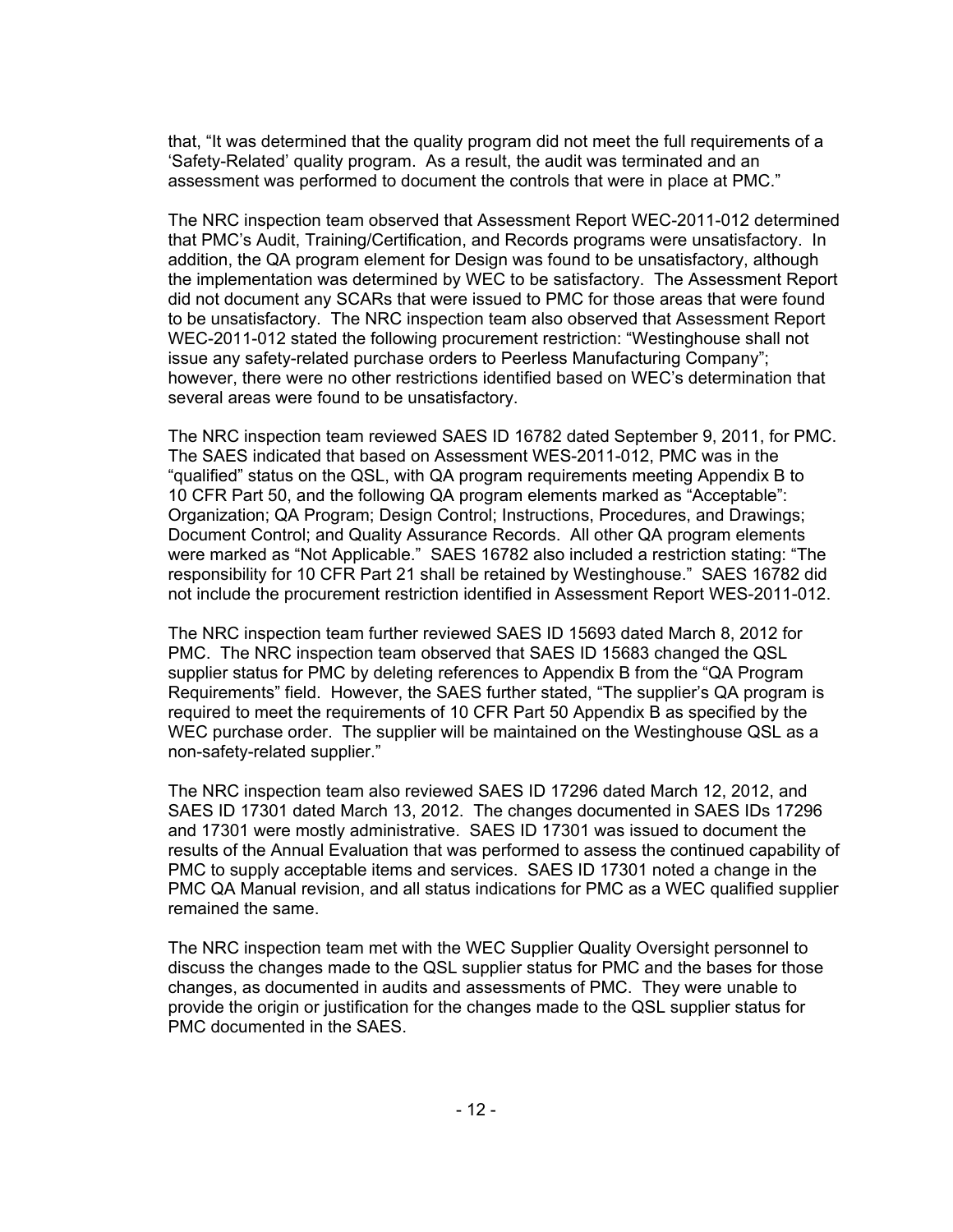The NRC inspection team reviewed WEC PO 4500429292 issued to PMC for design and analysis work of the secondary separator panels (steam dryer vane panels). Section 11, "References," of the PO stated, in part, "This item/service is nuclear safety-related; 10 CFR Part 21 applies" and Section 7, "Quality Assurance," of the PO stated, in part, "The Supplier is responsible for maintaining a Quality Assurance Program in compliance with 10 CFR Part 50 Appendix B requirements for the scope of work in this purchase order." Based on the review of Assessment WES- 2011-012 and SAES IDs 16782, 15683, 17296, and 17301, the NRC inspection team determined that as of March 16, 2012, PMC was not approved as a supplier of safety-related items and services to WEC, in accordance with the requirements of WEC 7.1. This issue has been identified as an example of Nonconformance 99900404/2015-202-03.

The NRC inspection team further determined that the QA requirements remained unchanged in PO 4500429292 Change Notice (CN) 1 and CN 2 issued to PMC on October 22, 2012; PO 4500429292 CN 3 issued on December 13, 2012; PO 4500429292 CN 4 issued on December 20, 2012; PO 4500429292 CN 5 issued on January 23, 2013; and PO 4500429292 CN 6 issued on February 8, 2013.

On October 30, 2012, after WEC issued PO 4500429292 CN 2 and prior to the issuance of PO 4500429292 CN 3 to PMC, WEC issued SAES ID 18340 which removed any references to Appendix B QA program requirements and stated that, "WEC Engineering will define, through WEC Purchase Order, the quality requirements to PMC." It further stated: "For WEC Annual Evaluations, the supplier QA program shall be evaluated to ensure that it complies with the applicable quality requirements invoked in the PO. However, WEC did not issue a CN to PO 4500429292, to revise the quality assurance requirements, immediately following the change in the QSL status for PMC. Further, WEC failed to re-evaluate PMC's QA program, to verify that it was adequate for the existing procurement under PO 4500429292. These issues have been identified as an example of Nonconformance 99900404/2015-202-03.

The NRC inspection team reviewed SAES ID 19158 for PMC, issued on June 13, 2013. SAES ID 19158 stated, "This Supplier's Quality program status is currently suspended and requires further evaluation. This supplier may not provide products or services to Westinghouse on the basis of its implemented quality program, and no product or items may be released or shipped from this supplier." The NRC inspection team determined that PMC remained in suspended status until July 30, 2014, when SAES ID 20579 documented placing PMC on the QSL in a qualified supplier status, based on the results of Commercial Grade Survey WES-2014-117. However, WEC continued to issue CNs to PO 4500429292, releasing manufacturing and allowing work to continue. This issue has been identified as an example of Nonconformance 99900404/2015-202-03.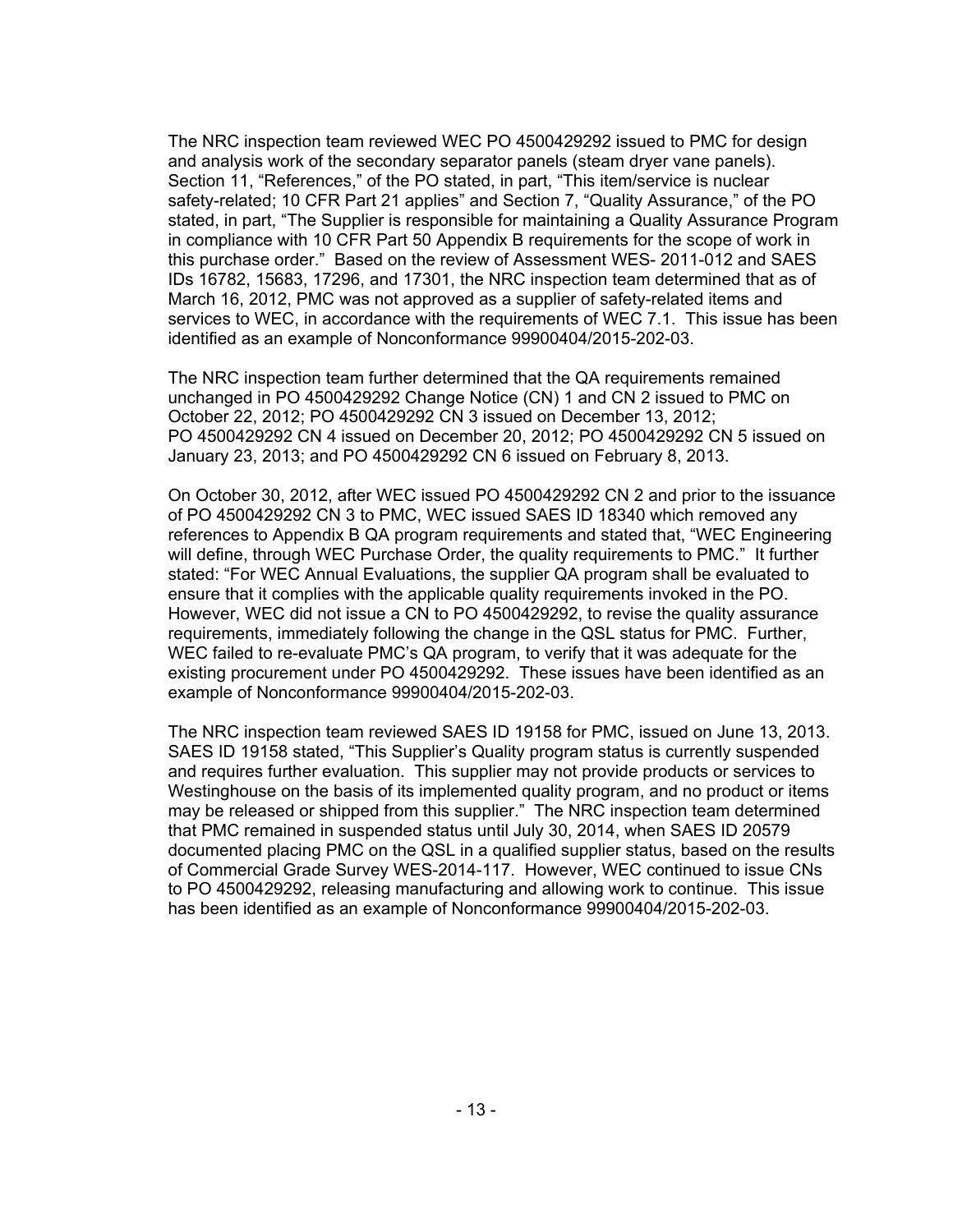# c. Conclusions

The NRC inspection team determined that WEC is not effectively implementing its oversight of contracted activities in accordance with Criterion VII, "Control of Purchased Material, Equipment, and Services" of Appendix B to 10 CFR Part 50. The NRC inspection team issued Nonconformance 99900404/2015-202-03 for WEC's failure to: (1) evaluate L&S's qualifications to perform dedication and special processes such as NDE, welding, heat treatment, and plating required for the procurement of top and bottom nozzles, and (2) failure to provide objective evidence that an adequate evaluation of PMC was performed prior to issuing a safety-related purchase order. Also, after changing PMC's supplier status on the QSL to indicate that PMC was a supplier of non-safety related items and services, WEC failed to re-evaluate PMC's QA program, to verify that it was adequate for the existing procurement under PO 4500429292. Further, WEC failed to maintain the supplier in qualified status throughout the duration of the purchase order.

# 4. Internal Audits

# a. Inspection Scope

The NRC inspection team reviewed WEC's policies and implementing procedures that govern the internal audit program, to verify compliance with the requirements of Criterion XVIII, "Audits," of Appendix B to 10 CFR Part 50. The NRC inspection team reviewed a sample of internal audit reports, to verify implementation of the internal audit program. In addition, the NRC inspection team reviewed a sample of audit training and qualification records, to verify that audits were performed by appropriately trained personnel not having direct responsibilities in the areas being audited.

The NRC inspection team verified that WEC had a program and procedures in place for conducting scheduled internal audits, and that the program and procedures were consistent with regulatory requirements. The NRC inspection team reviewed WEC 18.1, "Internal Audits." The NRC inspection team reviewed the internal audit schedules and verified that internal audits were scheduled and performed at the minimum frequency specified in WEC 18.1.

The NRC inspection team reviewed a sample of internal audit reports of various Westinghouse facilities by WEC Global Quality, to confirm that internal audits were performed using checklists and/or procedures and in accordance with WEC's procedures. The NRC inspection team verified that these internal audit reports included audit plans, documented objective evidence, audit results, and documented evidence of review by responsible management, and that follow-up action was taken where indicated.

The NRC inspection team reviewed the training and qualification records of a sample of WEC auditors responsible for conducting internal audits at WEC, to confirm that all required training had been completed and maintained, and that qualifications and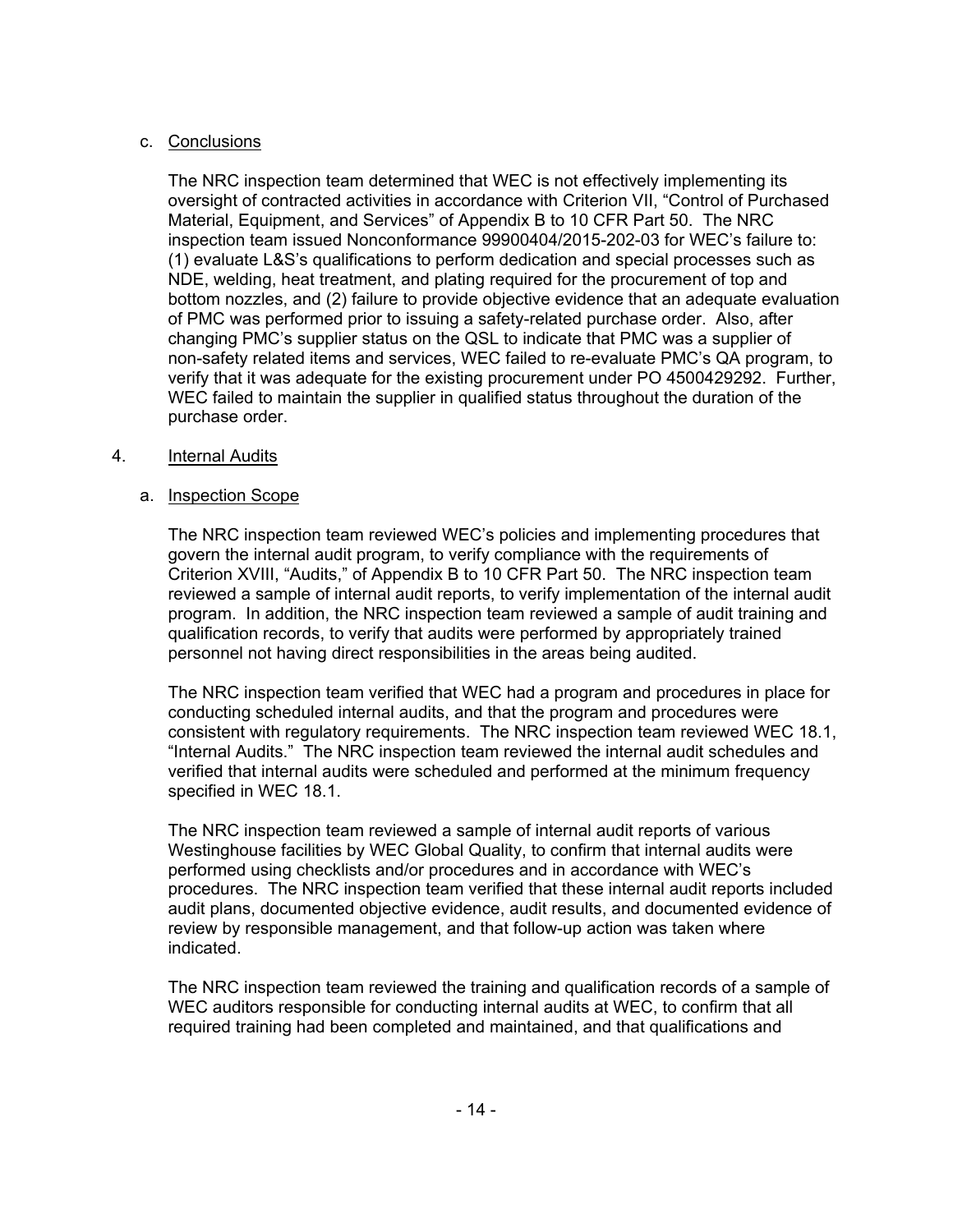certifications were in accordance with WEC's procedures. The NRC inspection team also reviewed WEC 2.8, "Qualification of Audit Personnel."

The attachment to this inspection report lists the documents reviewed by the NRC inspection team.

## b. Observations and Findings

The NRC inspection team reviewed a sample of five internal audit reports of various Westinghouse facilities. The NRC inspection team observed multiple examples of internal audit report checklists not including adequate, sufficient, and/or clear objective evidence to support audit conclusions, and examples where checklist sections were not completed and areas of implementation not fully evaluated within defined scope. Examples include:

- Failure to examine and evaluate objective evidence of measures taken to control software quality (internal audit of Westinghouse in Cranberry Township, PA, report number WEC-12-19);
- Failure to document adequate objective evidence of implementation of procurement document control, sampling used during tests and inspections, control of measuring and test equipment, and control of documents (internal audit of Supplier Quality Engineering and Supplier Quality Oversight at Westinghouse in Cranberry Township, PA, report number WEC-12-50);
- Failure to examine and evaluate objective evidence of measures taken to control software quality and special processes and failure to document adequate objective evidence of implementation in the areas of inspection and test control, control of nonconforming items, and 10 CFR Part 21 (internal audit of WesDyne in Madison, PA and Windsor, CT, report number WEC-13-28);
- Failure to examine and evaluate objective evidence of implementation of the commercial grade dedication process (internal audit of Westinghouse Newington, report number WEC-13-35). Section 3 of the report stated that audit personnel "haven't examined any dedication files due to time limitations." No supplemental audits were conducted.
- Failure to examine and/or adequately document objective evidence of implementation of areas of procurement document control (internal audit of Global Supply Chain Management at Westinghouse in Cranberry, Township PA, report number WEC-13-48).

One of the internal audit reports that the NRC inspection team requested to review had not yet been issued and, as of January 30, 2015, was overdue. Section 8.18 of WEC 18.1, Revision 3.0 requires that internal audit reports be issued to the responsible management of the audited organization within 30 days of the post-audit conference. The NRC inspection team review of recent audits identified that there were six internal audit reports that had not yet been issued as of January 30, 2015, and were overdue. Examples of overdue internal audit reports overdue include: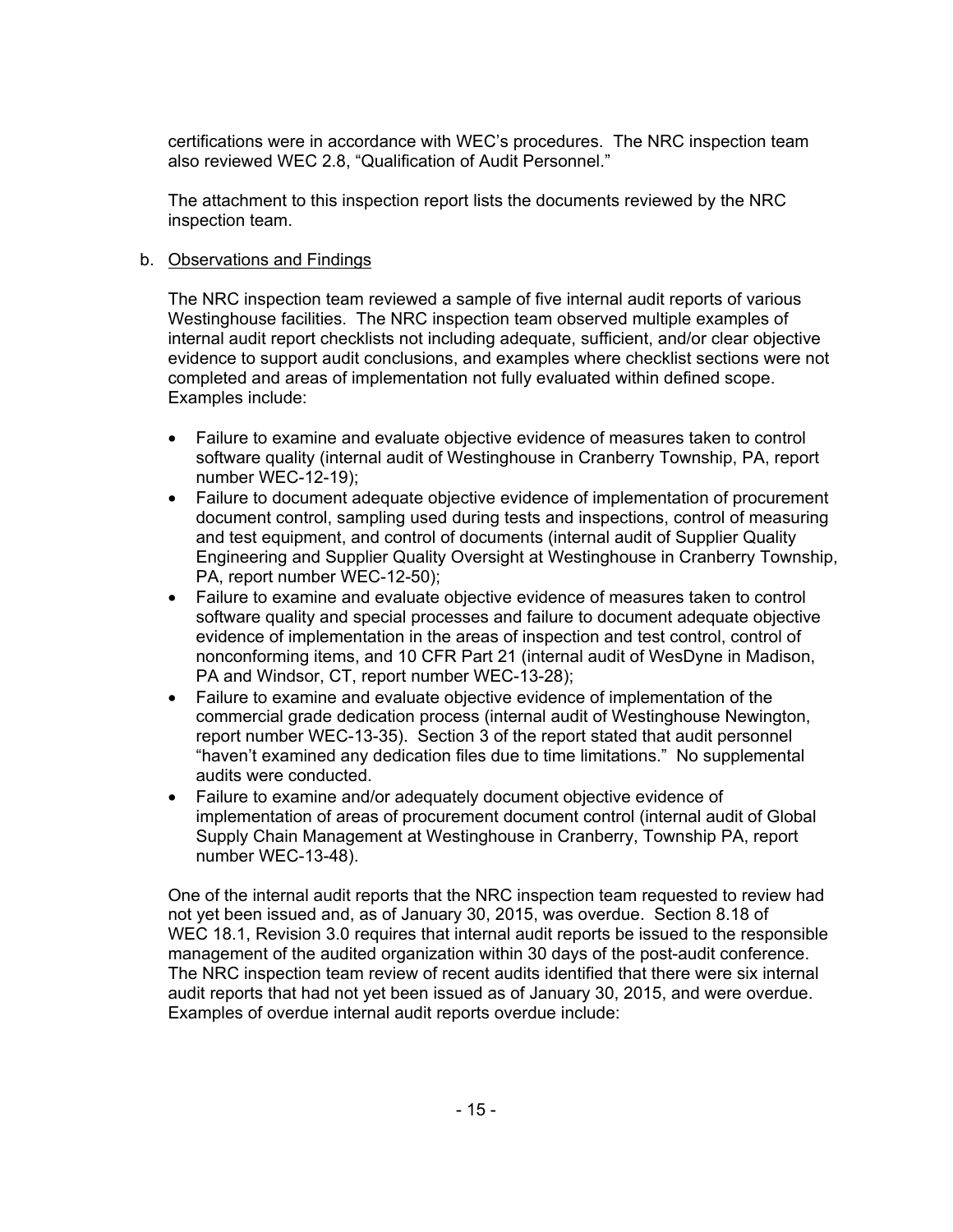- Internal audit report WEC-14-08 of Western Zirconium #2 55 days late;
- Internal audit report WEC-14-11 of Westinghouse Springfields Fuels (SPR14/088) – 26 days late;
- Internal audit report WEC-14-16, ASME Internal Audit 28 days late;
- Internal audit report WEC-14-35 of Westinghouse Newington 54 days late;
- Internal audit report WEC-14-46 of Westinghouse Waltz Mill Rotating Equipment – 26 days late; and
- Internal audit report WEC-14-58 of Westinghouse Vogtle Site Engineering – 19 days late.

The NRC inspection team discussed these issues with responsible WEC personnel and understood that similar issues with the implementation of the internal audit program have been previously identified by WEC and documented in a CAPAL. CAPAL 100016265, "Improvements to Internal Audit Program (WEC 18.1)," which was opened on March 19, 2014, and closed on August 26, 2014, identified issues with internal audit performance including issues similar to those observed by the NRC inspection team and discussed above. CAPAL 100052988, "#3 Internal Audit findings by NTD (WEC-14-123) (Internal Audits/Assessments)," which was opened on October 17, 2014, and as of January 30, 2015, remained open, described issues similar to those documented in CAPAL 100016265 and included issues similar to those identified by the NRC inspection team. CAPAL 100052325, "Trend Issue to Track/Determine Cause for Late Internal Audit Reports," which was opened on October 13, 2014, and as of January 30, 2015, remained open, identified the recurring problem with not issuing internal audit reports in accordance with timeliness requirements, over the last three years.

The NRC inspection team determined that none of the CAPALs were classified as a SCAQ. Subsequently, there were no apparent cause analyses or root cause analyses conducted for these CAPALs, to identify causes and develop corrective action plans that were commensurate with the consequences, complexity, and significance level of the identified issues, to ensure that all conditions adverse to quality were effectively addressed. The NRC inspection team's review of Appendix A, "Guidance for Classifying Conditions Adverse to Quality," of procedure WEC 16.11, "Issue Review Committee," determined that, because these issues were indicative of a programmatic failure in the WEC internal audit program, they should have been classified as significant conditions adverse to quality.

In addition, the programmatic failure in the WEC internal audit program resulted in a missed opportunity to identify and correct issues, with the consequence of WEC being in non-compliance with regulatory requirements. The 2013 internal audit of Newington identified a procedural issue with commercial grade dedication, but did not identify any issues with implementation of commercial grade dedication at Newington. The 2013 internal audit of NuCrane Manufacturing did not identify any issues related to measuring and test equipment (M&TE) at NuCrane. However, the NRC inspections of Newington in October 2014, documented in Inspection Report No. 99901392/2014-201, and Westinghouse Fuel Handling Equipment and Crane Manufacturing (NuCrane Manufacturing) in October 2014, documented in Inspection Report No. 99901452/2014-201, resulted in the issuance of notices of nonconformance related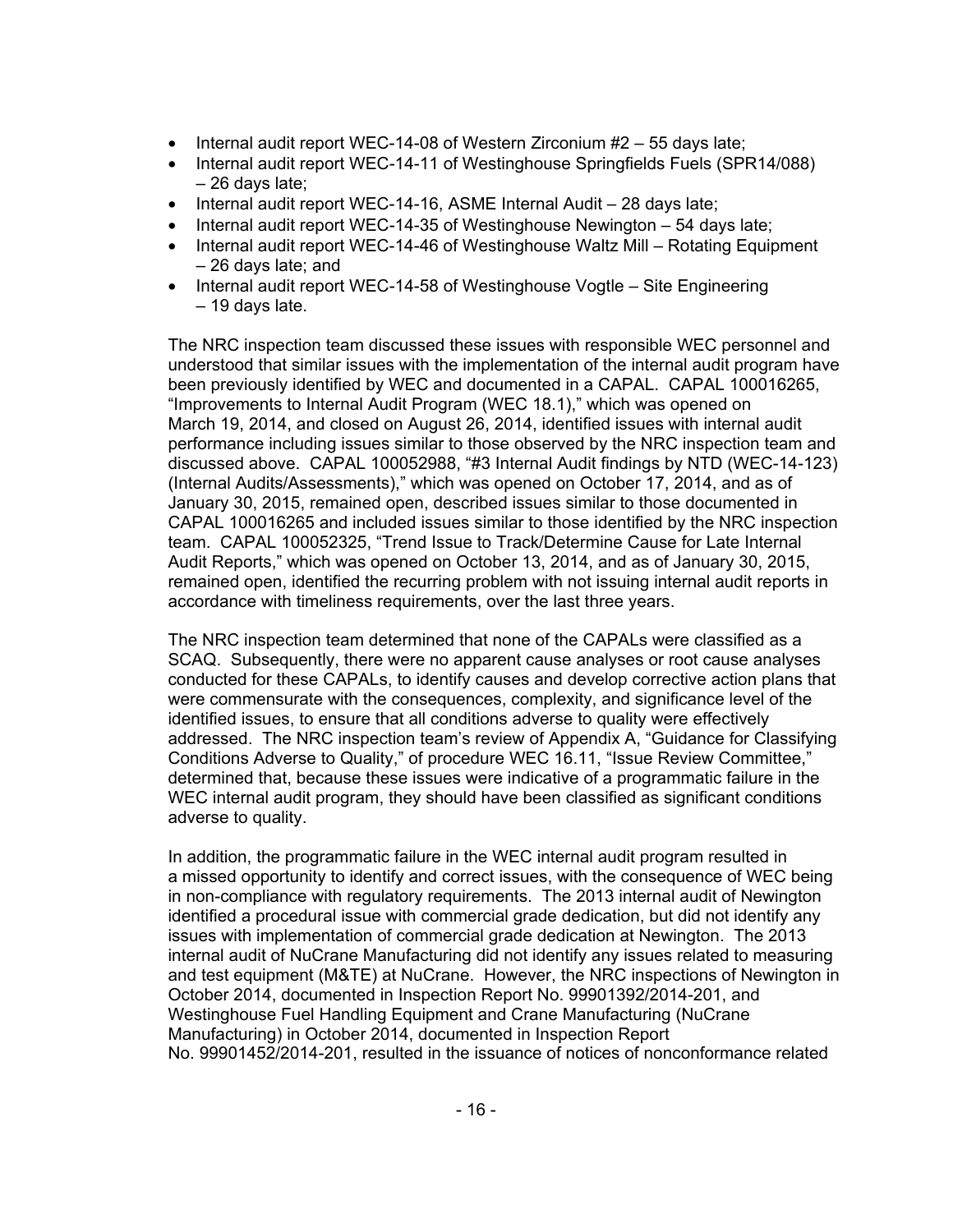to programmatic issues with inadequate commercial grade dedication and not implementing a portion of the M&TE program, respectively.

The NRC inspection team identified these issues as an example of Nonconformance 99900404/2015-202-02, for WEC's failure to promptly correct or prevent recurrence of significant condition adverse to quality associated with the internal audit program.

### c. Conclusions

The NRC inspection team determined that WEC is not effectively implementing its corrective action process with regard to implementation of the internal audit program. The NRC inspection team determined that programmatic failures in the WEC internal audit program had been previously identified by WEC. However, WEC did not consider them to be significant conditions adverse to quality. Subsequently, there were no apparent cause analyses or root cause analyses conducted for the CAPALs that documented issues with implementation of the internal audit program. The corrective actions for these CAPALs were still in progress and therefore were not evaluated for effectiveness by the NRC inspection team. The NRC inspection team identified the issues associated with the internal audit program as an example of Nonconformance 99900404/2015-202-02, for WEC's failure to promptly correct or prevent recurrence of significant conditions adverse to quality.

### 5. Corrective Action

### a. Inspection Scope

The NRC inspection team reviewed WEC policies and implementing procedures that govern the corrective action program, to verify compliance with the requirements of Criterion XVI, "Corrective Action," of Appendix B to 10 CFR Part 50. WEC's corrective action system changed from Corrective Action Process (CAPS) to CAPAL on April 1, 2014. The NRC inspection team reviewed a sample of CAPs/CAPALs (hereinafter collectively referred to as "CAPALs") related to the technical areas of the inspection, including control of combustible gas, condensate return, supplier oversight, procurement, and internal audits, to verify that: (1) conditions adverse to quality were promptly identified and corrected, and (2) for significant conditions adverse to quality, the CAPALs specified the cause of these conditions and corrective actions to prevent recurrence.

The NRC inspection team evaluated the adequacy of the corrective actions taken for control of combustible gas and condensate return, to ensure that the corrective action maintained the affected systems in accordance with the design basis. The NRC inspection team reviewed the documents to verify that findings from supplier and internal audits were properly entered into CAPALs. The NRC inspection team verified that when WEC identified a significant programmatic issue, corrective actions were developed and implemented. The NRC inspection team also verified that the CAPALs were screened for applicability of 10 CFR Part 21 and that a Part 21 evaluation was initiated when appropriate.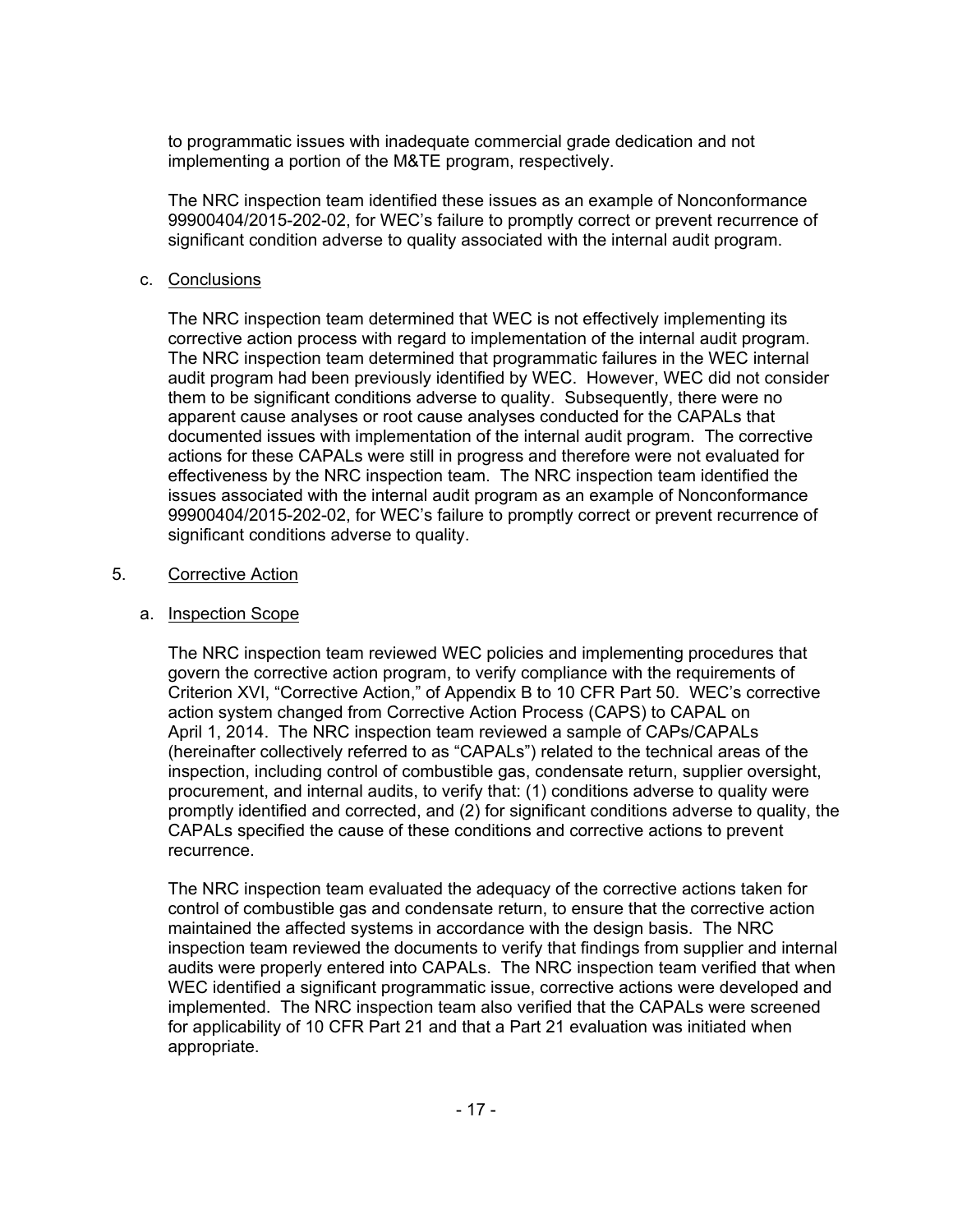The attachment to this inspection report lists the individuals interviewed and documents reviewed by the NRC inspection team.

### b. Observations and Findings

The NRC inspection team found that CAPALs documenting significant conditions adverse to quality related to the technical areas of the inspection for condensate return (discussed in Section 2, Containment Condensate Return subsection of this report), supplier oversight, and internal audits (discussed in Section 4 of this report) had examples where the identification of the significant condition adverse to quality was not prompt, and/or the corrective action was not timely, and/or was not effective.

The NRC inspection team reviewed CAPAL Issue ID 100000472, "Purchase Requisition/Purchase Order Processing Violates Numerous WEC-7.5 Requirements, Reference IR 10-014-W012," (formerly CAPSs Issue Report (IR) Number 13-151-M013), which was classified as a Level 1, Significant Condition Adverse to Quality CAPAL that has been open since May 22, 2013, and was still open, as of January 30, 2015. CAPAL Issue ID 100000472 documented recurrent issues with Purchase Orders issued to suppliers not on the QSL or for orders placed incorrectly to suppliers with restrictions. This CAPAL was issued after High Significant CAPs IR 10-014-W012, "Purchase Requisition / Purchase Order Processing Violates Numerous WEC-7.5 Requirements," which was initiated on January 14, 2010, remained open for approximately four years and eight months and had been ineffective in resolving the significant condition adverse to quality. There was no corrective action to address why CAPs IR10-014-W012 had been ineffective, and the implementation of the corrective action has not been timely from the time the issue was first identified.

CAPs IR 12-045-C037, "Root Cause Analysis for Nonconforming Fuel Assembly Shipped to Indian Point 2", Revision 1, dated January 31, 2013, identified that the root cause was management failing to reinforce established standards. There were no corrective actions that specifically addressed this root cause, and the last corrective action was completed June 12, 2013. The corrective action for the root cause was ineffective and similar problems continue to occur. WEC identified in their final effectiveness review for the root cause that the corrective action was ineffective. WEC is crediting an ongoing Strategic Quality Plan to resolve the issues with supplier oversight, but there is no action to address why CAPs 12-045-C037 had been ineffective, and the implementation of the corrective action has not been timely.

These issues have been identified as an example of Nonconformance 99900404/2015-202-02.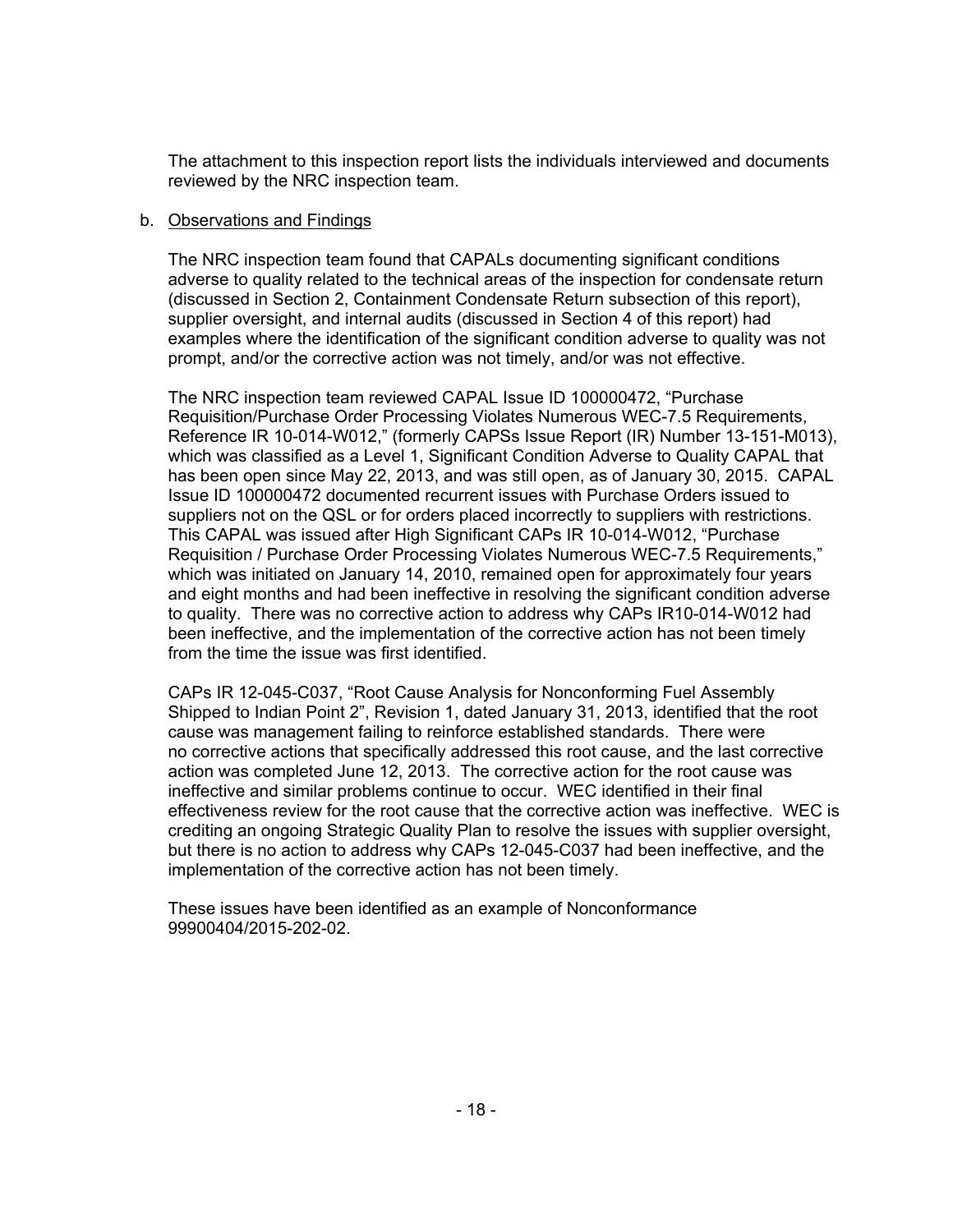# c. Conclusions

The NRC inspection team determined that WEC did not adequately implement the requirements of Criterion XVI, "Corrective Action," of Appendix B to 10 CFR Part 50. The NRC inspection team issued Nonconformance 99900404/2015-202-02 in association with WEC's failure to take appropriate measures to ensure that for significant conditions adverse to quality, the cause of the condition was determined and the appropriate corrective actions were taken. Specifically, WEC failed to promptly correct the significant condition adverse to quality identified in CAPAL Issue ID 100000472, which identified recurrent issues with Purchase Orders issued to suppliers not on the QSL or for orders placed incorrectly to suppliers with restrictions. WEC also failed to take adequate corrective action for the significant condition adverse to quality identified in CAPs IR12-045-C037, which identified the root cause to be the management failure to reinforce established standards for performing internal audits.

## 6. Organization

# a. Inspection Scope

The NRC inspection team evaluated implementation of WEC's Corrective Action program and verified the ability to address significant conditions adverse to quality. Additionally, the NRC inspection team evaluated WEC's use of their qualified supplier list and their oversight of suppliers.

The attachment to this inspection report lists the documents reviewed by the NRC inspection team.

# b. Observations and Findings

The NRC inspection team evaluated the overall effect of uncorrected significant conditions adverse to quality in the supplier oversight and internal audit programs, and the ineffective use of the corrective action organization, program to resolve these issues. Criterion I, "Organization," of Appendix B, to 10 CFR Part 50 states, in part that "[t]he QA functions are those of (1) assuring that an appropriate QA program is established and effectively executed; and (2) verifying, such as by checking, auditing, and inspecting, that activities affecting the safety-related functions have been correctly performed." Section 2.3.1 of the WEC QMS states, "Senior management establishes overall expectations for effective implementation of the QA program and is responsible for obtaining the desired end result." It further states, "The Senior Vice Presidents have overall responsibility and are accountable for … the effective implementation of the QMS for applicable activities."

The NRC inspection team determined that WEC failed to effectively execute and verify by auditing that activities affecting safety-related functions had been correctly performed. Specifically, WEC failed to take timely and effective corrective actions to address significant conditions adverse to quality. This includes the oversight of suppliers and the proper use of the qualified supplier list. Additionally, WEC failed to verify suppliers had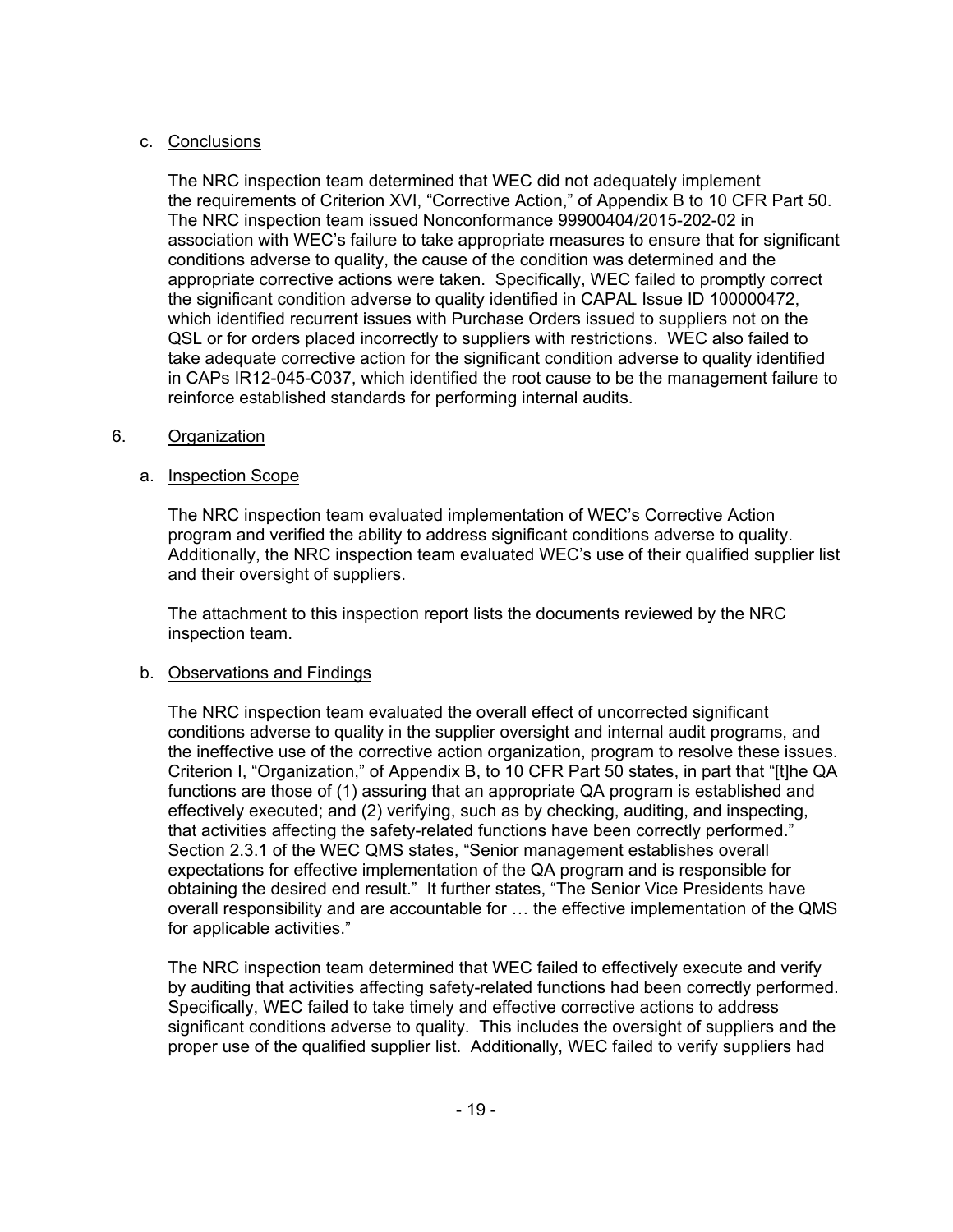measures in place to assure that purchased material, equipment, and services conformed to the procurement documents. These examples occurred dating back to January, 2010, which indicated WEC did not effectively implement portions of their NRC-approved QA program.

These issues have been identified as Nonconformance 99900404/2015-202-01.

### c. Conclusions

The NRC inspection team determined that WEC did not adequately implement the requirements of Criterion I, "Organization," of Appendix B to 10 CFR Part 50. The NRC inspection team issued Nonconformance 99900404/2015-202-01 in association with WEC's failure to ensure that the QA functions of assuring that an appropriate QA program is established and effectively executed; and verifying, such as by checking, auditing, and inspecting, that activities affecting the safety-related functions have been correctly performed. Specifically, WEC failed to take timely and effective corrective actions to address significant conditions adverse to quality. This includes the oversight of suppliers and the proper use of the qualified supplier list. Additionally, WEC failed to verify that its suppliers had measures in place to assure that purchased material, equipment, and services conform to the procurement documents. These examples occurred dating back to January, 2010, which indicated WEC did not effectively implement portions of their NRC-approved QA program.

### 7. Entrance and Exit Meeting

On January 26, 2015, the NRC inspection team presented the inspection scope during an entrance meeting with Mr. Steve Hamilton, Senior Vice President and WEC staff. On January 30, 2015, the NRC inspection team presented the inspection findings during an exit meeting with Mr. Steve Hamilton and staff. On March 13, 2015, a re-exit meeting was conducted via telephone conference with Mr. Steve Hamilton and WEC staff to present the final results of this inspection. At the re-exit meeting, Mr. Edward Roach, Branch Chief of Mechanical Vendor Inspection Branch, led the final exit meeting discussions. The attachment to this report lists the participants of the entrance, exit, and re-exit meeting attendees, and those personnel interviewed by the NRC inspection team.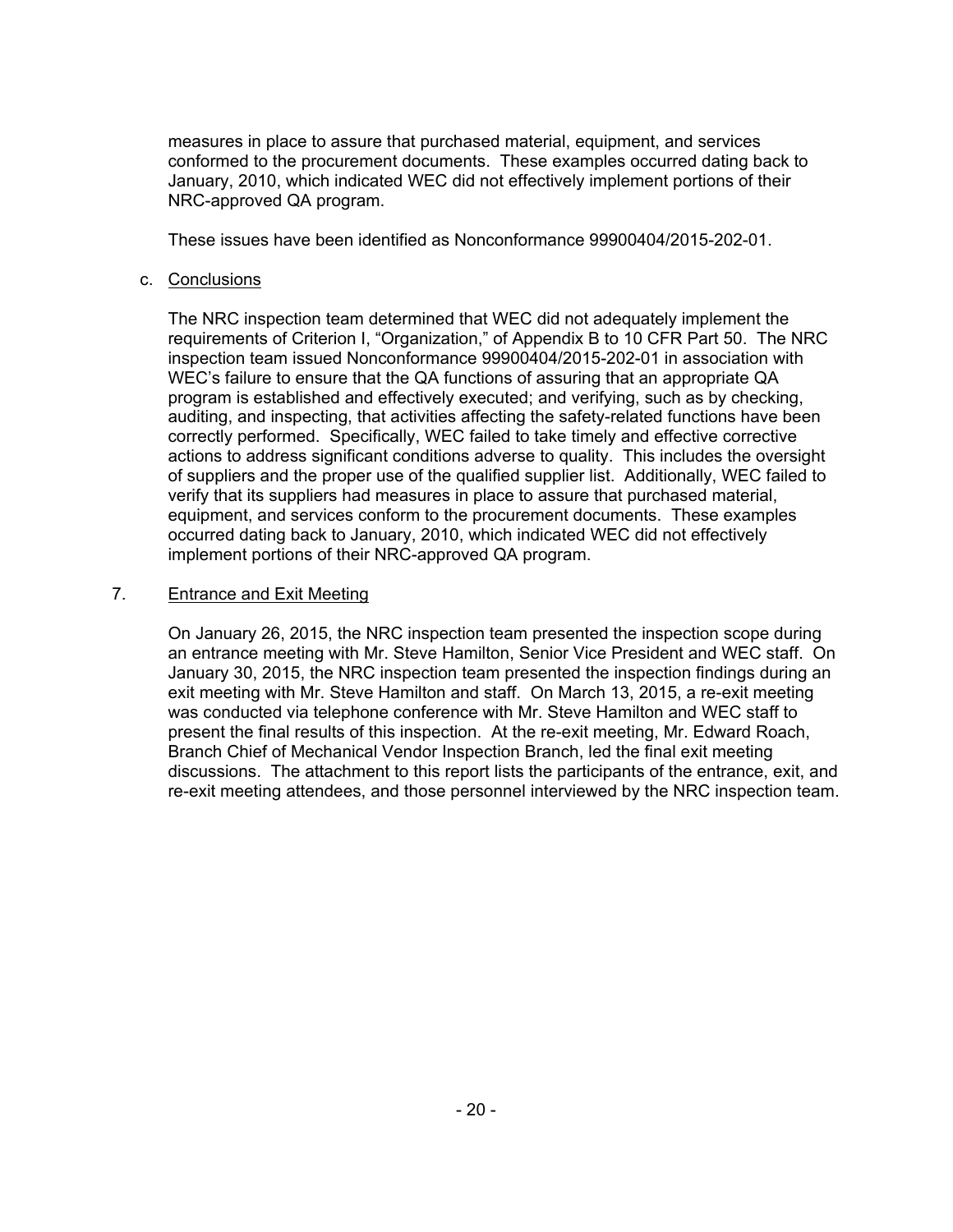# **ATTACHMENT**

# 1. ENTRANCE/EXIT MEETING ATTENDEES AND KEY POINTS OF CONTACT

| <b>Name</b>                    | <b>Title</b>                                                                                      | <b>Affiliation</b> | <b>Entrance</b> | Exit | Interviewed March 13, | <b>Re-Exit</b><br>2015 |
|--------------------------------|---------------------------------------------------------------------------------------------------|--------------------|-----------------|------|-----------------------|------------------------|
| Jonathan<br>Ortega-<br>Luciano | <b>Inspection Team Leader</b>                                                                     | <b>NRC</b>         | X               | X    |                       |                        |
| <b>Richard Laura</b>           | <b>Assistant Inspection Team</b><br>Leader                                                        | <b>NRC</b>         | X               | X    |                       | X                      |
| <b>Brent Clarke</b>            | Inspector                                                                                         | <b>NRC</b>         | X               | X    |                       |                        |
| Victoria<br>Huckabay           | Inspector                                                                                         | <b>NRC</b>         | X               | X    |                       |                        |
| Thomas<br>Kendzia              | Inspector                                                                                         | <b>NRC</b>         | X               | X    |                       |                        |
| Ashley<br>Thomas               | Inspector                                                                                         | <b>NRC</b>         | X               | X    |                       |                        |
| Anne-Marie<br>Grady            | <b>Technical Specialist</b>                                                                       | <b>NRC</b>         | X               | X    |                       |                        |
| Christopher<br>Van Wert        | <b>Technical Specialist</b>                                                                       | <b>NRC</b>         | X               | X    |                       |                        |
| <b>Andrew Pfister</b>          | Manager, AP1000 Plant &<br>Analysis Integration                                                   | <b>WEC</b>         | X               | X    | X                     |                        |
| James Scobel                   | <b>Fellow Engineer</b>                                                                            | <b>WEC</b>         | X               |      | X                     |                        |
| John<br>McInerney              | Director, AP1000<br>Engineering Interface and<br>Control                                          | <b>WEC</b>         | X               | X    | X                     | X                      |
| <b>Steve Hamilton</b>          | <b>Senior Vice President</b><br>Quality, Environment,<br>Health & Safety                          | <b>WEC</b>         | X               | X    | X                     | X                      |
| Steven<br>Woodyard             | <b>Principal Quality Engineer</b>                                                                 | <b>WEC</b>         |                 |      | X                     |                        |
| <b>Russell Bastyr</b>          | <b>Director of Supplier Quality</b><br>Oversight                                                  | <b>WEC</b>         | X               | X    | X                     | X                      |
| Earle<br>Lockwood              | <b>Acting Supplier Quality</b><br>Assessment Manager                                              | <b>WEC</b>         | X               | X    | X                     | X                      |
| Rachel Kelly<br>Czuba          | <b>Quality Engineer</b>                                                                           | <b>WEC</b>         | X.              |      | $\mathsf{X}$          |                        |
| Christopher<br>Hartz           | Director of Quality<br>Programs                                                                   | <b>WEC</b>         |                 |      | X                     |                        |
| Jeffrey Eaves                  | <b>Acting Manager Supplier</b><br><b>Quality &amp; Manufacturing</b><br><b>Oversight Americas</b> | <b>WEC</b>         | X               | X    | X                     |                        |
| Jared Redine                   | Senior Sourcing Specialist,<br>Supply Chain Management                                            | <b>WEC</b>         |                 |      | X                     |                        |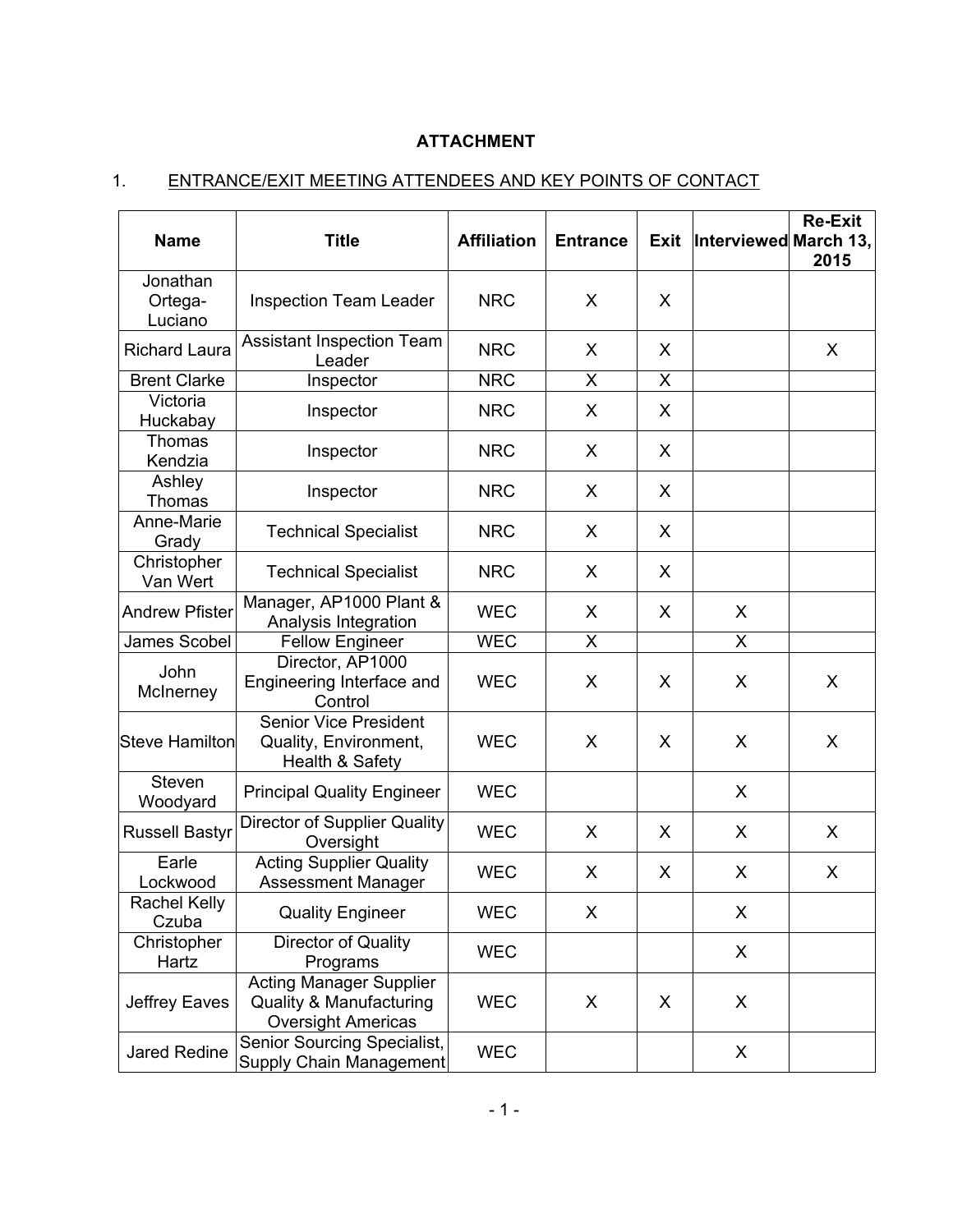| Kurt<br>Nestlerode        | Compliance Lead for<br>Supply Chain                                                                                | <b>WEC</b>  | X | X | X                       |                         |
|---------------------------|--------------------------------------------------------------------------------------------------------------------|-------------|---|---|-------------------------|-------------------------|
| Doug Burget               | <b>Principal Engineer</b>                                                                                          | <b>WEC</b>  |   |   | X                       |                         |
| Eugene Frori              | <b>Lead Auditor</b>                                                                                                | <b>WEC</b>  |   |   | $\overline{\mathsf{x}}$ |                         |
| <b>Greg Rowse</b>         | <b>Supplier Quality Engineer</b>                                                                                   | <b>WEC</b>  |   |   | $\overline{\mathsf{x}}$ |                         |
| Cristina Braun            | <b>Quality Engineer</b>                                                                                            | <b>WEC</b>  |   |   | $\overline{\mathsf{x}}$ |                         |
| Ronald P.                 | Principal Engineer AP1000                                                                                          |             |   |   |                         |                         |
| Wessel                    | Licensing                                                                                                          | <b>WEC</b>  |   |   | X                       | X                       |
| John Colflesh             | SQA Manager                                                                                                        | <b>QEHS</b> |   |   |                         | X                       |
| <b>Edward Roach</b>       | <b>Branch Chief</b>                                                                                                | <b>NRC</b>  |   |   |                         | $\overline{\mathsf{x}}$ |
| Richard                   | <b>Senior Operations</b>                                                                                           | <b>NRC</b>  |   |   |                         |                         |
| McIntyre                  | Engineer                                                                                                           |             |   |   |                         | X                       |
| Donna Aiken               | <b>Global CAPS Strategy</b>                                                                                        | <b>QEHS</b> |   |   |                         | X                       |
| Bob Laubham               | Manager, Energy/Lic.<br>Interface                                                                                  | <b>NPE</b>  |   |   |                         | X                       |
| Sarah                     | Manager, ITAAC &                                                                                                   | <b>WEC</b>  |   |   |                         | X                       |
| DiTommaso                 | Inspection                                                                                                         |             |   |   |                         |                         |
| Zachary<br><b>Kurtick</b> | <b>Quality Engineer</b>                                                                                            | <b>WEC</b>  |   |   | X                       |                         |
| <b>Ben Holsopple</b>      | Principal Quality Engineer,<br><b>Global Quality Programs</b>                                                      | <b>WEC</b>  | X | X | X                       |                         |
| David Arrigo              | Manager, Supplier Quality<br>Americas, Global Quality<br>Programs & Supplier<br>Quality                            | <b>WEC</b>  | X | X | X                       |                         |
| Lori Lubic                | Acting Manager, Quality<br>Programs                                                                                | <b>WEC</b>  | X | X | X                       | X                       |
| Mark Marschar             | <b>Director of Primary</b><br>Equipment, Supply Chain                                                              | <b>WEC</b>  |   |   | X                       |                         |
| Kevin Kilmer              | Director, Global Inventory<br>Management and Buying<br>Center, Global Supply<br>Chain Management and<br>Operations | <b>WEC</b>  |   |   | $\sf X$                 | X                       |
| David<br>Evankovich       | Director, Shared Service<br>Center                                                                                 | <b>WEC</b>  |   |   | X                       |                         |
| George Tasick             | <b>Nuclear Safety Culture</b><br>Manager                                                                           | <b>WEC</b>  | X | X | X                       | X                       |
| Ruth Werne                | <b>Employee Concerns</b><br>Program Manager                                                                        | <b>WEC</b>  |   |   | X                       |                         |
| <b>Wally Trynock</b>      | Human Performance<br>Manager                                                                                       | <b>WEC</b>  | X |   | X                       |                         |
| <b>Steve Leighty</b>      | <b>Licensing Engineer</b>                                                                                          | <b>WEC</b>  |   |   | X                       |                         |
| Daniel J.<br>Lewton       | <b>Principal Quality Engineer</b>                                                                                  | <b>WEC</b>  | X |   | X                       |                         |
| Jason                     | Safety Analysis Integration                                                                                        | <b>WEC</b>  |   |   | X                       |                         |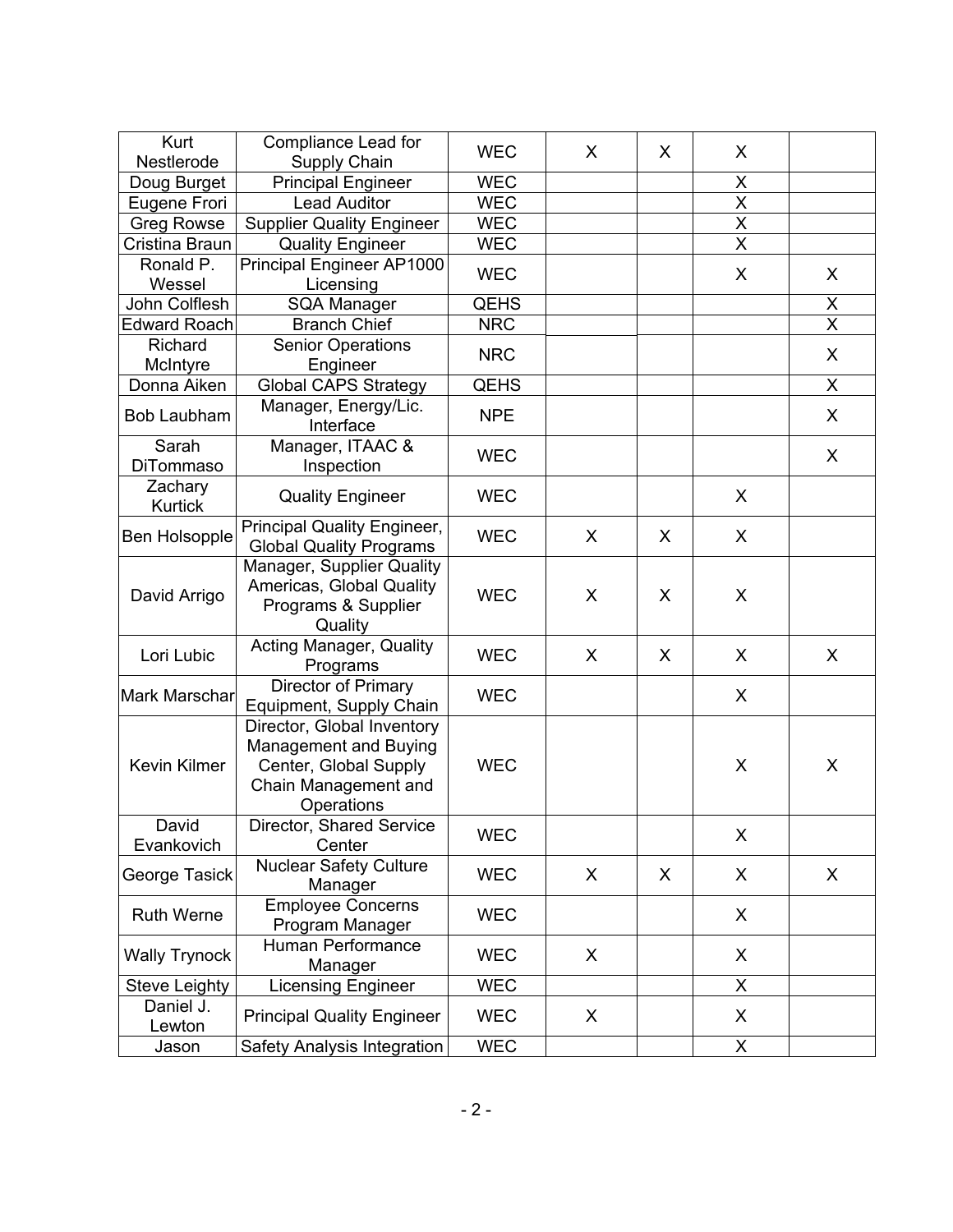| Eisenhauer      | Lead                                        |            |   |   |  |
|-----------------|---------------------------------------------|------------|---|---|--|
| <b>Nicholas</b> | Engineer, Transient                         | <b>WEC</b> |   | Х |  |
| Powell          | Analysis Group                              |            |   |   |  |
| Peter Smith     | <b>Engineer Qualification</b><br>Operations | <b>WEC</b> |   | Х |  |
|                 | Principal Engineer,                         |            |   |   |  |
|                 | Uriel Bachrach Containment/ Radiological    | <b>WEC</b> |   | X |  |
|                 | Analysis                                    |            |   |   |  |
|                 | Procurement and                             |            |   |   |  |
| Keith Bacco     | <b>Management Engineering</b>               | <b>WEC</b> | X | Х |  |
|                 | Manager                                     |            |   |   |  |
| Michele         | <b>Deputy General Counsel</b>               | <b>WEC</b> |   | x |  |
| Gutman          |                                             |            |   |   |  |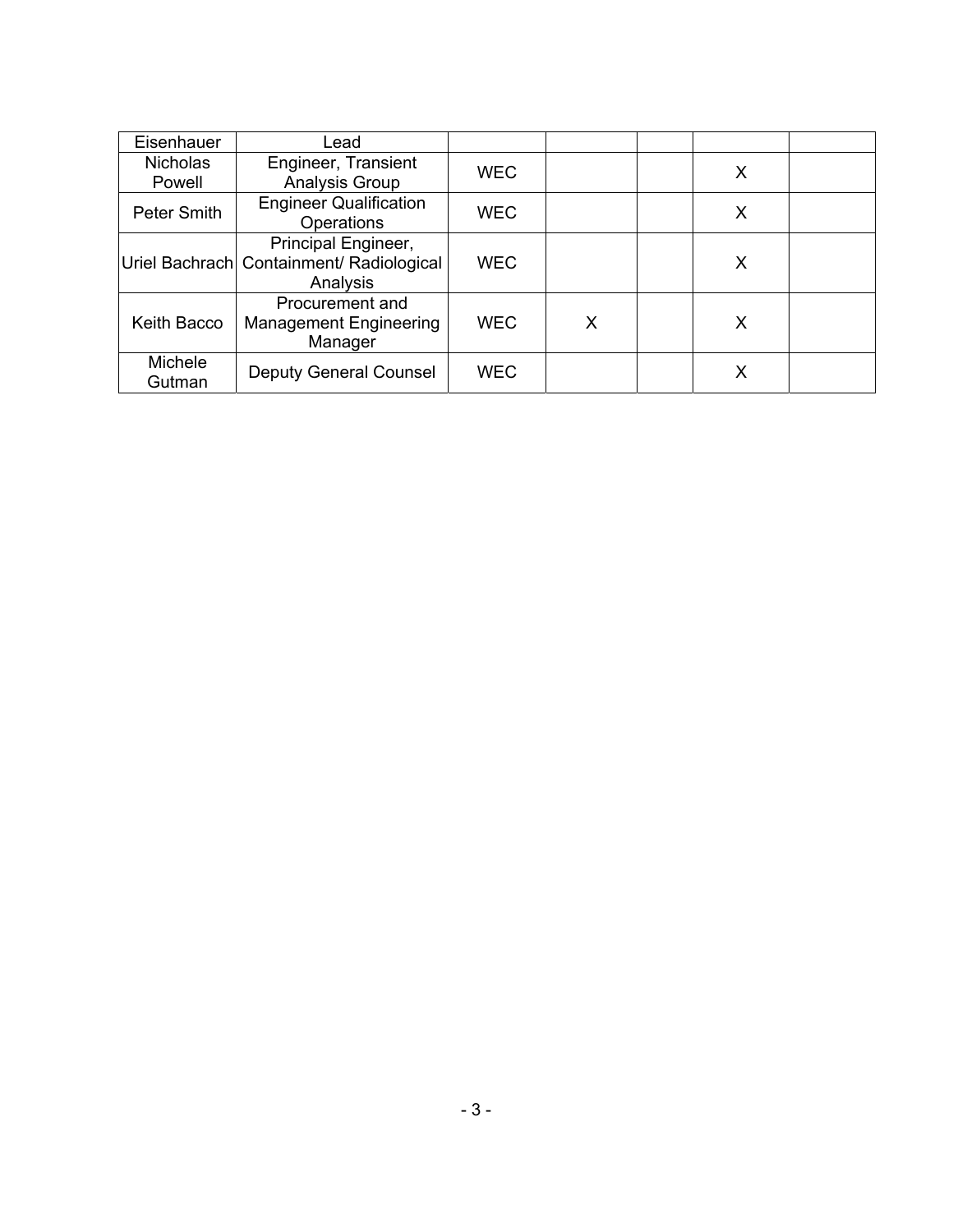# 3. LIST OF ITEMS OPENED, CLOSED, AND DISCUSSED

The following items were found during this inspection:

| Item Number                                  | Status       | <u>Type</u>              | Description                         |
|----------------------------------------------|--------------|--------------------------|-------------------------------------|
| 99900404/2015-202-01<br>99900404/2015-202-02 | Open<br>Open | <b>NON</b><br><b>NON</b> | Criterion I<br><b>Criterion XVI</b> |
| 99900404/2015-202-03                         | Open         | <b>NON</b>               | Criterion VII                       |

### 4. INSPECTION PROCEDURES USED

Inspection Procedure (IP) 36100, "Inspection of 10 CFR Part 21 Programs for Reporting Defects and Noncompliance"

IP 43003, "Reactive Inspections of Nuclear Vendors"

IP 43004, "Inspections of Commercial Grade Dedication Programs"

### 5. LIST OF DOCUMENTS REVIEWED

Issue Reports and Corrective Action Prevention and Learning Reports

- 1. Issue Report #13-113-M006, dated April 23, 2013
- 2. Issue Report #11-297-M024, dated April 12, 2012
- 3. Issue Report #12-130-M042, dated September 13, 2012
- 4. Issue Report #13-142-M059, dated August 16, 2013
- 5. Issue Report #13-142-M060, dated August 16, 2013
- 6. Issue Report #13-063-M031, dated August 17, 2013
- 7. Issue Report #13-142-M063, dated September 14, 2013
- 8. Issue Report #13-142-M057, dated November 29, 2013
- 9. Issue Report #13-129-M038, dated January 3, 2014
- 10. Issue Report #13-207-M019, dated January 10, 2014
- 11. Issue Report #13-303-M046, dated April 11, 2014
- 12. Issue Report # 13-049-M019, dated March 25, 2013
- 13. Issue Report #13-064-M038, dated March 27, 2013
- 14. Issue Report #11-206-M035, dated August 11, 2011
- 15. Issue Report #13-158-M057, dated February 6, 2014
- 16. Issue Report # 13-123-M045, "Safety Related PO Was Issued to a Supplier Not Qualified on the QSL," dated May 3, 2013
- 17. Issue Report # 13-129-W009, "Missing RIDA I ANSYS Error Impact Sheet Evaluations," dated May 9, 2013
- 18. Issue Report # 13-149-M024, "Supplier of Class D Pump Has Not Been Qualified for Class D Pumps," dated May 29, 2013
- 19. Issue Report # 13-149-M026, "Supplier of Class D Pump Has Not Been Qualified for Class D Pumps," dated May 29, 2013
- 20. Issue Report # 13-290-W004, "Internal Audit 2013," dated October 17, 2013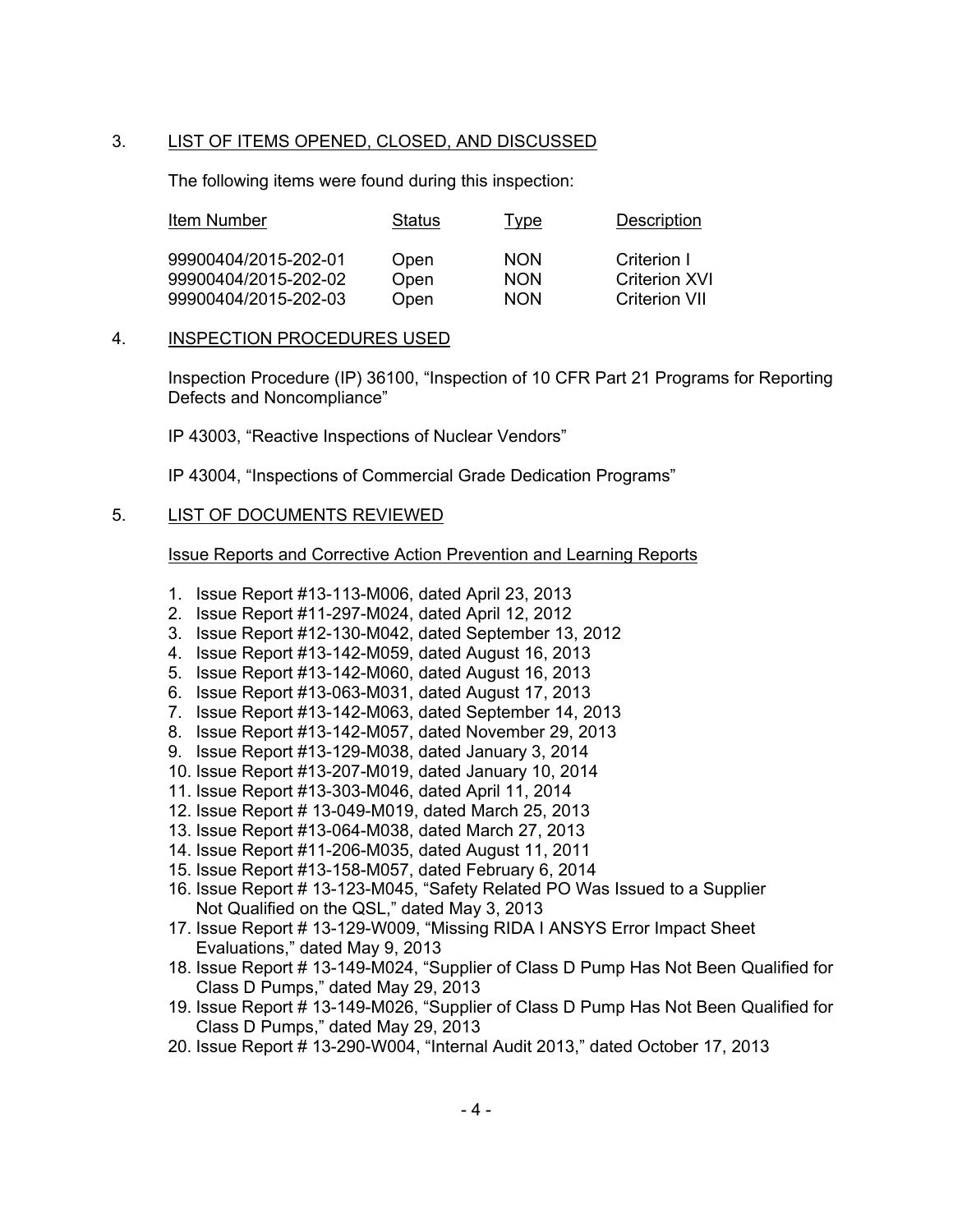- 21. Issue Report # 13-290-W009, "NCM 2013 Internal Audit," dated October 17, 2013
- 22. Issue Report # 13-317-M004, "WEC-13-35, "Westinghouse Newington: Insufficient Extent of Corrective Action," dated November 13, 2013
- 23. Issue Report # 12-228-M008, "Failure to Follow WEC 7.5 and Inadequate Flowdown of Project Requirements in Procurement of Safety Related Item (E)," dated August 15, 2012
- 24. Issue Report # 12-222-M016, "WEC-12-35: Welder Did Not Use Calibrated Equipment to Verify Essential Variable," dated August 9, 2012
- 25. Issue Report # 13-049-M019, Concern for Detonation of Containment Hydrogen from ADS-4 valves and in IRWST, Fred Rippee, April 24, 2013 DCP# GW-GEE-309, rev 0, January 1, 1996, IRWST Vent / Overflow Changes
- 26. CAPAL Issue ID 10018099, "Non dedicated fasteners shipped to WBT for safety related PAMS OM," dated May 20, 2014
- 27. CAPAL Issue ID 100000112 Commitments 8000000006512-8000000006526, 8000000006532, 8000000006533, 8000000006589-8000000006591,8000000006588, and 8000000006585
- 28. CAPAL Issue ID: 100000639, Discrete Issue/Suggestion for Improvement: Failed Supplier Oversight Defenses dated August 22, 2013
- 29. CAPAL Issue ID 100000951, Discrete Issue/Suggestion for Improvement: Paint Records – Improper documentation of paint application process dated December 5, 2013
- 30. CAPAL Issue ID 100000638, Discrete Issue/Suggestion for Improvement: WEC's qualification of R-V Industries dated August 22, 2013
- 31. CAPAL Issue ID 100000032, "Purchase Requisition / Purchase Order Processing Violates Numerous WEC-7.5 Requirements, Reference IR 10-014-W012," dated January 20, 2010
- 32. CAPAL Issue ID 100000446, "Peerless Manufacturing Company Qualification Status," dated May 1, 2013
- 33. CAPAL Issue ID 100000472, "Purchase Requisition / Purchase Order Processing Violates Numerous WEC-7.5 Requirements, Reference IR 10-014-W012," dated May 31, 2013
- 34. CAPAL Issue ID 100014337, "WEC-13-35, Westinghouse Newington: Commercial Dedication Procedure Not Clearly Aligned with Current," dated November 16, 2013
- 35. CAPAL Issue ID 100016265, "Improvements to Internal Audit Program (WEC 18.1)," dated March 19, 2014
- 36. CAPAL Issue ID 100052325, "Trend Issue to Track/Determine Cause for Late Internal Audit Reports," dated October 13, 2014
- 37. CAPAL Issue ID 100052988, "#3 Internal Audit Findings by NTD (WEC-14-123) (Internal Audits/Assessments)," dated October 17, 2014
- 38. CAPAL Issue ID 100074332, "WEC-14-35 Late Audit Report," dated January 26, 2015
- 39. CAPAL Issue ID 100075362, "Program Provides Insufficient Guidance on Follow-up Audit – CRA-2014-111," dated January 29, 2015
- 40. CAPAL Issue ID 100075368, "Deficiencies Found During an Internal Audit May Not Be Tracked by Quality – CRA-2014-111," dated January 29, 2015
- 41. CAPAL Issue ID 100075385, "Insufficient Oversight of IA Corrective Actions to Ensure Accomplished as Scheduled – CRA-2014-111," dated January 29, 2015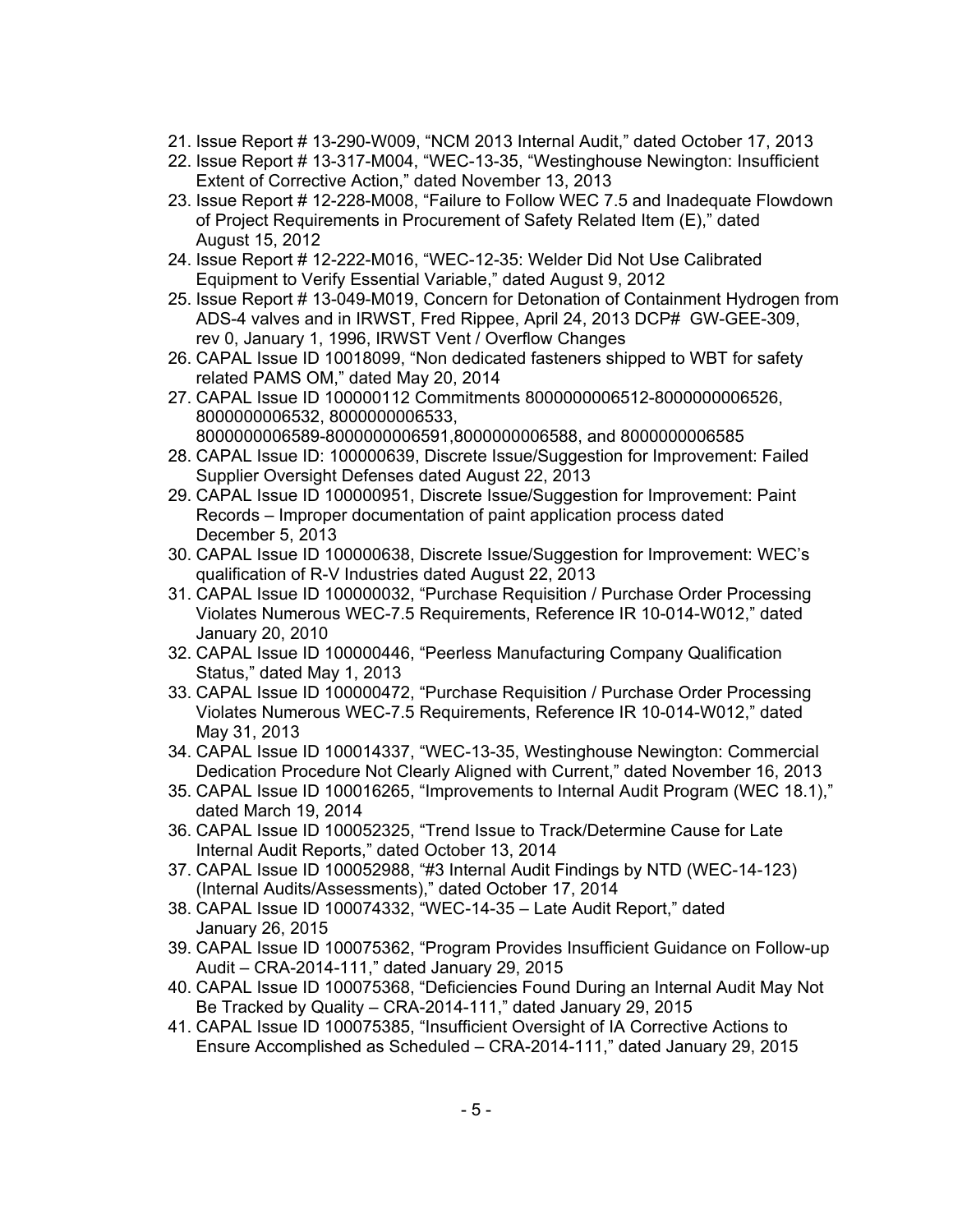- 42. CAPAL Issue ID 100011865, Suggestion for Improvement, Inconsistent Safety Class, Steven Leighty, dated April 5, 2012
- 43. CAPAL Issue ID 100012056, Suggestion for Improvement, Hydrogen Igniter DCD Corrections dated August 3, 2012
- 44. CAPAL Issue ID 100013024, Suggestion for Improvement, Licensing Basis Requirements Discrepancy, Core Makeup Tank, Room 11206, and 19 ft. ITAAC **Criteria**
- 45. CAPAL Issue ID 100001197, Suggestion for Improvement, Containment Hydrogen Venting, room 11206, 19 ft. minimum requirement, ITAAC Table 2.3.09-03

### Audits/Surveillances/Annual Evaluations

- 1. WES-2011-186, "Westinghouse Supplier Audit Report of L&S Machine Co (L&S)," dated October 17, 2011
- 2. WES-2012-105 (Supplement to WES 2011-186), "Westinghouse Supplier Quality Audit Report of L&S," dated May 8, 2012
- 3. WES-2012-106 (Supplement to WES 2011-186), Westinghouse Supplier Audit Report of L&S," dated May 10, 2012
- 4. WES-2013-065-R, "Westinghouse Supplier Quality Audit Report of L&S," dated May 24, 2013
- 5. WES-2013-019-P/NAIC #18104, "Westinghouse Quality Program Audit Plan NAIC Audit of Tyco Valves and Control" dated March 8, 2013
- 6. WES-2014-153-P, Westinghouse Quality Program Audit Plan, dated October 1, 2014
- 7. WES-2013-124-P, Westinghouse Quality Program Audit Plan, dated July 23, 2013
- 8. WES-2013-124-R, Audit Report for R-V Industries, dated August 21, 2013
- 9. WES-2014-153-R, Audit Report for R-V Industries, dated November 26, 2014
- 10. WES-2014-096-R, WEC Supplier Quality Audit Report, Penn State Tool & Die Corporation, dated December 18, 2014
- 11. WES-2014-096, WEC Quality Program Audit Plan, Penn State Tool & Die Corporation, dated October 13, 2014
- 12. WES-2013-141-R, WEC Supplier Quality Program Audit Report, Penn State Tool & Die Corporation, dated September 19, 2013
- 13. WES-2011-159, Audit Package, Penn State Tool & Die Corporation, dated November 13, 2011
- 14. SAES ID 16977, L&S, dated February 15, 2012
- 15. SAES ID 18329, L&S, dated October 25, 2012
- 16. SAES ID 18917, L&S, dated May 23, 2013
- 17. SAES ID 21176, L&S, dated April 3, 2014
- 18. SAES ID 17514, L&S, dated May 17, 2012
- 19. SAES ID 15411, L&S, dated November 23, 2010
- 20. SAES ID 18222, L&S, dated September 26, 2012
- 21. SAES ID 20169, L&S, dated April 3, 2014
- 22. SAES, Penn State Tool & Die Corporation, dated December 16, 2014
- 23. SAES, Penn State Tool & Die Corporation, dated January 16, 2012
- 24. SAES ID 21029, Pentair (formally Tyco Valves and Control), dated January 7, 2014
- 25. SAES ID 15515, Pentair (formally Tyco Valves and Control), dated December 30, 2010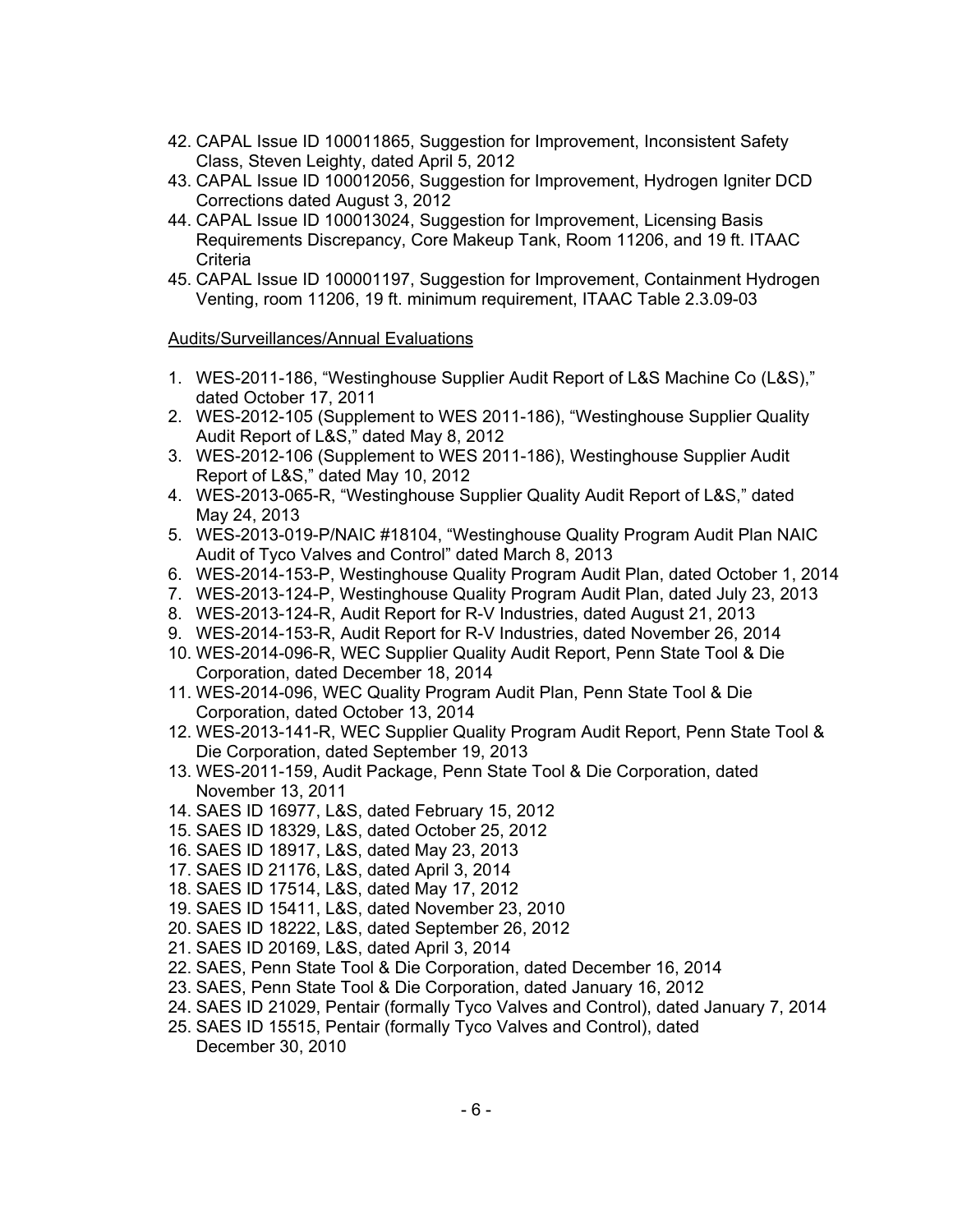- 26. SAES ID 19871, R-V Industries, dated January 9, 2014
- 27. SAES ID 22133, R-V Industries, dated November 25, 2014
- 28. SAES ID 19636, R-V Industries, dated November 13, 2013
- 29. SAES ID 16992, R-V Industries, dated November 21, 2011
- 30. SAES ID 17837, R-V Industries, dated July 10, 2012
- 31. SAES ID 18068, R-V Industries, dated September 14, 2012
- 32. SAES ID 19360, R-V Industries, dated August 21, 2013
- 33. SAES ID 19413, R-V Industries, dated September 5, 2013
- 34. SAES ID 19329, R-V Industries, dated August 20, 2013
- 35. SAES ID 19383, R-V Industries, dated August 28, 2013
- 36. SAES ID 19761, R-V Industries, dated December 5, 2013
- 37. SAES ID 16782, Peerless Manufacturing Company (Dallas, TX), dated September 9, 2011
- 38. SAES ID 15683, Peerless Manufacturing Company (Dallas, TX), dated March 8, 2012
- 39. SAES ID 17296, Peerless Manufacturing Company (Dallas, TX), dated March 12, 2012
- 40. SAES ID 17301, Peerless Manufacturing Company (Dallas, TX), dated March 13, 2012
- 41. SAES ID 18340, Peerless Manufacturing Company (Dallas, TX), dated October 30, 2012
- 42. SAES ID 19158, Peerless Manufacturing Company (Dallas, TX), dated June 13, 2013
- 43. SAES ID 20579, Peerless Manufacturing Company (Dallas, TX), dated July 30, 2014
- 44. SAES ID 21607, Peerless Manufacturing Company (Dallas, TX), dated September 15, 2014
- 45. SAES ID 21332, Hoosier Spring Company, South Bend, IN, dated July 17, 2014
- 46. SAES ID 22346, Hoosier Spring Company, South Bend, IN, dated December 10, 2014
- 47. Document Number WES-2011-012, Assessment Package, Peerless Manufacturing Company, January 18-19, 2011
- 48. Document Number WES-2014-117, "Commercial Grade Survey of Peerless Manufacturing Company," June 3-4, 2014

### Internal Audit Reports

- 1. WEC Global Quality Programs Internal Audit Report WEC-12-19, "Nuclear Services – Primary System Design and Repair, Cranberry, PA," dated June 10, 2013
- 2. WEC Global Quality Programs Internal Audit Report WEC-12-50, "Supplier Quality Engineering and Supplier Quality Oversight, Cranberry Township, PA," dated May 15, 2013
- 3. WEC Global Quality Programs Internal Audit Report WEC-13-28, "WesDyne, Madison, PA and Windsor, CT," dated September 12, 2013
- 4. WEC Global Quality Programs Internal Audit Report WEC-13-35, "Westinghouse Newington," dated November 21, 2013
- 5. WEC Global Quality Programs Internal Audit Report WEC-13-48, "Global Supply Chain Management – US, Cranberry, PA", dated October 23, 2013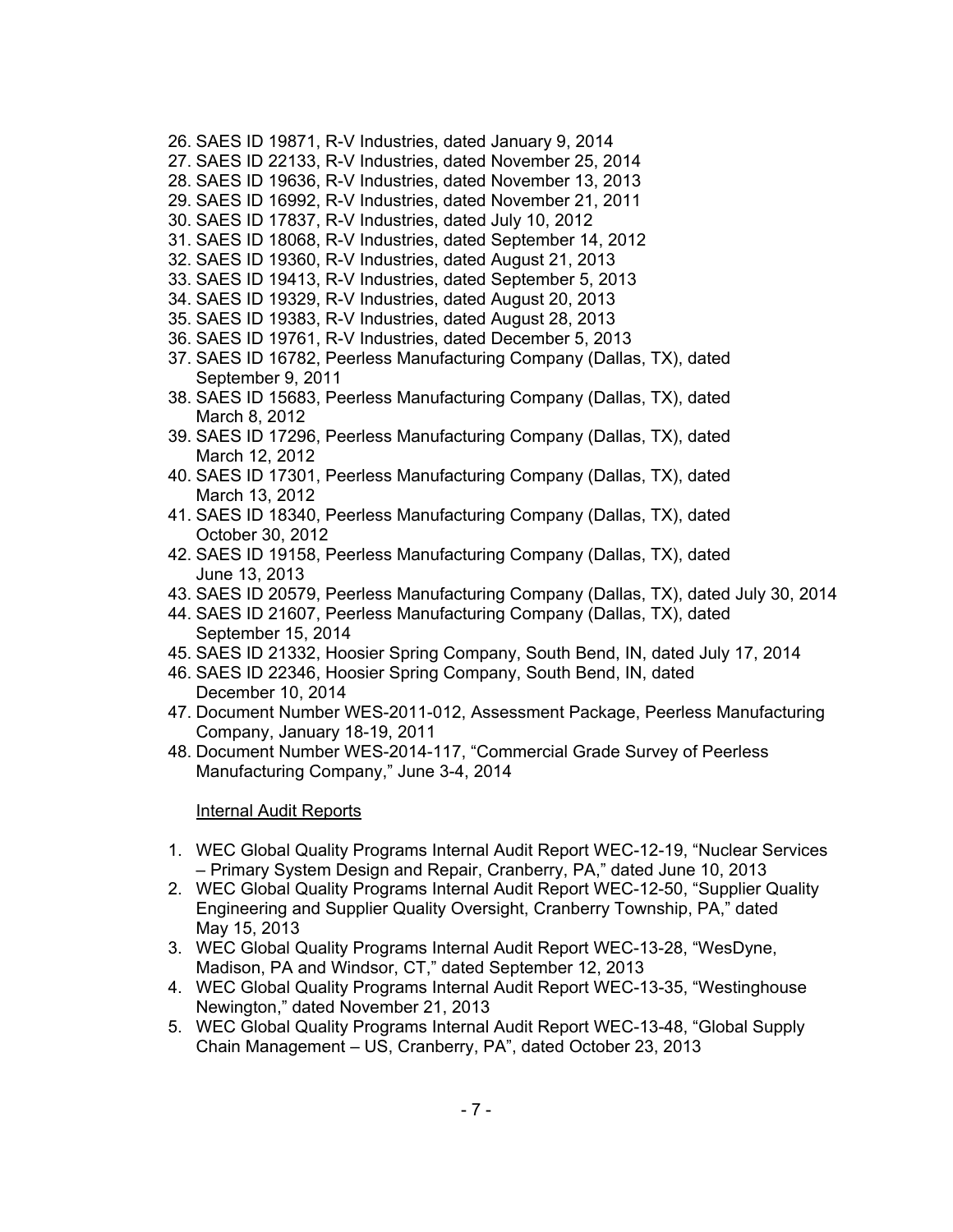# Root Cause Analysis (RCA)

- 1. CAPs-RCA-12-045-C037, "Nonconforming Fuel Assembly Shipped to Indian Point 2", Revision 1 dated January 31, 2013
- 2. CAPs-RCA-13-234-M061, Root Cause Analysis: Failed Supplier Oversight Defenses, Revision 0 dated November 18, 2013
- 3. CAPs-RCA-13-339-M054, Root Cause Analysis: Improper documentation of paint application process, Revision 1 dated March 26, 2014
- 4. CAPs-RCA-10-014-W012, Root Cause Analysis "Purchase Requisition / Purchase Order Processing Violates Numerous WEC-7.5 Requirements," Revision 0, dated December 2, 2010
- 5. CAPs RCA-13-151-M013, Root Cause Analysis "Implementation of Purchase Requisition/Purchase Order Process Frequently Results in Violation of Numerous WEC 7.5 requirements, Reference IR 10-014-W012," revision 1, dated May 29, 2014

# **Procedures**

- 1. QA-7.9, "Quality Assurance Level 3 Policy/Procedure," Revision 0, dated May 30, 2014
- 2. WEC 21.0, "Identification and Reporting of Conditions Adverse to Nuclear Safety," Revision 9.0, dated July 3, 2014
- 3. WEC 7.1, "Supplier QA Program Qualification and Assessment," Revision 7.1 dated September 25, 2014
- 4. WEC QMS, Revision 7, dated October 1, 2013
- 5. Westinghouse Policy/Procedure "Table of Contents, Westinghouse Level 2 Policies and Procedures," dated December 16, 2014
- 6. Westinghouse Quality Assurance Level 3 Policy Procedure "Table of Contents (QA Procedures)," dated December 31, 2014
- 7. WEC 2.8, "Qualification of Audit Personnel," Revision 1.0, dated July 31, 2013
- 8. WEC 16.2, "Westinghouse Corrective Action Program," Revision 7.0, dated March 31, 2014
- 9. WEC 16.11, "Issue Review Committee," Revision 1.0, dated August 20, 2014
- 10. WEC 18.1, "Internal Audits," Revision 3.0, dated May 30, 2013
- 11. WEC 21.0, "Identification and Reporting of Conditions Adverse to Nuclear Safety," Revision 9.0, dated July 3, 2014
- 12. WEC 16.2 Westinghouse Corrective Action Program, Revision 7.0, dated March 31, 2014
- 13. WEC 16.5, "Apparent Cause Analysis," Revision 3.0, dated March 31, 2014
- 14. QA-18.2, "Data Driven Internal Audit Process," Revision 0, dated February 15, 2012
- 15. APP-FSAR-GLN-120, Revision B4, AP1000 Licensing Applicability Determination and 10 CFR 50.59 / 10 CFR Part 52 Appendix D Section VIII Screening: APP-GW-GEE-2948, Revision 0, DP-415, 2014
- 16. APP-GW-GL-025, Revision 0, AP1000 Phenomenological Evaluation Summaries (1), This document is issued to document those portions of AP600 WCAPS-13388 that are valid for AP1000. They are for the following evaluations only. RPV failure mechanism discussed in FAI/92-13 "Phenomenological evaluation summary on high pressure melt ejection and direct containment heating in support of the AP600 risk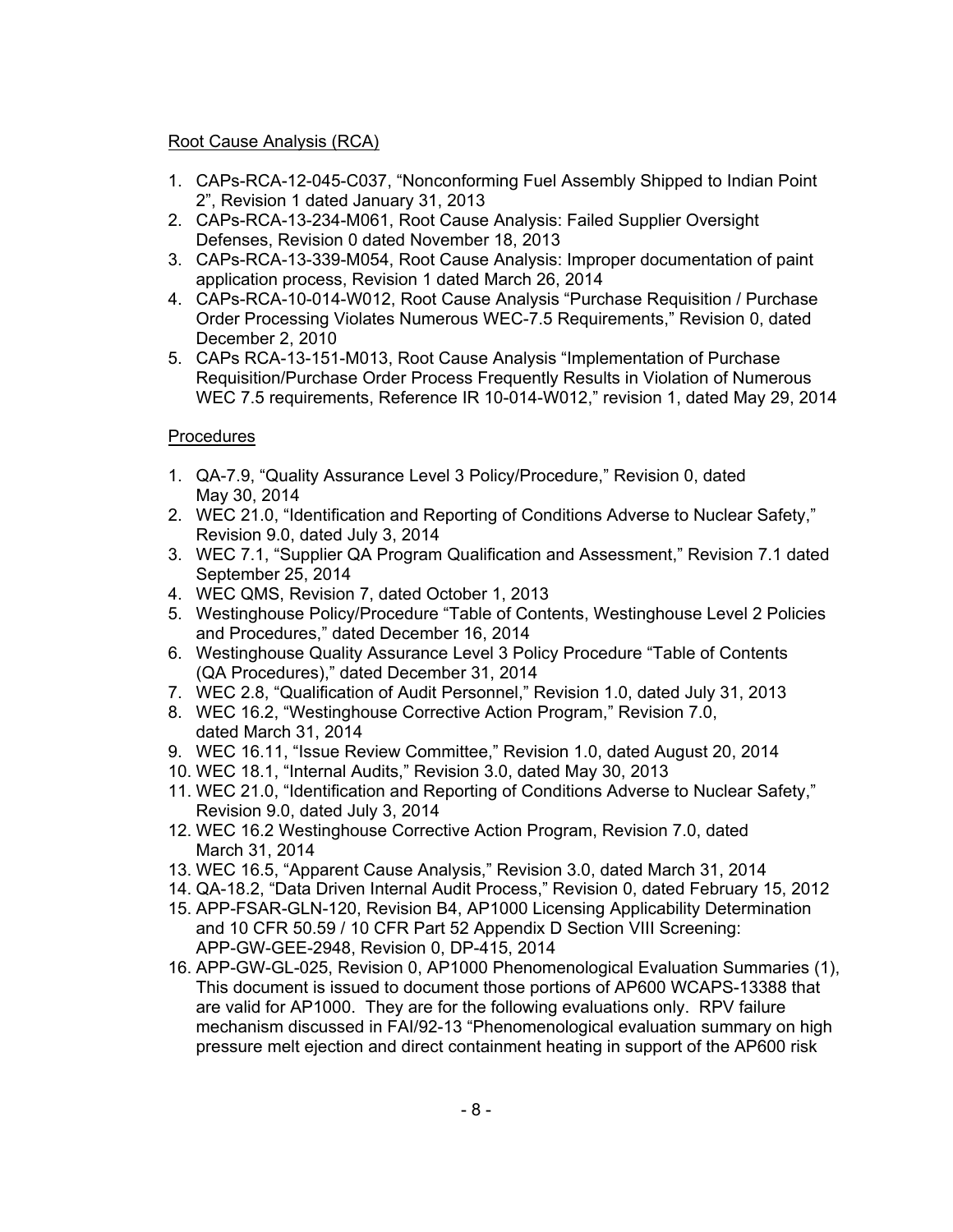analysis. Direct initiation of detonations discussed in FAI/92-18 "Phenomenological evaluation summary on the probability and consequences of deflagration and detonation of hydrogen in support of the AP600 risk analysis." May 29, 2002

- 17. APP-GW-GL-082, Revision 0, AP1000 Severe Accident Phenomenology Roadmap, September 2012, Information Only Status
- 18. APP-SSAR-GSC-117, Revision 0, AP1000 Revised MAAP4 Parameter File and Hydrogen Mixing/Combustion Analysis, 9 Aug 2010
- 19. APP-VLS-M3-001, Revision 4, Containment Hydrogen Control System: System Specification, 2014
- 20. APP-VLS-M3C-007, Revision 0, draft, Thermal Analysis for Hydrogen Venting and Burning from PXS-A Compartment, 2015
- 21. APP-PXS-M3C-020, Revision 3, PRHR HX Sizing / Performance, 2013
- 22. APP-PRA-GSC-401, Revision 0, AP1000 Debris Coolability and MCCI Evaluation, alternate document number: FAI/12/0283
- 23. APP-GW-GJP-512, Revision A, Reduce Containment Hydrogen, 2011, alternate document number SAG-7
- 24. APP-GW-GJR-512, Revision A, Background Information for SAG-7, Reduce Containment Hydrogen, 2011
- 25. APP-GW-GJP-520, Revision A, Hydrogen Flammability in Containment, 2011, alternate document number CA-3
- 26. APP-GW-GJR-520, Revision A, Background Information for CA-3, Hydrogen Flammability in Containment, 2011
- 27. APP-GW-GEE-2948, Design Change Proposal, Adding two hydrogen igniters above the IRWST vents in the upper containment along the Steam Generator doghouse wall
- 28. APP-GW-GEE-4786, Design Change Proposal, Re-institution of vent path removed from room 11206,
- 29. APP-GW-GEE-4793, Design Change Proposal, Revise the licensing basis into agreement with the calculations for the VLS
- 30. APP-GW-GEE-309, Design Change Proposal, IRWST Vent / Overflow Changes

### Training Records and Associated Documents

- 1. Record of Lead Auditor Qualification for Lori D. Lubic, dated January 20, 2015
- 2. Record of Lead Auditor Qualification for John S. Papai, dated January 21, 2015
- 3. Record of Lead Auditor Qualification for Ed Michaels, dated January 19, 2015
- 4. Record of Lead Auditor Qualification for Richard Caruso, dated January 21, 2015
- 5. Record of Lead Auditor Qualification for Bruce Allbee, dated January 22, 2015

### Procurement Documents

- 1. PO No. 4500601734, Westinghouse Electric to L&S dated April 16, 2013
- 2. Change to PO No. 450601734, Westinghouse Electric to L&S dated August 6, 2013
- 3. PO No. 4500402277, Westinghouse Electric to L&S dated July 29, 2011
- 4. Change Notice 57 to PO 4500402277 issued to L&S dated October 31, 2014
- 5. PO No. 4500449276, Westinghouse Electric to L&S dated September 25, 2012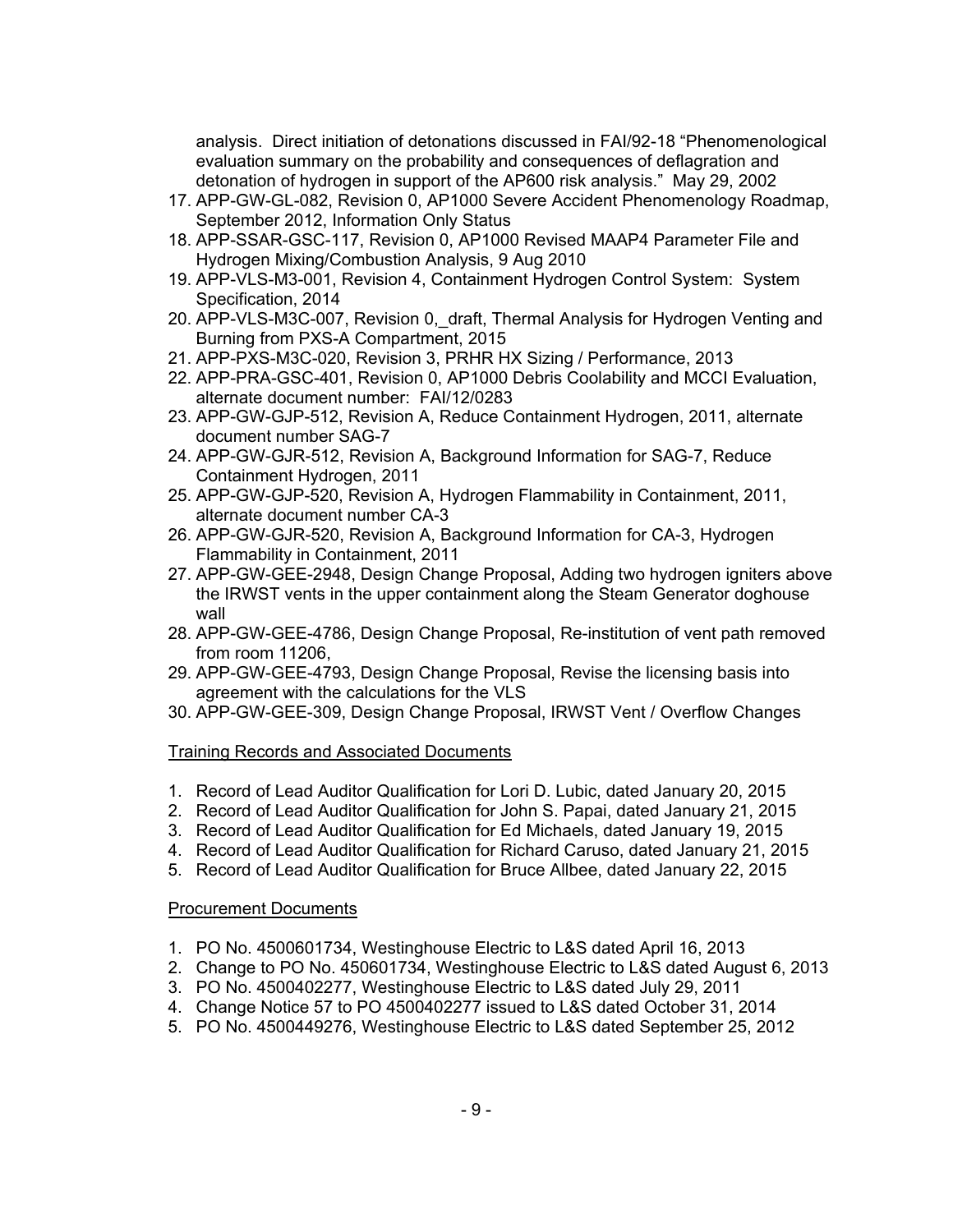- 6. PO. No. 4500450948 (with Change Notice 1) Westinghouse Electric to Penn State Tool & Die Corporation, dated October 11, 2012
- 7. WEC Requisition No. 1000444157, "Stiffening Ring for Ice Basket," dated October 8, 2012
- 8. Westinghouse Purchase Order Number 4500429292 to Peerless Manufacturing Company, dated March 16, 2012
- 9. Westinghouse Purchase Order Number 4500429292 to Peerless Manufacturing Company, Change Notice 2 dated October 22, 2012
- 10. Westinghouse Purchase Order Number 4500429292 to Peerless Manufacturing Company, Change Notice 3 dated December 13, 2012
- 11. Westinghouse Purchase Order Number 4500429292 to Peerless Manufacturing Company, Change Notice 4 dated December 20, 2012
- 12. Westinghouse Purchase Order Number 4500429292 to Peerless Manufacturing Company, Change Notice 5 dated January 23, 2013
- 13. Westinghouse Purchase Order Number 4500429292 to Peerless Manufacturing Company, Change Notice 6 dated February 8, 2013
- 14. Westinghouse Purchase Order Number 4500429292 to Peerless Manufacturing Company, Change Notice 7 dated April 16, 2013
- 15. Westinghouse Purchase Order Number 4500429292 to Peerless Manufacturing Company, Change Notice 8 dated June 23, 2013
- 16. Westinghouse Purchase Order Number 4500429292 to Peerless Manufacturing Company, Change Notice 9 dated August 22, 2013
- 17. Westinghouse Purchase Order Number 4500429292 to Peerless Manufacturing Company, Change Notice 10 dated September 6, 2013
- 18. Westinghouse Purchase Order Number 4500429292 to Peerless Manufacturing Company, Change Notice 11 dated September 24, 2013

# **Correspondence**

- 1. LTR-SRS-14-100; PI-14-29, Closeout Request for PI-14-29 "Non-Dedicated Fasteners Shipped to Watts Bar Unit 2 for Safety Related PAMS OM Application" July 1, 2014
- 2. LTR-SRC-14-90; PI-14-29 "Opening Request for PI-14-029, "Non Dedicated Fasteners Shipped to Watts Bar Unit 2 for Safety Related PAMS OM Application" June 11,2014
- 3. LTR-SRC-13-126, "Opening Request for PI-13-26 "SPX SWO APP-GQ-GAR-015 Rev 0" , July 2, 2013
- 4. LTR-SRC-13-157 , "Interim Report of a 10CFR505.55(e)(3)(iii)(C) Evaluation of a Significant Breakdown in a Portion of a Quality Assurance Program
- 5. LTR-SRC-13-129 , "Closure of a 10CFR505.55(e)(3)(iii)(C) Interim Report Evaluation of a Significant Breakdown in a Portion of a Quality Assurance Program
- 6. LTR-SRC-12-34, PD-893 Closeout, "L&S Top Nozzle Nonconformance," dated April 12, 2012LTR-ECP-14-1, Review of Ad Hoc Panel Response (LTR-DPO-14-1) and Product Line Response (DCP\_DCP\_006148) to DPO-13-217-C001 Dissent Paper by Fred Rippee, August 12, 2014
- 7. LTR-DPO-14-1, DPO 13-217-C001 Ad Hoc Panel Final Report, January 20, 2014
- 8. LTR-SRC-13-37, PD-1040 Closeout, "Concern for Detonation of Containment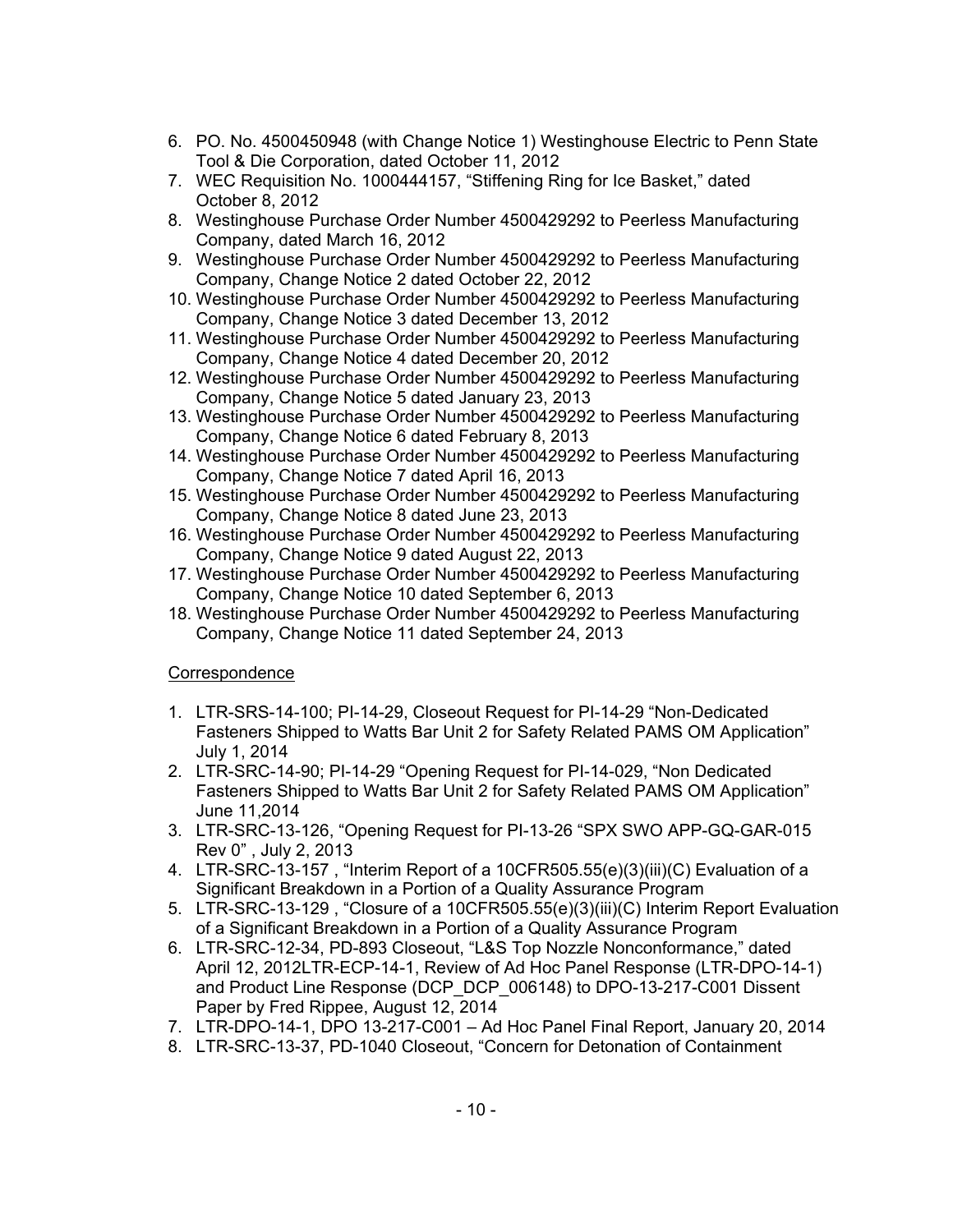Hydrogen From ADS-4 Valves and in the IRWST", March 15, 2013

- 9. Email form Jeffery Eaves to Russ Lion, subject NRC Request dated January 19, 2015
- 10. Email from Nestlerode, Kurt to Holsopple, Ben D. and Evankovich, David P., Subject "FW: Update on POs Placed with Suppliers not on QSL," dated January 29, 2015
- 11. Email from Nestlerode, Kurt to Holsopple, Ben D. and Evankovich, David P., Subject "FW: Message to Management: Procurement Process Interim Compensatory Actions," dated January 29, 2015
- 12. EPRI Letter to WEC, Evaluation of Hydrogen Siting Criteria for AP600, EPR/FOK0010

# **Other**

- 1. L&S\_QAM\_001, L&S Quality Assurance Manual, Revision 6 dated August 14, 2012
- 2. L&S\_QAM\_001, L&S Quality Assurance Manual, Revision 7 dated April 24, 2013
- 3. SFAD-12-57, "Product Design Assessment of Nonconformance of 15x15 Top Nozzle Lifting Tool Surface Depth (QC Characteristic AW) for Indian Point Unit 2 dated April 12, 2012
- 4. SQAR 1030, L&S Machining SQAR machined Parts Top & Bottom Nozzles, Top Nozzles Springs, Spring Clamps and Spiders, Revision 250
- 5. GQGQ\_14-059, Revision 1 Limited Stop Work Order for Steam Dryers Restricted Access Welding for Peach Bottom Unit 3, dated November 3, 2014
- 6. SWO-RVI-14-001, "Stop Work Order for R-V Industries, Revision 1 dated November 3, 2014
- 7. SWO-13-234-M028,"Stop Work Order for R-V Industries," Revision 6 dated August 26, 2013
- 8. Certificate of Conformance, Westinghouse Nuclear Parts Operations to American Electric Power Material Center, Stiffening Ring for Ice Basket, dated April 5, 2013
- 9. Certificate of Compliance, Penn State Tool and Die Corporation, for PO. No. 4500450948 with Change Notice 1, dated April 2, 2013
- 10. WEC Qualified Suppliers List dated October 1, 2014
- 11. List of Internal Audits Conducted FY13 and FY14 (April 1, 2013–December 21, 2014)
- 12. Internal Audit Schedule for Audits Conducted in 2014, printed on January 28, 2015
- 13. Internal Audit Schedule 2015
- 14. Apparent Cause Analysis Commitment # 13-123-M045.01
- 15. DCP\_DCP\_006148, Response to the DPO-13-217-C001 Dissent Paper by Fred Rippee, August 5, 2014
- 16. DCP\_DCP\_005751, Significant Safety Hazard Evaluation for PI-14-013, CAPS IR 14-045-M037 / CAPAL Issue 100001197, dated May 14, 2014
- 17. WCAPS-13388, AP600 Phenomenological Evaluations Summaries, (AP600 Doc. # GW GL 025), August 7, 1992
- 18. PRA-GSR-004, rev 1, Assessment of the Potential Impact of Diffusions Flames on the AP600 Containment Wall and Penetrations, 1997
- 19. Westinghouse "Commercial Dedication Instruction for Computational Fluid Dynamics Analysis Work Performed by Peerless Manufacturing Company," CDI Number CDI-BWR-ENG-14-001, Revision 1, dated June 2, 2014